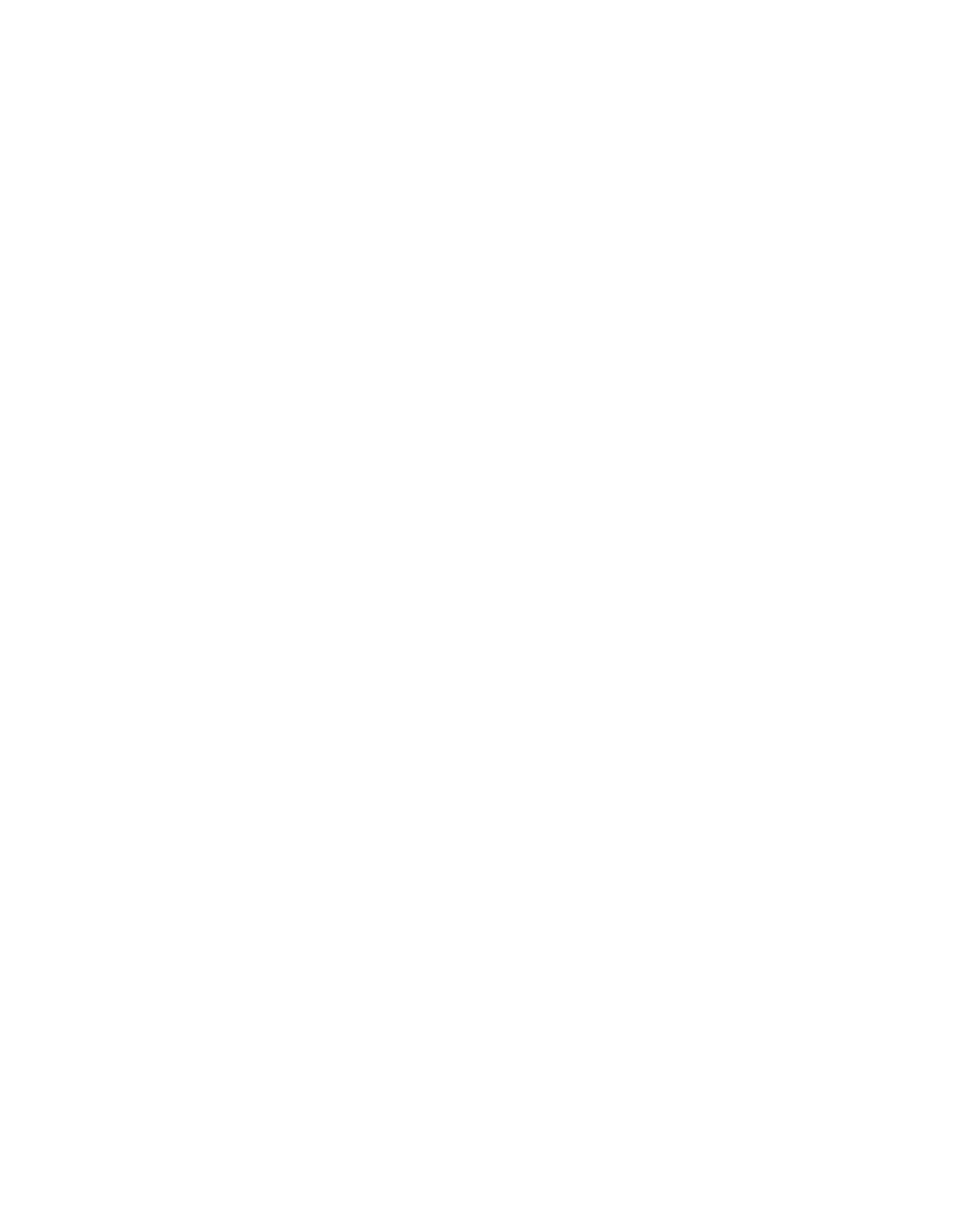

A copublication of the World Bank and the International Finance Corporation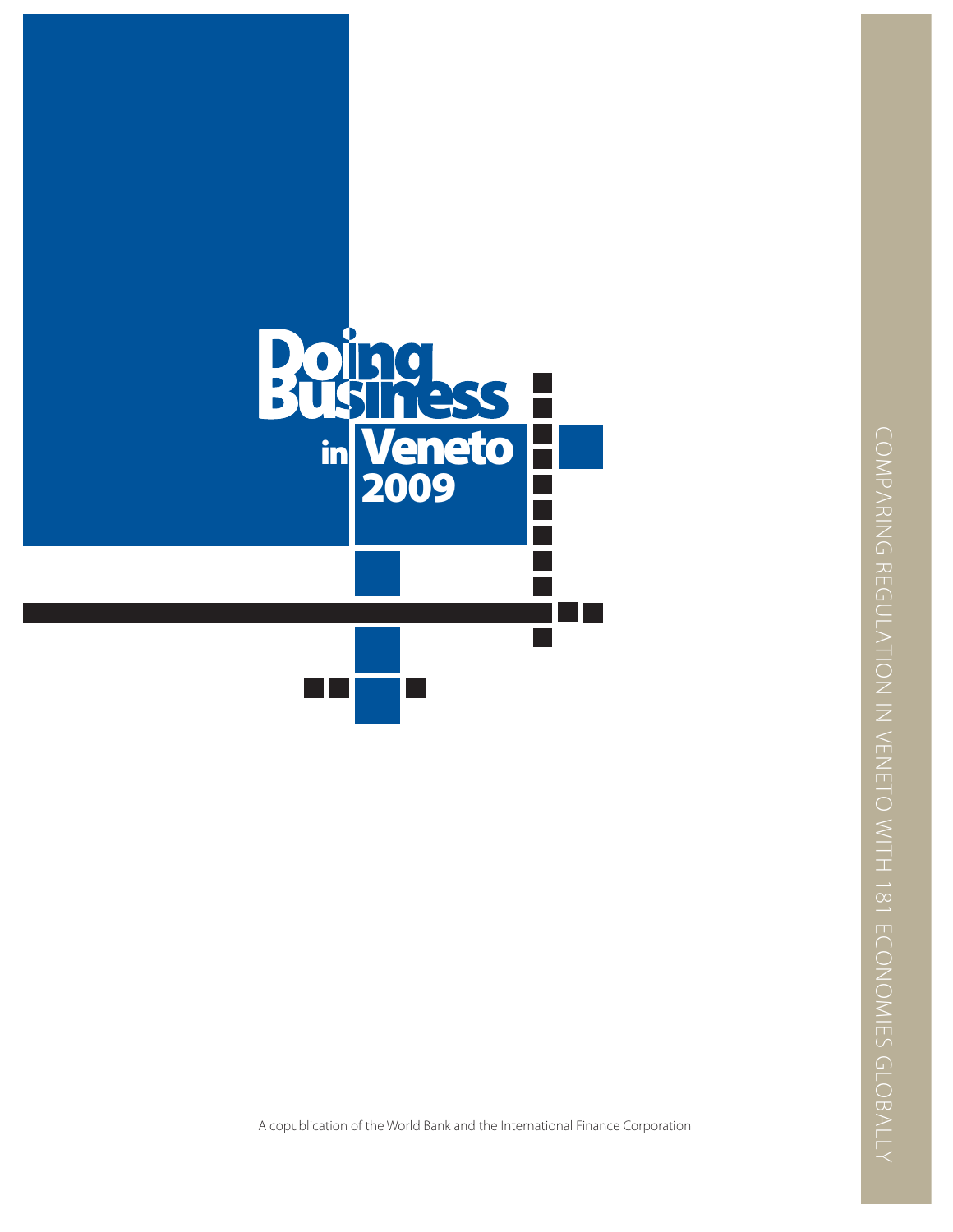© 2009 The International Bank for Reconstruction and Development / The World Bank 1818 H Street NW Washington, DC 20433 Telephone 202-473-1000 Internet www.worldbank.org E-mail feedback@worldbank.org

All rights reserved.

1 2 3 4 08 07 06 05

A publication of the World Bank and the International Finance Corporation.

This volume is a product of the staff of the World Bank Group. The findings, interpretations and conclusions expressed in this volume do not necessarily reflect the views of the Executive Directors of the World Bank or the governments they represent. The World Bank Group does not guarantee the accuracy of the data included in this work. The boundaries, colors, denominations and other information shown on any maps in this work do not imply any judgement on the part of the World Bank Group concerning the legal status of any territory of the endorsement or acceptance of such boundaries.

#### **Rights and Permissions**

The material in this publication is copyrighted. Copying and/or transmitting portions or all of this work without permission may be a violation of applicable law. The World Bank Group encourages dissemination of its work and will normally grant permission to reproduce portions of the work promptly.

For permission to photocopy or reprint any part of this work, please send a request with complete information to the Copyright Clearance Center, Inc., 222 Rosewood Drive, Danvers, MA 01923, USA; telephone 978-750-8400; fax 978- 750-4470; Internet: www.copyright.com.

All other queries on rights and licenses, including subsidiary rights, should be addressed to the Office of the Publisher, The World Bank, 1818 H Street NW, Washington, DC 20433, USA; fax: 202-522-2422; e-mail: pubrights@worldbank.org.

Copies of *Doing Business 2009, Doing Business 2008, Doing Business 2007: How to Reform, Doing Business in 2006: Creating Jobs, Doing Business in 2005: Removing Obstacles to Growth* and *Doing Business in 2004: Understanding Regulations* and other subnational reports may be purchased at www.doingbusiness.org.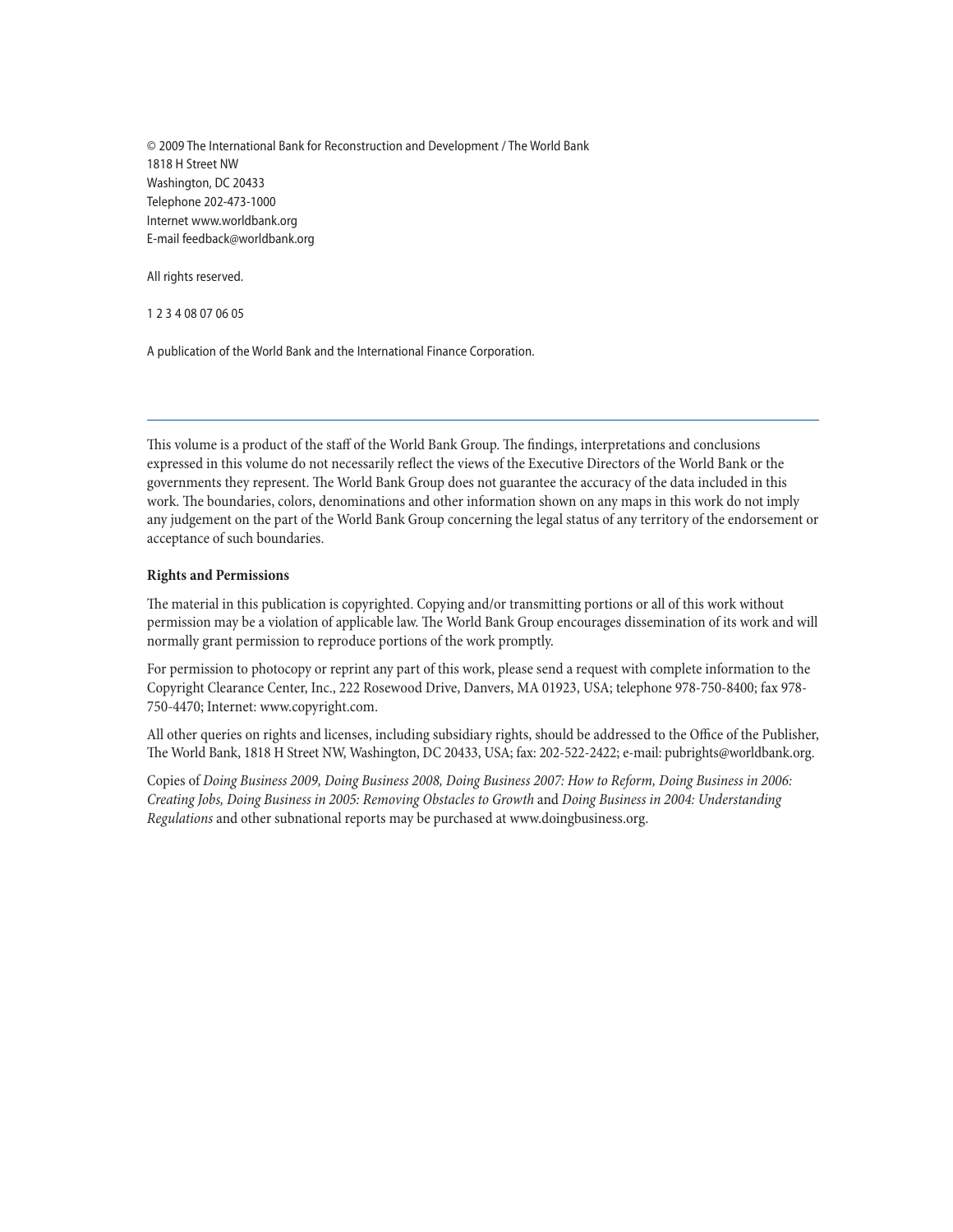*Doing Business in Veneto 2009* measures business regulations and their enforcement in the Italian region of Veneto, represented by the city of Padua. It is the first subnational report issued for a high income economy for the *Doing Business*  series, which currently covers 181 economies around the world.

Comparisons with Rome and the rest of the world are based on the indicators in *Doing Business 2009*, the 6th in a series of annual reports published by the World Bank and the International Finance Corporation. The indicators in *Doing Business in Veneto 2009* are also comparable with the data in other subnational *Doing Business* reports. All *Doing Business* data and reports are available at www.doingbusiness.org.

*Doing Business* investigates the regulations that enhance business activity and those that constrain it. *Doing Business*  presents quantitative indicators to measure the regulations affecting 10 stages of the life of a business: starting a business, dealing with construction permits, employing workers, registering property, getting credit, protecting investors, paying taxes, trading across borders, enforcing contracts and closing a business. Data in *Doing Business in Veneto 2009* are current as of June 1, 2008.

The indicators are used to analyze economic outcomes and identify what reforms have worked, where and why. Other areas important to business—such as country's proximity to large markets, quality of infrastructure services (other than services related to trading across borders), the security of property from theft and looting, the transparency of government procurement, macroeconomic conditions or the underlying strength of institutions—are not directly studied by *Doing Business*.

The report was requested by the Government of the Veneto Region and has been prepared with the support of the Research Centre of *Unioncamere del Veneto*, the union of Veneto's Chambers of Commerce.

## **Contents**

| Overview                             | 2               |
|--------------------------------------|-----------------|
| <b>Doing Business topics</b>         |                 |
| <b>Starting a business</b>           | 4               |
| Dealing with<br>construction permits | 6               |
| <b>Employing workers</b>             | 8               |
| <b>Registering property</b>          | 10              |
| <b>Getting credit</b>                | 12              |
| <b>Protecting investors</b>          | $1\overline{4}$ |
| <b>Paying taxes</b>                  | 16              |
| <b>Trading across borders</b>        | 18              |
| <b>Enforcing contracts</b>           | 20              |
| Closing a business                   | 22              |
| Data notes                           | 24              |
| <b>Doing Business indicators</b>     | 36              |
| <b>Indicator details</b>             | 37              |
| Acknowledgments                      | 45              |

#### **Current features**

News on the Doing Business project http://www.doingbusiness.org

#### **Rankings**

How economies rank—from 1 to 181 http://www.doingbusiness.org/ economyrankings

#### **Reformers**

Short summaries of DB2009 reforms, lists of reformers since DB2004 and a ranking simulation tool http://www.doingbusiness.org/reformers

#### **Data time series**

Customized data sets since DB2004 http://www.doingbusiness.org/customquery

#### **Methodology and research**

The methodologies and research papers underlying Doing Business http://www.doingbusiness.org/ MethodologySurveys

#### **Blog**

Online journal focusing on business regulation reform http://blog.doingbusiness.org

#### **Downloads**

Doing Business reports as well as subnational, country and regional reports and case studies http://www.doingbusiness.org/downloads

#### **Subnational projects**

Differences in business regulations at the subnational level http://www.doingbusiness.org/subnational

#### **Law library**

Online collection of business laws and regulations http://www.doingbusiness.org/lawlibrary

#### **Local partners**

More than 6,700 specialists in 181 economies who participate in Doing Business http://www.doingbusiness.org/LocalPartners

#### **Reformers' Club**

Celebrating the top 10 Doing Business reformers http://www.reformersclub.org

#### **Business Planet**

Interactive map on the ease of doing business http://www.doingbusiness.org/map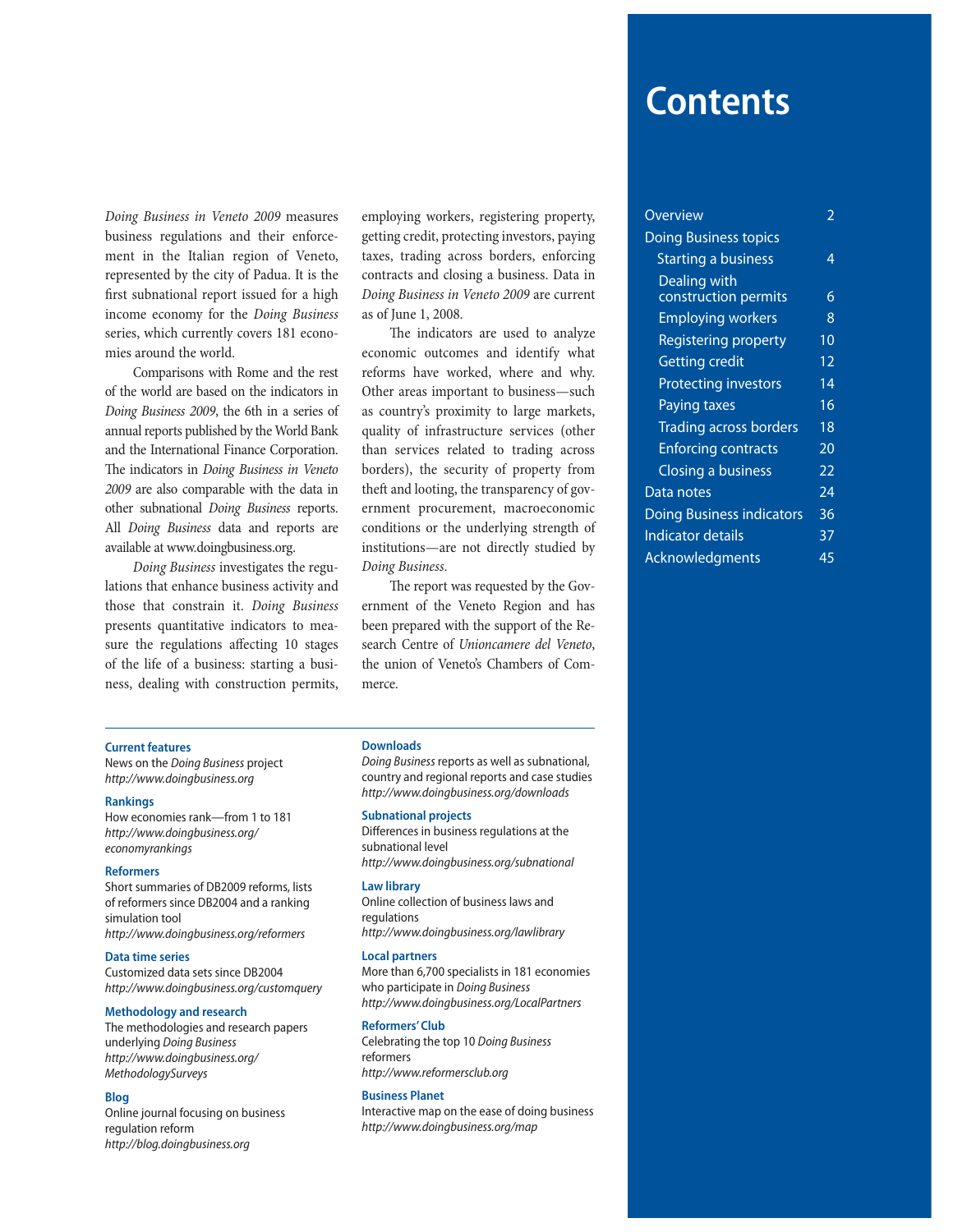**OVEIVIEW** Ease of doing business in the EU: global rankings of member states

| 5  | Denmark        |    | 36 Slovakia       |
|----|----------------|----|-------------------|
| 6  | United Kingdom | 41 | Hungary           |
| 7  | Ireland        | 45 | Bulgaria          |
|    | 14 Finland     | 47 | Romania           |
|    | 17 Sweden      | 48 | Portugal          |
|    | 19 Belgium     |    | 49 Spain          |
|    | 22 Estonia     | 50 | Luxembourg        |
|    | 25 Germany     |    | 54 Slovenia       |
|    | 26 Netherlands |    | 67 Padua (Veneto) |
|    | 27 Austria     |    | 68 Rome           |
|    | 28 Lithuania   |    | 75 Czech Republic |
|    | 29 Latvia      | 76 | Poland            |
| 31 | France         |    | 96 Greece         |
|    |                |    |                   |

Source: Doing Business database.

From the 13th to the 15th century, Venice was the trade capital of the world. For a long time, its institutional arrangements were looked upon as a model by philosophers and policy-makers. In fact, many of the innovations developed by Venetian traders—such as double-entry bookkeeping, the check and maritime insurance—are still in use today. Competition among merchants, and stable institutions that encouraged private investment allowed Venice to expand its commercial domination throughout the Mediterranean Sea and beyond. Yet, not all was perfect. Competition from new trade routes, banking crises and attacks from other nations all led to the decline of the Venetian empire.

Now Venice is the capital of the region of Veneto, which is the subject of this study. Over the last 40 years, Veneto has risen from its ashes to experience an economic miracle that has turned it into one of the richest and most industrialized regions of Italy. Veneto currently houses some of Italy's most famous multinationals, yet its economic engine is mainly fueled by thousands of small- and mediumsized enterprises. Organized in clusters, they cover almost all sectors—from the most traditional (food and wine, artistic ceramics and glassmaking, goldsmith and silversmith, furniture, fashion, technical apparel, tourism and machinery) to the most advanced (nanotechnology, biotechnology, information technology, astrophysics, aerospace and mechatronics). The entrepreneurs in Veneto are

among the most dynamic and innovative in Europe. National and local governments should try to help them by creating the regulatory environment that encourages their firms to start-up and grow.

*Doing Business* studies business regulations from the perspective of a smallto a medium-sized domestic firm. Rome, the most populated city in Italy, represents the country in the global *Doing Business* report. However, even in relatively centralized countries like Italy, local business regulations and their enforcement may differ across locations. *Doing Business in Veneto 2009* expands the indicators in 7 of the 10 *Doing Business* topics to the Veneto region, represented by the city of Padua. Three of the indicators—employing workers, protecting investors and getting credit—are based on the provisions contained on national laws. Therefore, no subnational analysis was conducted. This report presents the results for Italy in *Doing Business 2009* for these topics.

With 10.3 enterprises for every 100 inhabitants, the province of Padua ranks first in enterprise density among the 7 provinces of Veneto. Together with Venice and Treviso, Padua forms the socalled "Pa-Tre-Ve Metropolitan Area." With a population of 2.5 million people, it is the economic and cultural heart of the region. $<sup>1</sup>$ </sup>

Compared to the 181 economies measured by *Doing Business* indicators around the globe, Veneto (represented by Padua) would rank 67th (figure 1.1) ahead of Rome and 22 of the 25 EU

countries included in the *Doing Business* sample (table 1.1). Veneto's ranking varies across topics (figure 1.2). In starting a business, dealing with construction permits, registering property, trading across borders and closing a business, Padua stands ahead of Rome. Both metropolitan areas rank the same in regards to enforcing contracts. Padua ranks slightly lower than Rome on paying taxes.

**Veneto**

EU members

*Doing Business* rankings do not tell the whole story about an economy's business environment. The indicators do not account for all factors important for FIGURE 1.1

**How Veneto compares globally on the ease of doing business** 

Global ranking (1–181)



Source: Doing Business database. Note: Rankings on the ease of doing business are the average of the economy's rankings on the 10 topics covered in Doing Business 2009.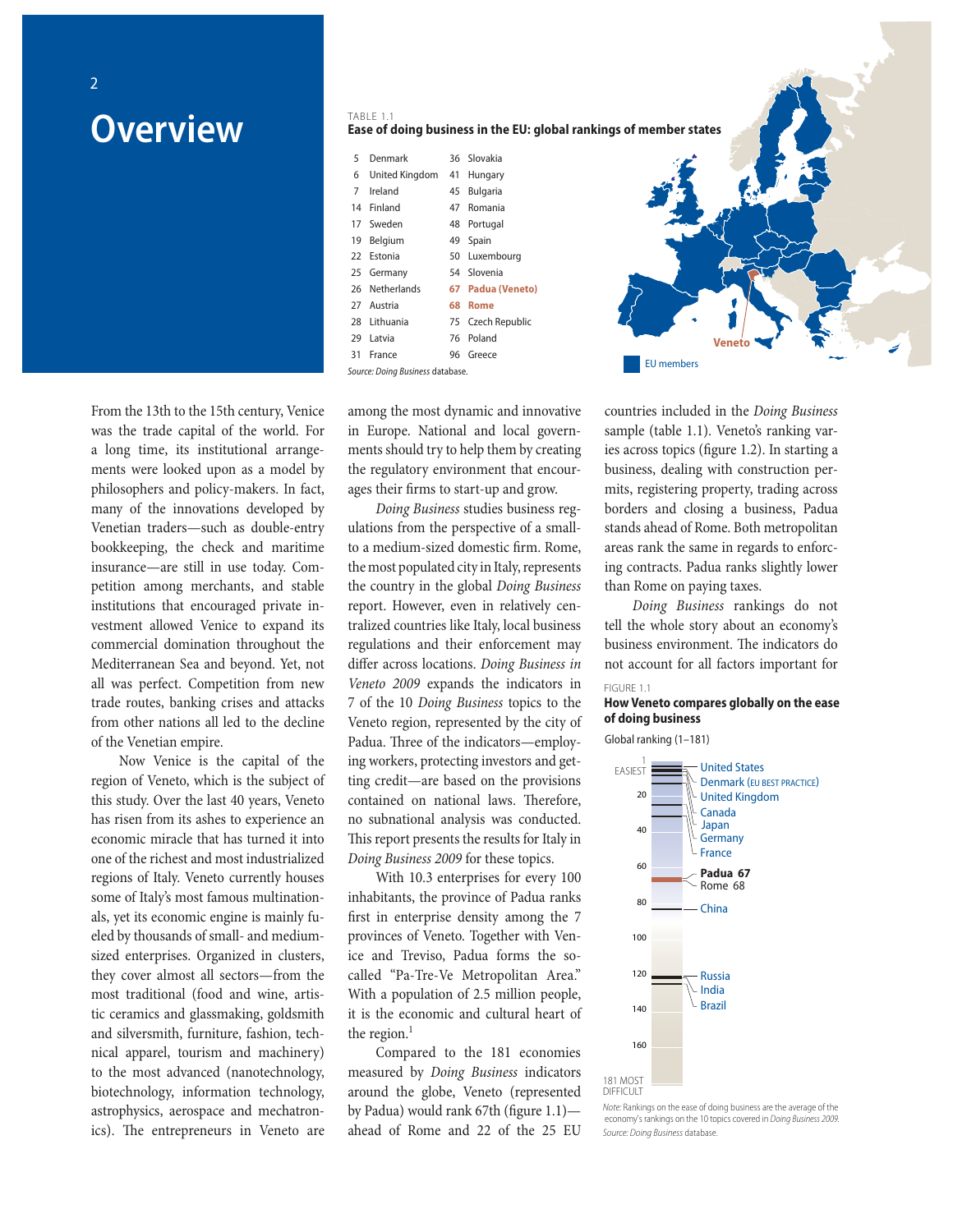**26**

HONG KONG





\* No subnational analysis was conducted for these topics. The rankings are based on Doing Business 2009 and are the same for Padua and Rome. Source: Doing Business database.

doing business—for example, macroeconomic conditions, infrastructure, workforce skills or security. But improvements in an economy's ranking do indicate that its government is creating a regulatory environment that is more conducive to business. At the same time, being a top performer should not lead to government complacency. Both Singapore and New Zealand—numbers 1 and 2 on the ease of doing business—know this well. They introduced several reforms to ease business entry and operation between June 2007 and June 2008.

Since 2004, *Doing Business* has recorded almost 1,000 reforms worldwide—239 of those just last year (between June 2007 and June 2008). During the last 6 years, Italy (as represented by Rome) introduced 10 business environment reforms. Most of them were positive for business operations. Consolidated registration procedures at the Chamber of Commerce in Rome, substantially reduced the number of steps and time to register a company. Italy also reformed bankruptcy proceedings, shifting the focus from liquidation to corporate reorganization and restructuring. However, during that same time, labor regulations turned stricter, with the cost of dismissing redundant workers increasing.

Like Rome, Padua has also benefited from business start-up reforms. Registrations via a single notification at the Chamber of Commerce can be completed in just 2 days. National reforms—such

as reforms to bankruptcy procedures have also applied to businesses in Veneto. However, implementation tends to vary due to different levels of efficiency in the local branches of national institutions. One example of regional variation is seen in the courts. Although Italy's Code of Civil Procedure applies to all regions, courts in Rome take significantly less time to resolve simple commercial disputes than those in Padua. Improving the business environment in Veneto requires reforms at the national and local level, as well as coordination among different levels of government to ensure effective implementation of reforms.

Publishing comparative indicators of business regulations and their enforcement inspires governments to act. Comparisons among cities within a country are even stronger drivers for reform. That was the case in Mexico where a subnational report covered 12 states in 2005. The study created competition to reform as governors and mayors had a difficult time explaining why it took longer or cost more to do business in their city. States that had not been included the first time asked to be measured in subsequent reports. The second benchmarking expanded the analysis to all 31 states and updated the indicators for the first 12, showing that 9 of the initial 12 states had implemented reforms in the areas covered by *Doing Business*. The third *Doing Business in Mexico* report, launched in 2008, shows that the impetus to reform

continues—28 of the 31 states introduced a total of 40 reforms. The conclusion: what gets measured gets done.

Research finds that countries with burdensome regulation have higher unemployment rates and slower economic growth. More recent research gives insights into the impact of reforms. One study reports some of the payoffs of reforms in Mexico: the number of registered businesses rose by nearly 6%, employment increased by 2.6% and prices fell by 1%, thanks to competition from new entrants.<sup>2</sup> Where regulation is transparent, efficient and implemented in a simple way, it is easier for aspiring entrepreneurs to operate within the rule of law and to benefit from the opportunities and protections that the law provides.

- 1. Located at the crossing of two important highways—the Venezia-Milano (A4) and the Bologna-Padova (A13)—Padua is well connected by road and railway to all the major cities in the country. A high-speed train connects it to Veneto's capital Venice (in 20 minutes) and to Italy's economic capital Milan (1 hour and 54 minutes). Airports and ports are accessible. Padua's logistic hub—the Interporto Intermodale—is one of the largest logistic hubs in Italy as well as an important gateway for trade not only with the rest of Europe but also with Asia and Africa. Padua's industrial zone (in the eastern part of the city) is one of the biggest in Europe.
- 2. Bruhn, Miriam. 2008. "License to Sell: The Effect of Business Registration Reform on Entrepreneurial Activity in Mexico." Policy Research Working Paper 4538, World Bank, Washington, D.C.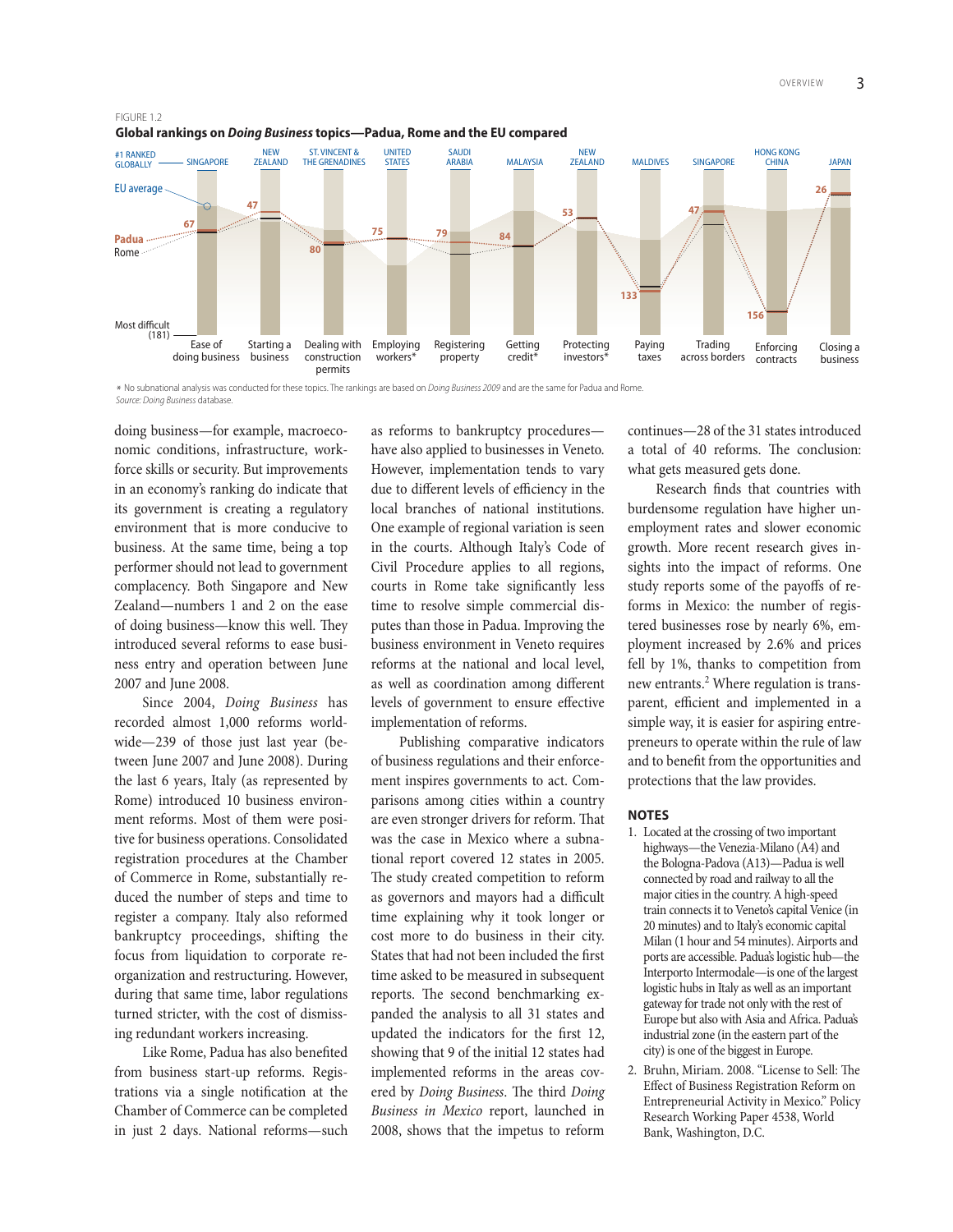# **Starting a business**

The process of company registration varies substantially across the world. In New Zealand—the easiest place to register a company—the entire process takes just 1 procedure, 1 day and costs 160 New Zealand dollars ( $\in$  87)—equivalent to just 0.4% of the country's income per capita. But in many other economies, entrepreneurs trying to set up a business face obstacles such as high costs, delays and procedural complexities.

In Padua, starting a business is relatively easy: it requires 6 steps, 7 days and costs 17.1% of Italy's income per capita (figure 2.1). The same number of procedures is required in Padua as in Rome, but in Rome the procedures take 3 days longer and cost the equivalent to 17.8% of Italy's income per capita. In addition, across Italy entrepreneurs must deposit

#### FIGURE 2.1 **Starting a business in Padua**



Source: Doing Business database

25% of the initial capital into a bank account. Together, the 4 business start-up indicators measured by *Doing Business* rank Veneto (represented by Padua) at 47th place among 181 economies globally (figure 2.2) and 14th within the European Union (EU). Although registering a company in Veneto is faster than in most EU economies, it costs 3 times the EU average (figure 2.3). The difference in cost is mainly due to high notary fees for incorporation documents.

One reason governments should make business registration easier and more affordable is to encourage the creation of new companies. When France reformed its business registration to reduce the time and cost to start a business, business registrations increased by 18% the following year.<sup>1</sup> Furthermore, easier start-up procedures are correlated with higher productivity among existing firms. A recent study of 97 countries found that reducing entry costs by 90% of income per capita increased total factor productivity by an estimated 22%.<sup>2</sup> Simpler and faster business entry makes it easier for workers and capital to move across sectors when economies experience economic shocks. A recent study of 28 sectors in 55 countries found that sectoral employment reallocation is smoother in countries where starting a business is faster.3 Finally, if it is easy to set up a business, companies that would otherwise operate in the informal sector are more likely to legalize their operations. Formally registered businesses grow larger and contribute to government revenues by paying taxes.<sup>4</sup>

Recognizing these benefits, countries around the world have developed innovative solutions to make starting a business easier. Italy is one of them. In April 2007, Law No. 40/2007 (the so-called "Bersani Law") significantly simplified the procedure for starting a business. The law tackled the issue of registrations with multiple agencies by establishing a single-notice registration (*Comunicazione Unica*). As a result, starting a business in Veneto has become much easier in 2008. The Chamber of

#### FIGURE 2.2 **How Veneto compares globally on starting a business**

Global ranking (1–181)



Source: Doing Business database. Note: Rankings are the average of the economy ranking on the procedures time, cost and paid-in minimum capital for starting a business. See Data notes for details.

Commerce in Padua was one of the pilot locations to implement the unified registration procedure, starting from February 2008. Now, 4 of the procedures necessary to register a new business may be carried out with a single notice to the Registry of Enterprises based at the Chambers of Commerce. The notice is filed electronically. Immediately after filing, the official Registry of Enterprises issues a receipt, which enables the company to start its business. At the same time it communicates the registration of the new company to all the other relevant authorities—including the local tax office, Social Security Administration (INPS) and the Accident Insurance Office (INAIL). In Padua, registration with a single notification can be completed within 2 days. However, as in all other Italian cities that have implemented the new procedure, using the new system is not yet mandatory and the number of companies registering with a single notice remains very low.5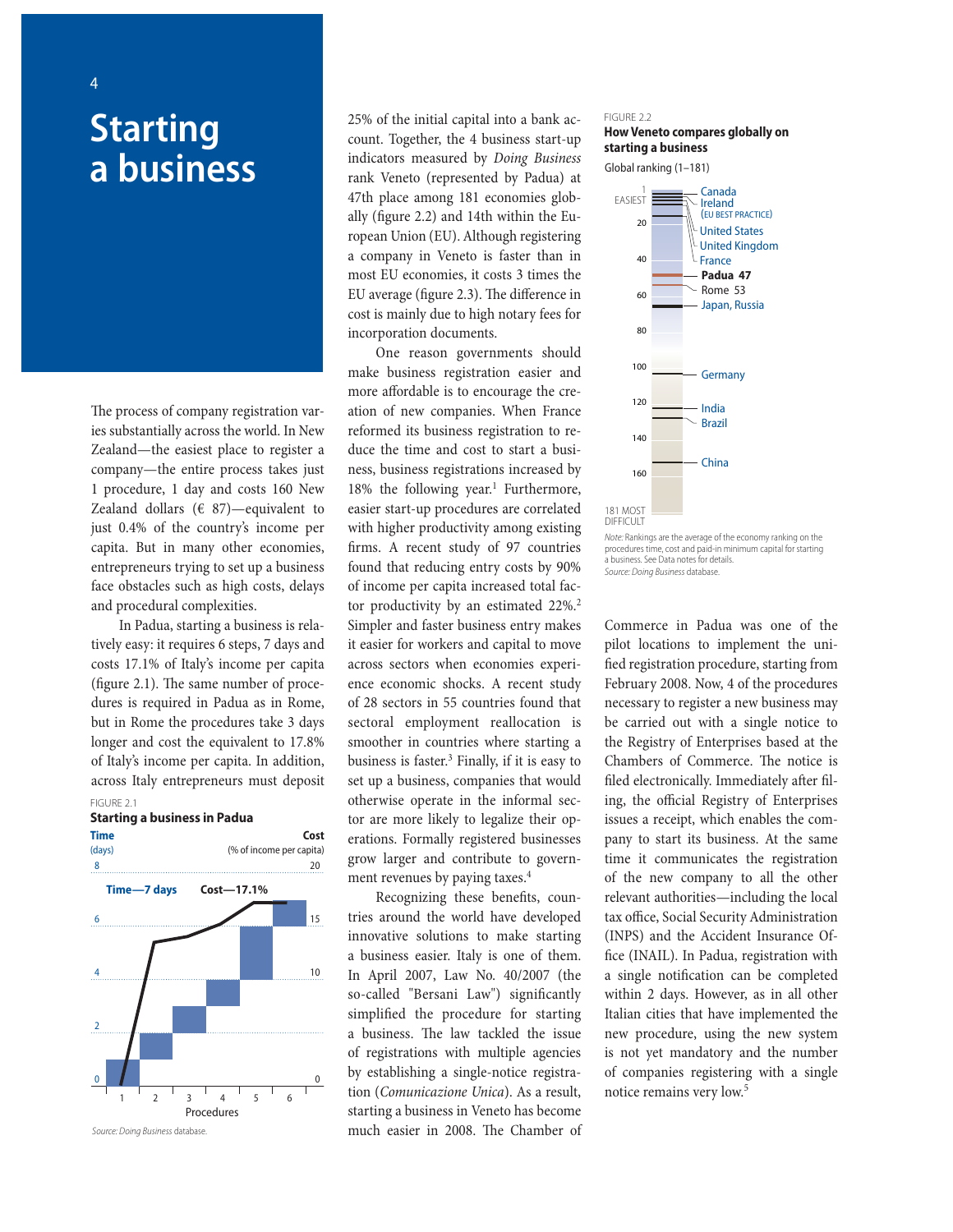FIGURE 2.3 **Procedures, time and cost to start a business in Veneto**



#### **WHAT TO REFORM?**

#### **ELIMINATE THE MINIMUM CAPITAL REQUIREMENT**

Eliminating the paid-in minimum capital requirement would require amending article 2463, 2nd comma, 4 of the Italian Civil Code. Currently, businesses in Italy must have € 10,000 as start-up capital—25% of which must be deposited in a bank account prior to company's registration. This payment is equivalent to 9.7% of Italy's income per capita. Paid-in minimum capital requirements are justified by some countries on the grounds that they protect creditors by protecting the company from insolvency. However, bankruptcy recovery rates are no higher in countries with paid-in minimum capital requirements than in those without. In practice, minimum capital requirements, rather than protecting creditors, serve only as a barrier to entry since lenders base their decisions on commercial risks and not on government imposed minimum capital requirements. Eliminating or reducing minimum capital requirement has been one of the most popular reforms of business start-up world-wide: over the last 5 years, 22 economies have either reduced or abolished a minimum capital requirement—including Finland, France and Hungary. Today, the 10 economies where registering companies is easiest have no paid-in minimum capital requirements.

#### **MAKE NOTARIZATION OPTIONAL FOR INCORPORATION DOCUMENTS**

Article 2463, 2nd comma of the Italian Civil Code also requires that limited liability companies have a public deed of incorporation—including the company's bylaws—drafted and executed before a notary public. The cost of notarization of documents (averaging  $\epsilon$  3,132) represents over 70% of the total cost to register a company in Padua.<sup>6</sup> Globally, 86 countries do not require notaries' involvement in the registration process. For example, in 2005 Portugal successfully made notary involvement optional for companies introducing standard incorporation documents provided by the registry. Of course, larger companies with more complex structures may still resort to professional consultation. Also, in the United Kingdom, a standard form for the memorandum and articles of association is publicly available. It can be purchased from accountants, solicitors, company formation agents, or freely downloaded online. Completed forms are then submitted to the Registrar of Companies, with no notary's participation. The United Kingdom ranks among the top 10 economies globally for the ease of starting a business.

#### **FACILITATE THE TRANSITION TO THE SINGLE-NOTIFICATION SYSTEM**

Although registration through a single notification has been available to companies in Padua since February 2008, very few have taken advantage of it so far. The single-notice registration (*Comunicazione Unica*) is soon due to become compulsory for all businesses, and the Chamber of Commerce and other relevant agencies must be prepared for the increase in use. A smooth transition to the single-notification registration system will also require a broad public campaign to educate entrepreneurs as well as the professionals assisting in company formation.

- 1. World Bank. 2004. *Doing Business in 2005: Removing Obstacles to Growth*. Washington, D.C.
- 2. Barseghyan, Levon. 2008. "Entry Costs and Cross-Country Differences in Productivity and Output." *Journal of Economic Growth* 13 (92): 145-67.
- 3. Ciccone, Antonio, and Elias Papaioannou. 2007. "Red Tape and Delayed Entry." *Journal of the European Economic Association* 5 (2-3): 444-58.
- 4. Djankov, Simeon, Rafael La Porta, Florencio Lopez-de-Silanes and Andrei Shleifer. 2002. "The Regulation of Entry." *Quarterly Journal of Economics* 117 (1): 1-37.
- 5. The experimental implementation of *Comunicazione Unica* started on February 19th 2008. From that day to September 4, 2008, a total of 217,828 new businesses were registered in Italy, out of which only 1,202 were registered through *Comunicazione Unica.* One fourth (302) of the *Comunicazione Unica* registrations were initiated in Veneto, including 48 in Padova. *Source: Infocamere*.
- 6. The costs are calculated for a company with a capital equal to 10 times Italy's income per capita ( $\in$  258,630). For more details on methodology see the *Data notes* section.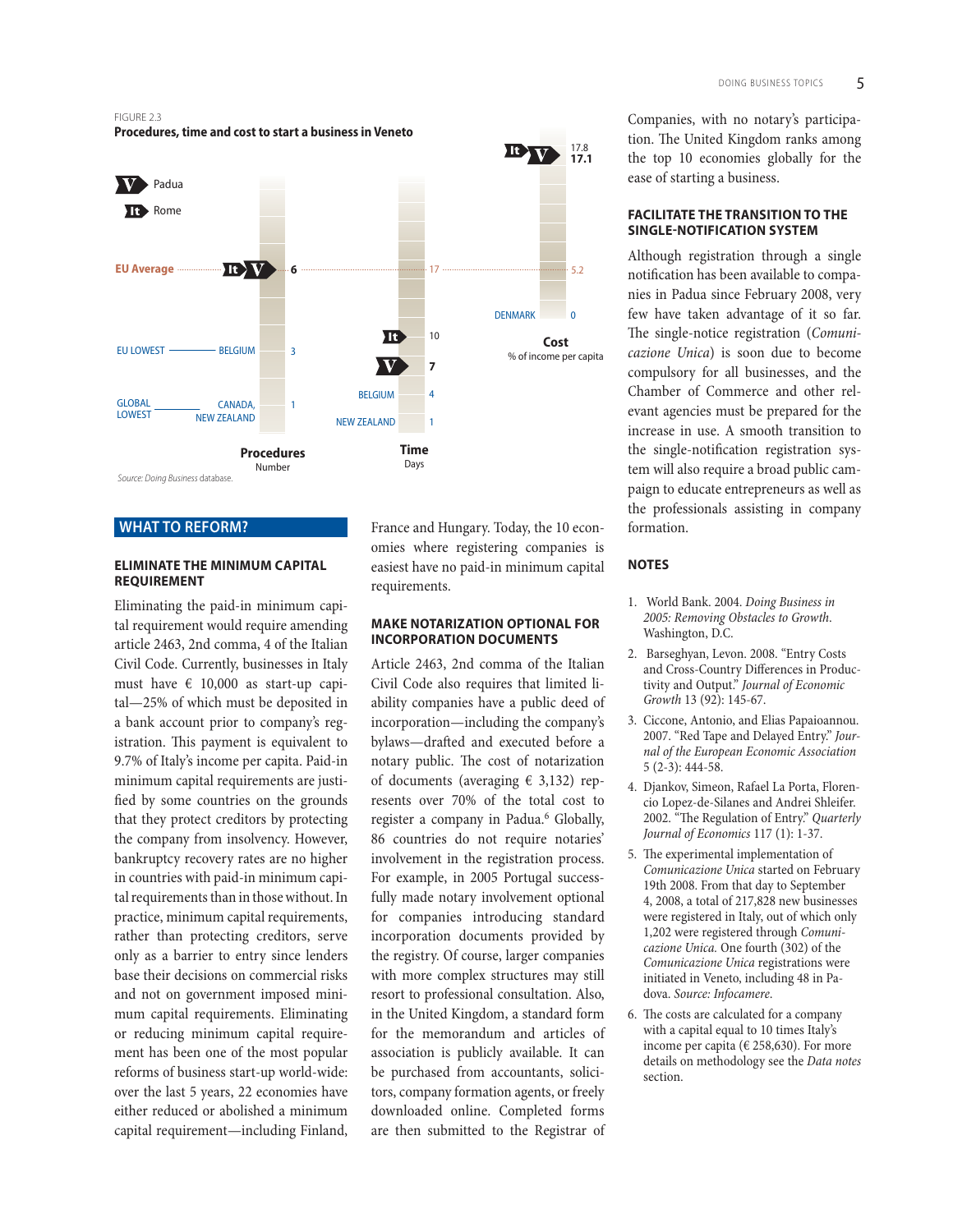# **Dealing with construction permits**

In the regulation of construction, striking the right balance between protecting the public while remaining transparent, efficient and affordable to the private sector has been a challenge for many governments. Some have succeeded. One success story is Singapore, where obtaining all construction permits and utility connections takes 11 steps, 38 days and costs just 21.2% of Singapore's income per capita.

The same process in Padua is much more lengthy and costly: 14 procedures take an average of 273 days and cost  $\epsilon$  28,246—equal to 109% of Italy's income per capita (figure 3.1). Within Italy, Padua's process takes slightly longer but is less expensive than Rome's, where it takes 257 days and costs 136% of Italy's income per capita. Other economies within the EU are more efficient. On





average, EU economies require construction permits that take 185 days and cost 83% their country's income per capita (figure 3.2). If you compare Padua to the 181 economies around the globe for which this *Doing Business* indicator is available, Padua ranks 80th overall (figure 3.3) and 18th within the EU.

The main cause for constructionrelated delays in Padua is the time to obtain a building permit. A building permit may legally take 135 days to be granted—as set in the Decree of the President of the Republic n. 380 June 06, 2001, Art. 20, cc. 3, 7, and 8.1 The second bottleneck is clearance from the



Source: Doing Business database.

FIGURE 3.1

Fire Department, which typically takes 45 days. After these hurdles are cleared, the process becomes more efficient. Midconstruction inspections in Padua conform to good international practices: structural and utility tests are conducted by independent, certified professionals, thus reducing administrative hassles for the builders. Finally, occupancy permits must be released within 30 days of their applications. After 30 days, a silence-isconsent rule applies to this procedure.

Stricter building rules and regulations result in fewer accidents. But where the process is too burdensome, fewer projects get started and construction can move to the informal economy, which does not serve the public interest. Streamlining the process to obtaining construction permits has several benefits. First, countries with simpler procedures and less costly regimes have larger construction sectors. Second, they have cheaper offices and warehouses for businesses. In Denmark and Germany—the 2 easiest countries in the EU to comply with building regulation and obtain utility connections—the rental prices for warehouse space are some of the lowest in the EU.<sup>2</sup> Third, reducing the cost and hassle of obtaining licenses keeps more businesses in the formal economy, therefore improving public safety. Finally,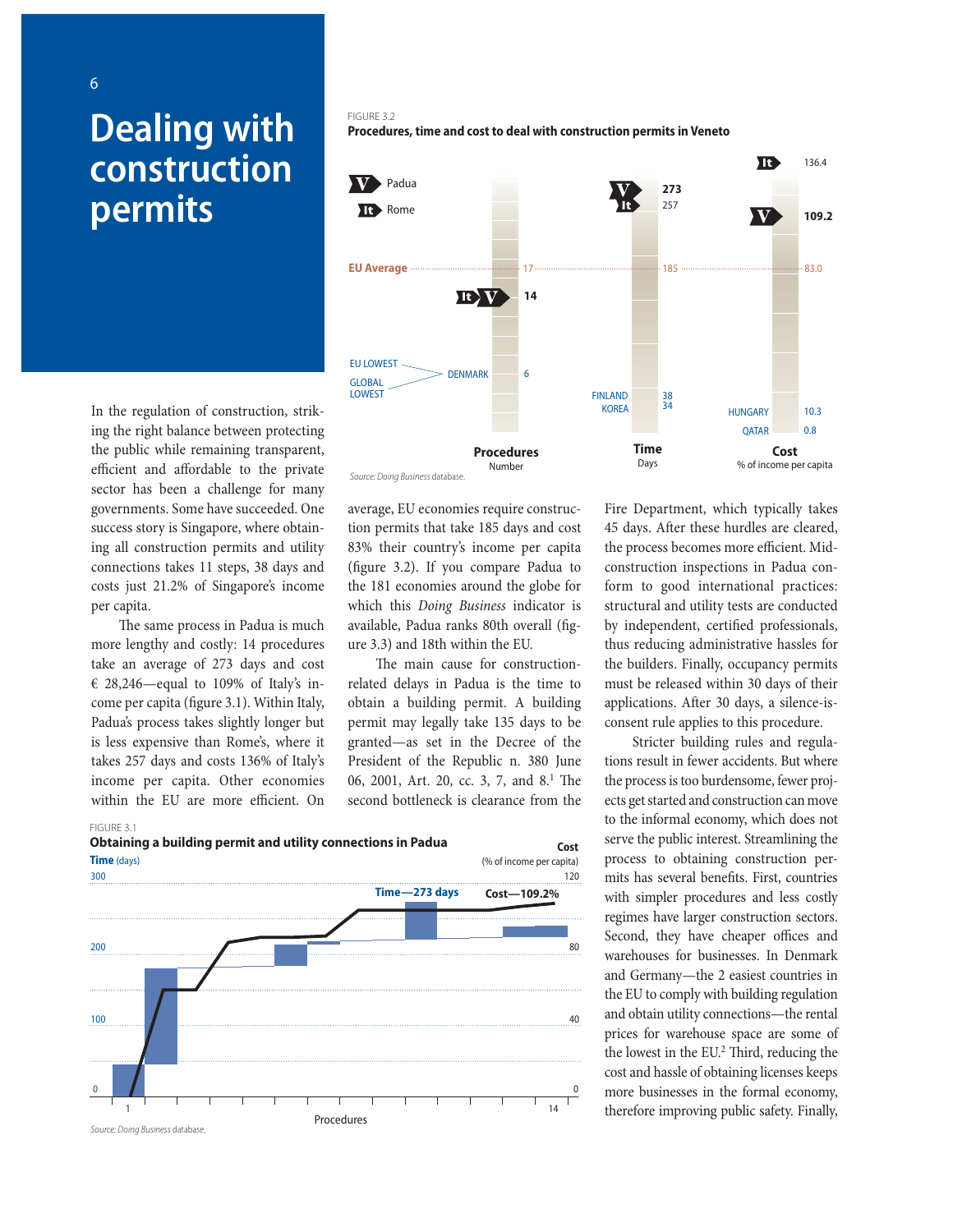#### FIGURE 3.3

#### **How Veneto compares globally on dealing with construction permits**

Global ranking (1–181)



Source: Doing Business database. Note: Rankings are the average of the economy rankings on the procedures, time and cost to comply with formalities to build a warehouse. See Data notes for details.

governments can save money by administering fewer and simpler licenses and inspections to meet public safety needs.

Countries that score well on the ease of dealing with construction permits have rigorous but expeditious and transparent permitting regimes. Speedy approvals benefit property developers while also bringing in revenue to the government. A recent study in the United States shows that accelerating permit approvals by 3 months could increase local governments' property tax revenues by 16% and overall construction spending by 5.7%.<sup>3</sup>

#### **WHAT TO REFORM?**

#### **SHORTEN THE TIME LIMITS FOR ISSUING PERMITS**

According to Italian law, the time limit for issuing a building permit is 135 days, and in practice it may even take longer. This is extraordinarily long compared to other developed countries. In Germany, a building permit is issued within 25 days. In Denmark, the process takes 40 days. Other countries continue to set ambitious goals to shorten the time for permit approvals. In Singapore, the agencies responsible for building permits have recently halved their internal time limits, making its system one of the most efficient in the world. Twenty-seven economies—including France and Hong Kong (China)—apply "silence-is-consent" rules to their permitting process, with time limits ranging from 2 to 4 weeks. 4

#### **DIFFERENTIATE PERMIT REQUIREMENTS BY RISK LEVEL**

Today, all new construction projects in Veneto undergo a high level of scrutiny during the approval process. Another option is to differentiate permit requirements depending on the risk level of the construction project. This approach was adopted in the German state of Bavaria in 1994. For low-risk projects, qualified architects assume responsibility for the construction. Medium-risk projects require that an independent certified appraiser approve the plans. Only high-risk project are fully reviewed by building authorities.<sup>5</sup> By 2002 Bavarian builders had saved an estimated  $\epsilon$  154 million in building permit fees, while building authorities had 270 fewer employees on their payroll. This model has since been rolled out to the rest of Germany.<sup>6</sup> Introducing a similar system in Veneto and across Italy could limit the volume of permits that municipal agencies must review. At the same time, agencies could focus their resources on the expeditious handling of high-risk, complex projects. In a similar vein, only higher risk projects should be required to undergo reviews from the Fire Department and Public Health Agency before construction starts.

#### **INTRODUCE ONLINE PERMIT APPLICATIONS**

Currently, applications for building permits in Veneto are paper-based. In contrast, developers in Austria, Denmark, Iceland, Malaysia, Norway, Portugal and the United States can complete applications online. In Singapore, a new data management system provides easy access to the information needed for obtaining a building permit and allows for efficient processing. Once an online application is submitted, builders receive regular updates on the status of their pending application via e-mail or text messaging. As a result of the online system, the time to deal with construction permits was reduced by two-thirds. This reform saves time for entrepreneurs and government officials alike and would benefit both groups in Veneto.

- 1. The law set the time for issuance of building permits at 135 days for municipalities with more than 100,000 inhabitants, and 75 days for municipalities with less than 100,000 inhabitants.
- 2. DEOL Partners. 2007. *Overview of Warehouse Real Estate Market*.
- 3. PricewaterhouseCoopers. 2005. "The Economic Impact of Accelerating Permitting Process on Local Development and Government Revenues." Report prepared for American Institute of Architects, Washington, DC.
- 4. World Bank. 2008. *Doing Business 2009.*  Washington, D.C.
- 5. Bayerisches Staatsministerium des Innern. 2002. *Erfahrungsbericht BayBO 1998*. Munich.
- 6. World Bank. 2008. *Doing Business 2009*. Washington, D.C.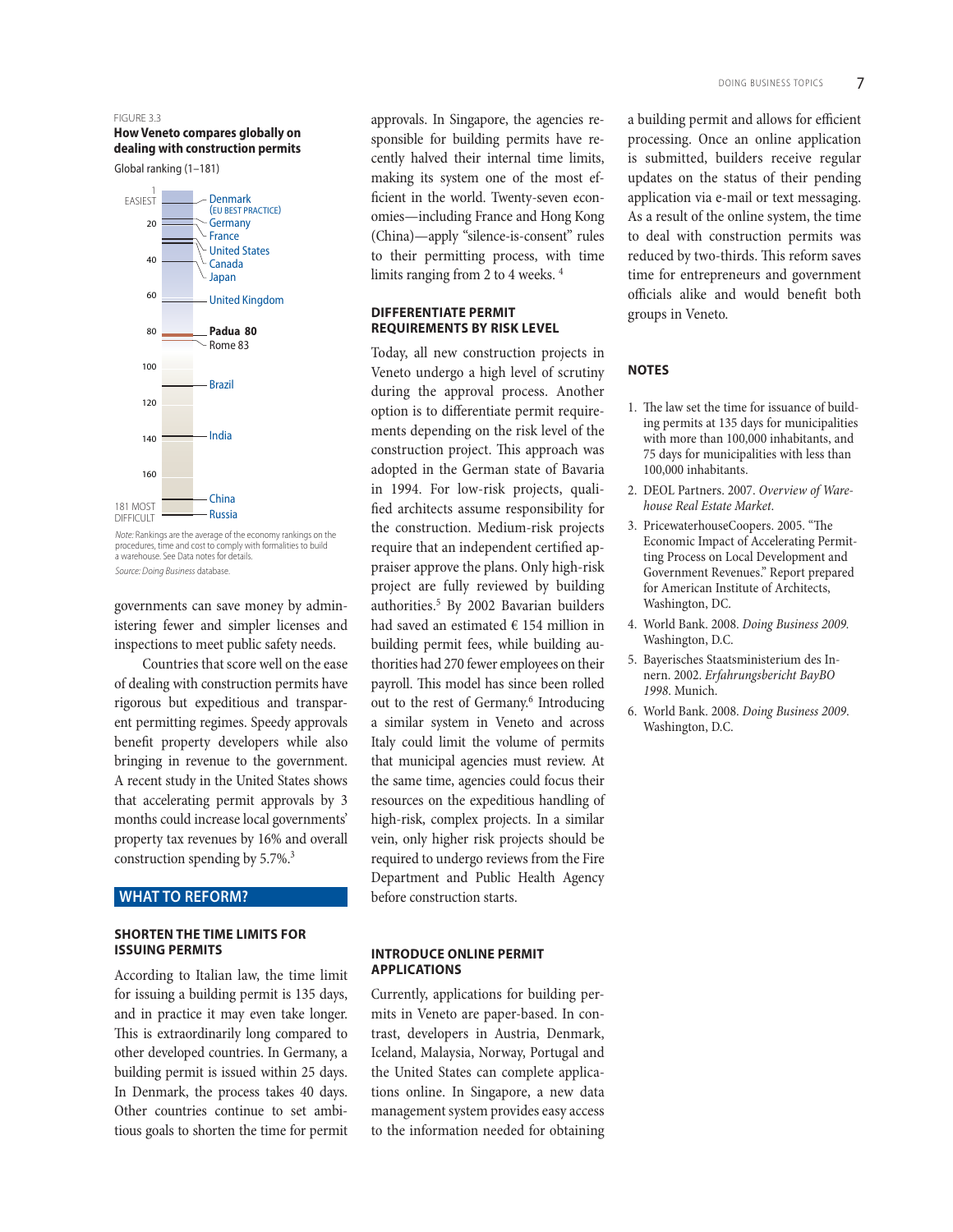# **Employing workers**

Employment regulations support contracts between employers and workers while protecting workers from discriminatory or unfair treatment by employers. *Doing Business* measures the amount of flexibility in hiring regulations, working hours and dismissal in a manner consistent with the conventions of the International Labor Organization (ILO). An economy can have the most flexible labor regulations as measured by *Doing Business* while having ratified and being in compliance with all conventions directly relevant to the factors measured by *Doing Business* and with the ILO core labor standards. No economy can achieve a better score by failing to comply with these conventions.

The employing workers indicator is made up of two measures: a rigidity of employment index and a firing cost measure. The rigidity of employment index is the average of three subindices: difficulty of hiring, rigidity of hours and difficulty of firing. Each index takes values between 0 and 100, with higher values indicating more rigid regulation. The firing cost indicator measures the cost of advance notice requirements, severance payments and penalties due when terminating a redundant worker, expressed in weeks of salary.

Because *Doing Business* employment indicators are based on the provisions contained in national labor laws, no subnational analysis was conducted for Veneto. This chapter presents the results for Italy in *Doing Business 2009*.

Among the economies analyzed by *Doing Business*, Italy's ease of employing workers ranks it 75th of 181 economies globally (figure 4.1) and 8th among the 25 EU members. Italy scores 38 out of 100 points on the rigidity of employment index—ahead of 15 EU countries, including Germany, France and Spain. There is no time limit on the use of fixed term contracts, but their scope is limited. Italian regulations determine that fixed term contracts should be used only when specific technical, productive or organizational reasons justify them. Labor regulations allow for a 6-day workweek and overtime. There are some restrictions on night work and the day of rest is by default Sunday except in specific cases provided by law. Redundancy is permitted as a basis for termination, but the law requires companies with more than 15 workers to notify the Ministry of Labor when redundancy lay-offs will affect 5 or more workers in a 120-day period. Also, the retraining or reassignment of a redundant worker is required before termination. In addition, national rules establish a set priority list for firing and rehiring. Dismissal costs amount to 11 weeks of salary (figure 4.2). Only 4 EU countries have lower firing costs: Denmark, Austria, Bulgaria and Romania.

Governments all over the world face the challenge of balancing worker protections and labor market flexibility. Analysis across economies shows that employment regulations generally increase the tenure and wages of incum-

#### FIGURE 4.1 **How Italy compares globally on employing workers**

Global ranking (1–181)



Source: Doing Business database. Note: Rankings are the average of the economy rankings on the difficulty of hiring, rigidity of hours, difficulty of firing and firing cost indices. See Data notes for details.

bent workers, but overly rigid regulations come with undesirable side effects which may reduce productivity growth. Those undesirable side effects may include fewer new jobs, smaller company size, less investment in research and development, longer spells of unemployment and a larger informal sector. When economies err on the side of excessive rigidity, it is to the detriment of businesses and workers alike.

Denmark is a successful example of how job flexibility can be reconciled with employment security. Danish employers face no restrictions against laying off workers for economic reasons other than providing advance notice. Most Danish workers are well prepared by opting for voluntary unemployment insurance.<sup>1</sup> The flexible employment regulations benefit workers because they can transfer from one formal job to another with ease. In fact, 70% of Danes believe it is good to change jobs frequently.

Reforms of employment regulations are scarce. Since 2004, *Doing Business* has only registered 77 such reforms—of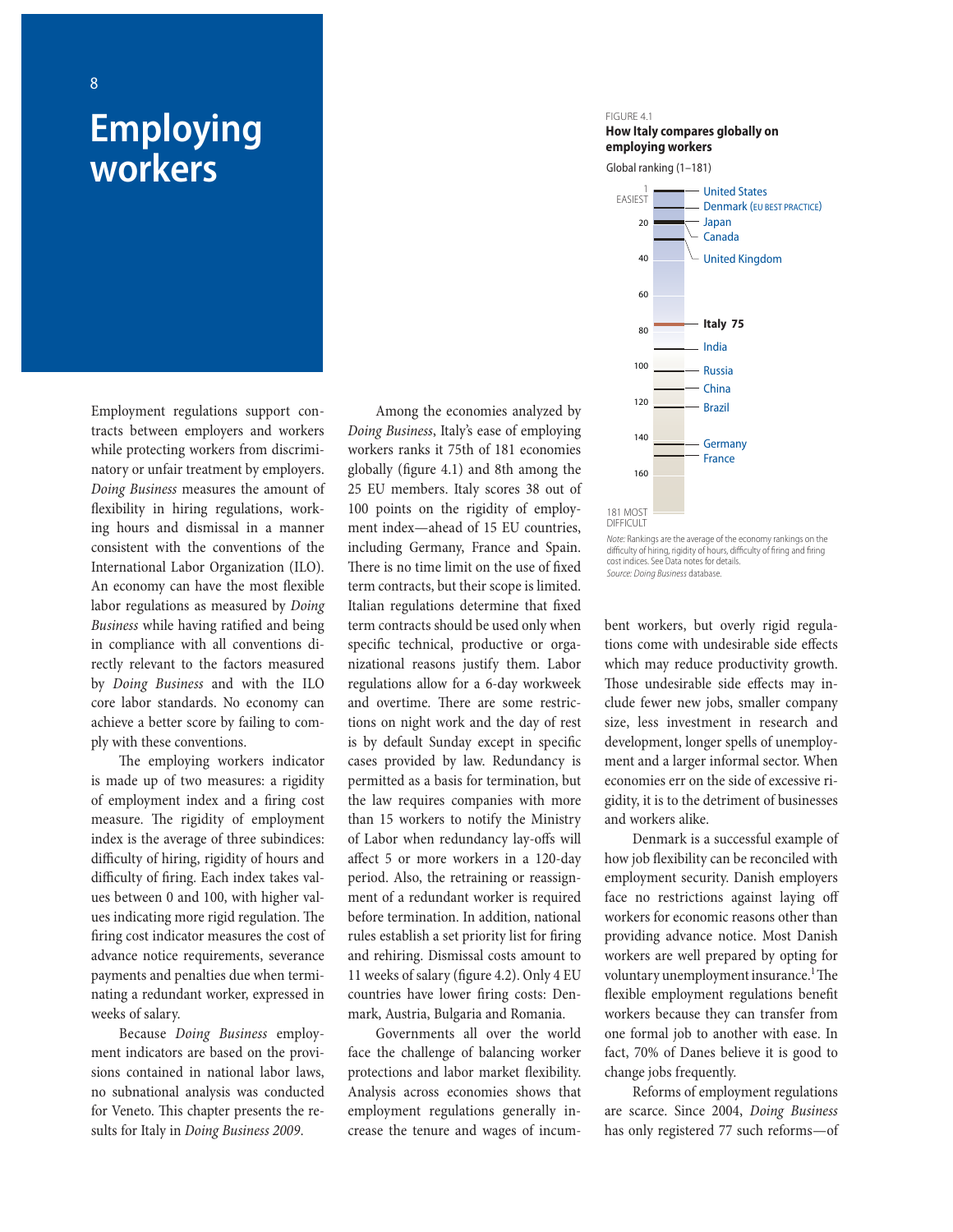FIGURE 4.2

**Rigidity of employment and firing cost in Italy**



Source: Doing Business database.

which 47 made labor regulations more flexible while 30 made them more rigid. One of the 47 reforms that introduced flexibility in the Italian labor market was the Legislative Decree 276/2003, the so-called "Biagi law." It created flexible contracts and ended the government's monopoly on job placement services.<sup>2</sup> The latest collective agreement for metal-mechanic workers made firing more difficult by increasing the notice period from 2 weeks to 75 days. The low number of labor reforms worldwide is not surprising given the high number of stakeholders involved. Support for reform often requires long tripartite consultations between governments, labor unions and employers' associations.

#### **WHAT TO REFORM?**

#### **ALLOW FIXED-TERM CONTRACTS FOR PERMANENT TASKS**

According to Italian law, employers are allowed to hire on fixed-term contracts only when there are "specific technical, productive, organizational or substitutive reasons." Denmark, Switzerland and Belgium—Europe's top performers on the ease of employing workers—allow fixed-term contracts for permanent tasks for added flexibility.

#### **MAKE WORK HOURS MORE FLEXIBLE BY CUTTING RESTRICTIONS ON NIGHT WORK AND WEEKLY HOLIDAY**

By law, night work cannot exceed 8 hours in a 24-hour period in Italy. Also, collective agreements require a premium for regular night work. In Canada and the UK, by contrast, there are no such restrictions on regular night hours. In addition, while having a weekly holiday is a global standard, countries with more flexible regulations—such as the United States and Denmark—do not determine the specific day of the week by statute. Italy could cut the requirement that Sunday is always the day of rest.

#### **ELIMINATE THE SET PRIORITY LIST FOR FIRING AND REHIRING**

In Italy, current labor laws set a priority list for firing and rehiring based on such factors as family responsibilities and seniority. Eliminating these rules would give employers more freedom to retain and rehire the most valuable members of their workforce in case of temporary economic difficulties—as seen in other European countries such as Belgium, Denmark, Spain and the UK.

- 1. Data on the share of the labor force covered by unemployment insurance is from 2002. Clansen, Jochen and Elke Viebrock. 2008. "Voluntary Unemployment Insurance and Trade Union Membership: Investigating the Connections in Denmark and Sweden." *Journal of Social Policy* 37(3): 433-51.
- 2. Provisions on part-time and fixed-term contracts were subsequently modified by Law No. 247/2007.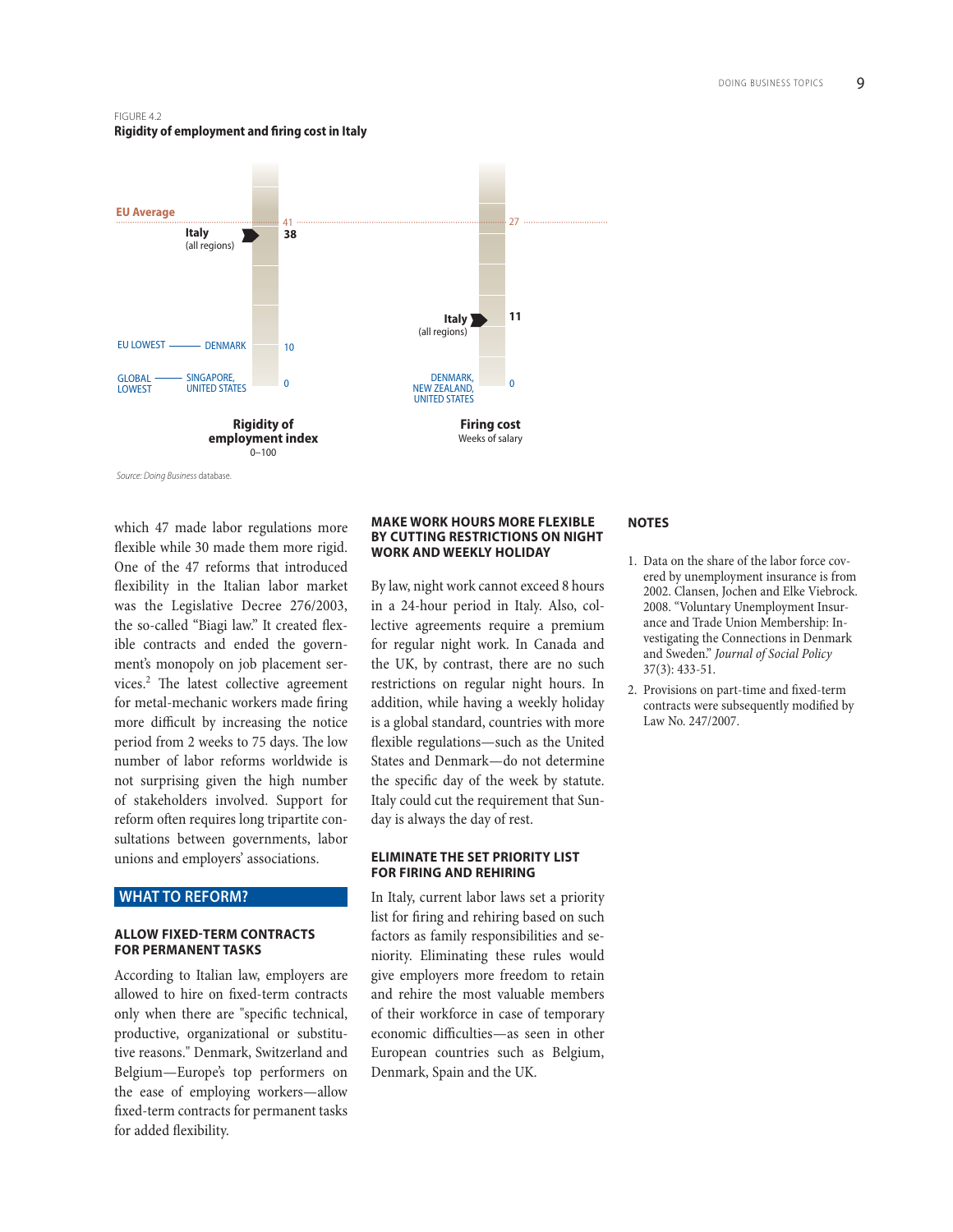# **Registering property**

10

Efficient property registrations make transfers easier, less expensive and more secure. Titleholders can use their property as collateral for loans to start a business or expand operations. *Doing Business* measures the ease of registering property by recording the required procedures to transfer the property of a land and building between two businesses.

In Padua, it takes 8 steps, 19 days and 4.4% of the property value to complete a transfer (figure 5.1). A country with this performance would rank 79th of 181 economies, and 17th among EU members (figure 5.2). Registering property in Padua is faster than in Rome, where an entrepreneur spends 27 days to complete the same procedures. Padua is also 5 weeks faster than in the average EU country, where it takes 2 months (figure 5.3). However, EU countries require only

5 procedures to register property. Registering property is straightforward in Sweden; only 1 step is required. Among EU countries, only France and Greece require more procedures than Italy—9 and 11, respectively. Costs in Padua represent 4.4% of the property value and are slightly lower than in Rome, mainly due to lower notary fees. This is similar to the EU average, but over 4 times higher than the best practices in countries like Slovakia, Estonia, Lithuania, Poland and Denmark, where registering property costs less than 1% of the property value.

Economies that score well on the ease of registering property tend to have simple procedures, low transfer taxes, fixed registration fees, online registries and time limits for administrative procedures. They also make the use of notaries and lawyers optional. Reducing transac-





Global ranking (1–181)



Source: Doing Business database. Note: Rankings are the average of the economy ranking on the procedures, time, and cost for a business to purchase, transfer and register property from another business. See Data notes for details.

tion costs by simplifying the procedures to transfer property increases the ability of companies to use their assets in the most efficient way. Land and buildings represent between half and three quarters of the wealth in most European countries and are often the preferred form of collateral by banks. Property registration plays an essential role in economic development.

In 2001, Italy made a positive reform by unifying its cadastre and land registry into a single agency—*Agenzia del Territorio*. In addition, investments in information technology and digitized records have made it possible for Italian agencies to offer online services—such as obtaining cadastral and non-encumbrance certificates. Records going back over 20 years are available online. A notary prepares and executes the public deed and typically handles the process of transferring the property on behalf of the buying and selling parties. An electronic system (called SISTER) allows a notary to file for registration with the Tax Authority (*Agenzia dell'Entrate*) and the Cadastre and Property Registry (*Agenzia*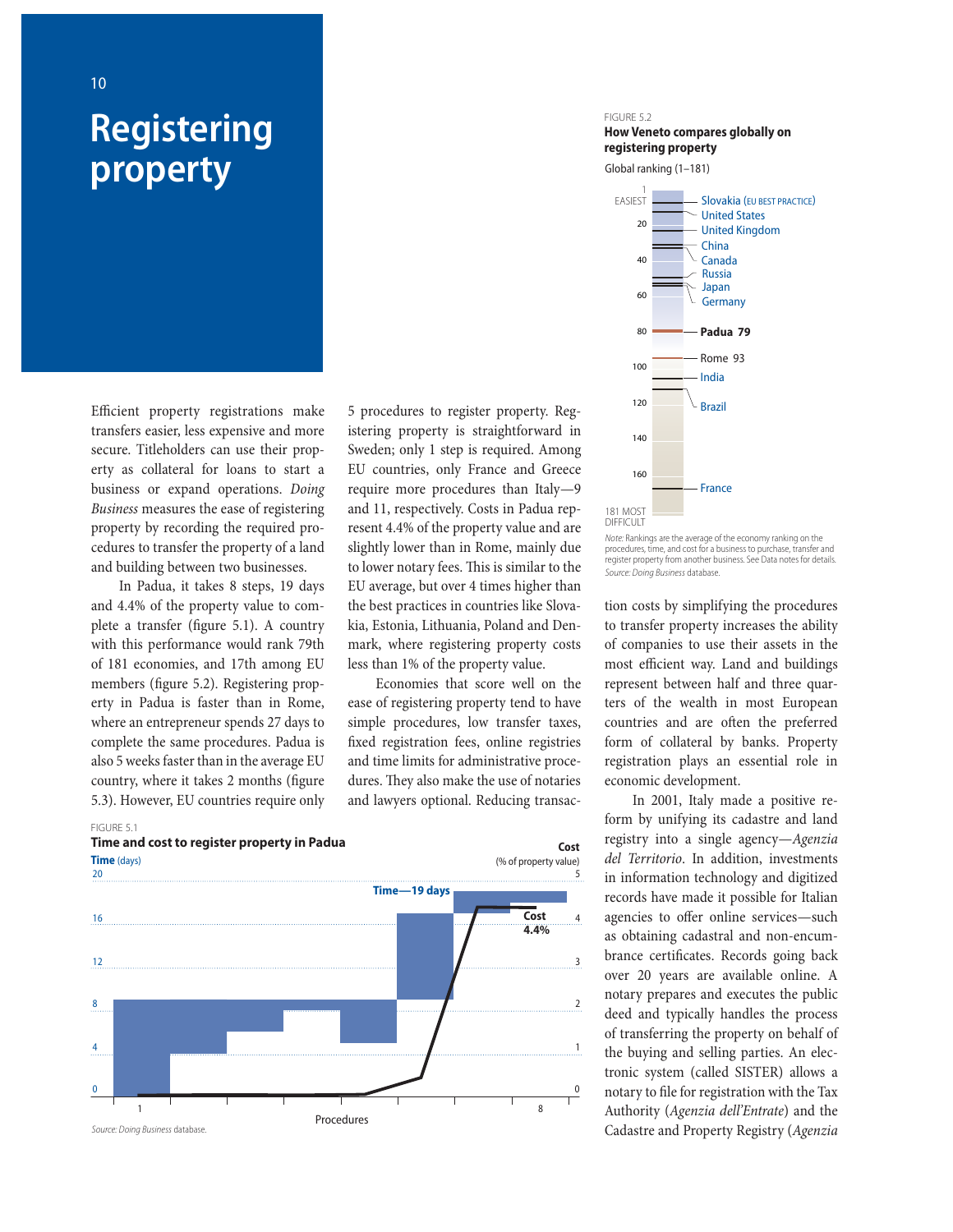FIGURE 5.3 **Procedures, time and cost to register property in Veneto**



*del Territorio*) and pay all related fees. The system returns a receipt and registration number almost immediately. Still, a paper copy of the public deed must be presented to complete the record of the transfer in the land registry, which then guarantees that the transfer is recognized by third parties.

Italy's Civil Code makes the notary public responsible for the veracity of the information in the public deed. This additional legal security comes at a cost. Notary fees can amount to  $\epsilon$  4,600. The liberalization of professional fees in 2006<sup>1</sup> produced no effect on notary fees. Notaries are considered to perform a public function and therefore excluded from the principle of competition that applies to other professions.2 Notaries continue to use the fee schedules established in the Ministerial Decree of 21 November 2001. At least, in smaller cities such as Padua, some competition among notaries keeps the fees at the lower end of the fee schedule. In addition, 2 registration taxes (the so-called *imposta ipo-catastale*) add up to 4% of the property value. The system is complex and different taxes and fees apply depending on the type of transaction. Legal experts such as notaries and lawyers acknowledge some degree of uncertainty when assessing the applicable regulations governing different

types of transactions. A summary of applicable official charges on property transfer shared with *Doing Business* by a notary included 39 different scenarios with different applicable fees and taxes. Not surprisingly, this degree of complexity may lead to different interpretations by public officials.

### **WHAT TO REFORM?**

#### **SIMPLIFY AND LOWER TRANSFER TAXES**

Lowering fees is the easiest way to ease property registration. A moderate reform would be to unify the different transfer taxes and fees applicable for different types of property transfer and publish them. This would increase legal certainty by reducing the opportunities for varying interpretations in the current regime. Reforming the registration fees would require legislative changes at the national level.

#### **INTRODUCE COMPETITION IN THE CONVEYANCING SERVICE MARKET**

In Italy, notary involvement is required to register the deed in the land register which makes the title have effect towards third parties. As in other European countries with this Latin notary system, the notary profession is highly

regulated, with restrictions on entry as well as on the activities that the notaries can perform. Legal fees in these countries are on average 59% higher than in Nordic countries, where involvement of a legal professional is not mandatory and the use of standard contracts is widespread. There is no evidence that higher levels of regulation and higher prices for conveyancing services lead to higher levels of service quality.<sup>3</sup> The Netherlands provides an interesting case for reform. In 1999, it liberalized entry to the notary profession and their fees. Notary intervention was still required, but the fees to transfer property dropped by as much as 30%, while the quality of services improved and the security of property rights was not affected.4 In the long run, Italy could consider allowing lawyers as well as other suitably qualified and licensed professionals to provide conveyancing services.

#### **NOTES**

- 1. Decree (D.L.223/2006, then Law 248/2006), which is the so-called "Bersani Law."
- 2. Sentence 9878/2008 of the *Corte di Cassazione*.
- 3. European Commission. 2007. *Conveyancing Services Market*. Led by the Centre of European Law and Politics (ZERP) at Bremen University.

4. Idem.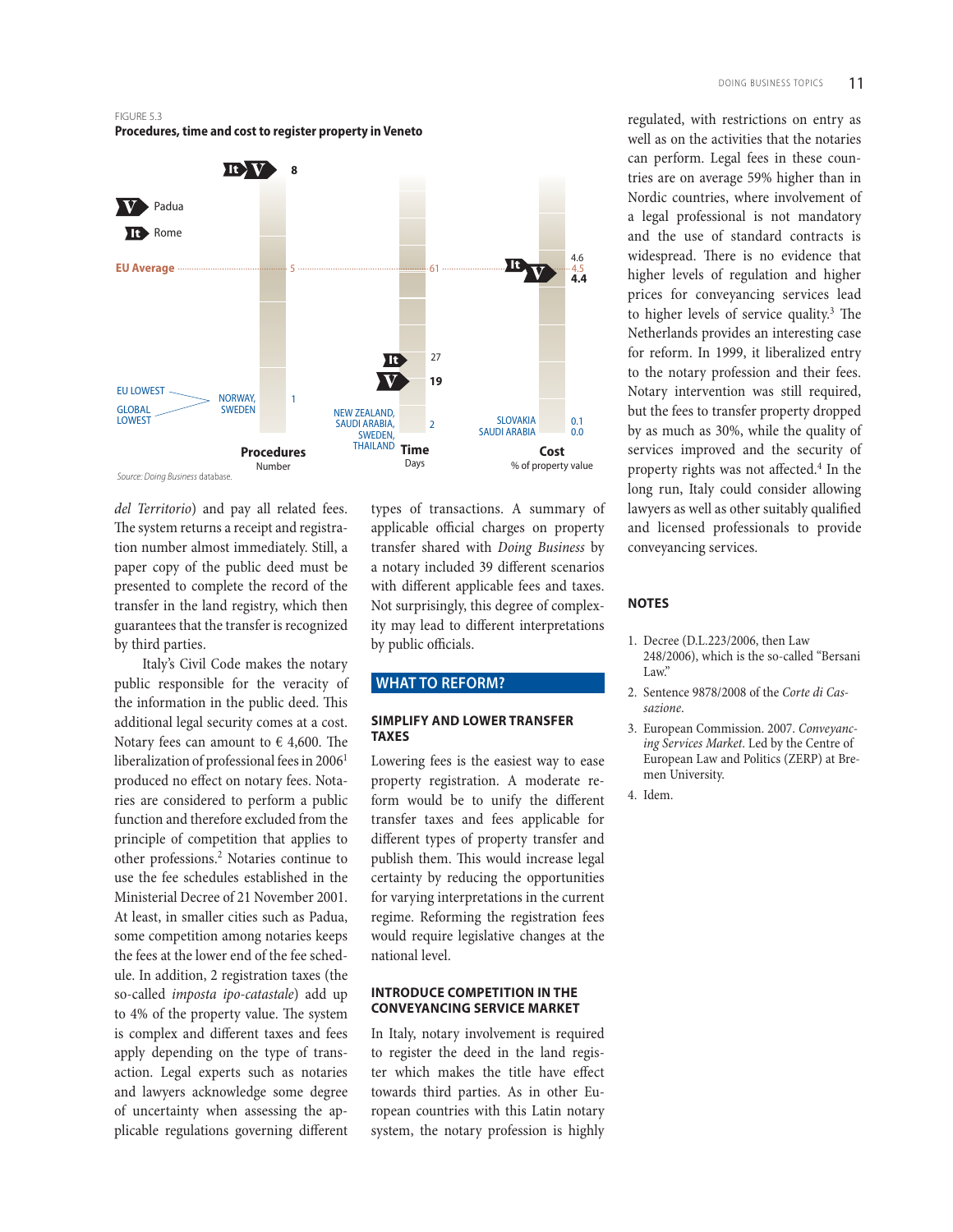# **Getting credit**

Do women pay more for credit than men in Italy? The answer is yes, according to a recent study. The study found that small female-owned firms are charged higher interest rates than those owned by men—even after controlling for other factors such as firm type and risk. In fact, businesses owned by women are statistically less likely to fail than maleowned ones. One possible explanation is that the cost of credit is related to the level of trust and higher levels of trust in Italy benefit men more than women.<sup>1</sup> Better regulations that protect the rights of borrowers as well as lenders may help bridge this gap. Readily available credit information could help, too.

*Doing Business* measures two aspects of regulations that affect the availability of credit: the legal rights of borrowers and lenders and the sharing of credit information. First, the strength of legal rights is measured by looking at the degree to which collateral and bankruptcy laws protect the rights of borrowers and lenders and thus facilitate lending. Second, the sharing of credit information is measured by looking at the coverage, scope, quality and accessibility of credit information available through public and private registries. In Italy, both credit measures are determined at the national level, with regional variations and local reforms rare to impossible. As a result, data for Italy from *Doing Business 2009*  stands in for Veneto in this chapter. Italy ranks 84th out of 181 economies on the ease of getting credit (figure 6.1). Only 3

EU member countries lag behind.

Italy's relatively low position is driven by its weak protection of legal rights of lenders and borrowers based on the *Doing Business* measure. Italy scores 3 out of 10 possible points in the legal rights index (figure 6.2). This is the lowest score found among the EU members. The United Kingdom and Denmark have the highest legal protections for borrowers and lenders.

Italian law allows businesses to use movable assets as collateral for loans while keeping them in their possession in certain cases, including after-acquired assets. But the law also requires a specific description of the assets in the security agreement and does not permit a nonpossessory security right over the combined assets of the company. No national collateral registry exists; special registers are kept at local tribunals (where the debtor is located). Secured creditors in Italy have no priority over other claims such as unpaid taxes or wages if the borrower becomes insolvent. This may make lenders less willing to grant loans in the first place. Similarly, out-of-court enforcements of secured rights cannot be agreed upon by the parties in security agreements—exposing creditors to the risk of lengthy court proceedings in the case of a default. This also may discourage lending.

Access to credit information is a brighter spot in Italy. Credit registries, the institutions that collect and distribute credit information on borrowers, include

#### FIGURE 6.1

**How Veneto compares globally on getting credit** 

Global ranking (1–181)



Source: Doing Business database. Note: Rankings are based on the sum of the strength of legal rights index and the depth of credit information index. See Data notes for details.

4 or more private credit bureaus and 1 public registry.2 Coverage of the private credit bureaus reaches 75% of the adult population (figure 6.2). This coverage is much more impressive than in France or Spain, where coverage reaches less than a third or less than half, respectively. However, credit registries in Ireland, the United Kingdom, Sweden and Germany cover almost 100% of the population.

Credit bureaus in Italy collect a lot of useful information. They gather information from firms and individuals, store up to 3 years of historical data, cover small as well as big debts, distribute both positive and negative information, and protect consumer rights by allowing them to inspect their credit reports. However, they do not include information from trade creditors, retailers and utility companies. Countries like Austria, Germany, and the United Kingdom collect this information. As a result, Italy scores 5 out of 6 on the *Doing Business* depth of credit information index.

 Credit registries can greatly expand access to credit. By sharing credit information, they help lenders assess risk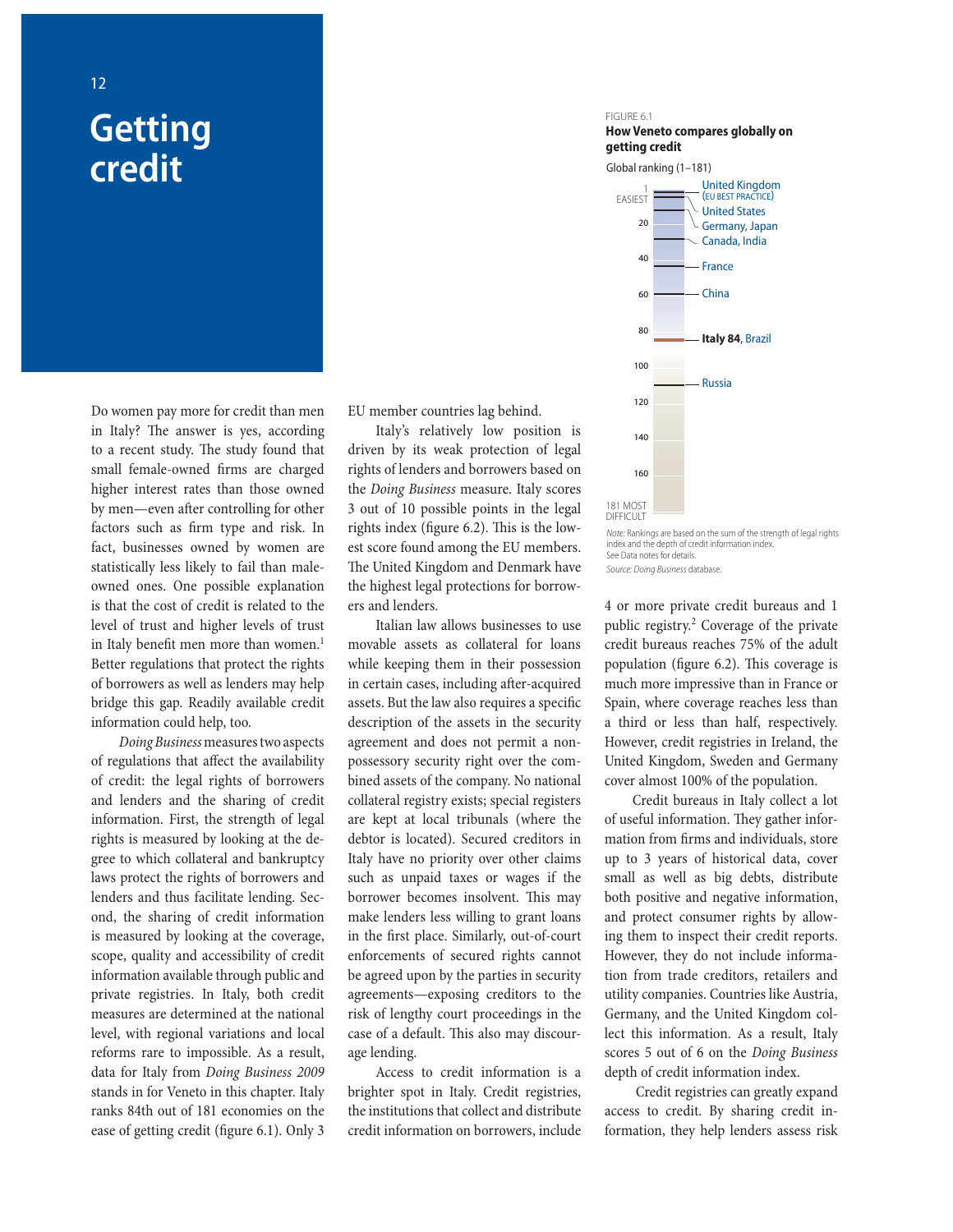

more accurately and allocate credit more efficiently. Furthermore, registries can free entrepreneurs from having to rely on their personal connections alone for credit. In 2005, Italy introduced a code of conduct for credit bureaus that stressed the reliability and timeliness of credit reports, but cut the time that historical data can be stored.<sup>3</sup> As a member of the European Union, Italy has until 2010 to implement the EU Directive on credit agreements for consumers that requires access to credit bureau databases in other member states.

Good credit information and laws that create and enforce collateral benefit lenders as well as borrowers. Borrowers benefit because credit opportunities increase. Both credit registries and creditor protections through the legal system are associated with higher private-credit-to-GDP ratios. For example, an increase of 1 point in the creditor's right index is associated with a 6.5% increase in the average annual growth rate of the private-creditto-GDP ratio in the 3 years after the reform relative to the 3 years before.<sup>4</sup>

#### **WHAT TO REFORM?**

#### **EXPAND THE RANGE OF INFORMATION IN CREDIT REGISTRIES**

To expand the range of information available in credit registries, they could include information on payments from retailers and utility companies, such as telephone and electricity providers. This could allow potential borrowers who have never had a loan or a credit card to build a credit profile. It is important to note that some countries allow this but only with written consent from the consumers. This makes the data more difficult to collect.

#### **ALLOW ALL TYPES OF ASSETS TO BE USED AS COLLATERAL**

Providing acceptable collateral is one of the most difficult challenges for smalland medium-sized enterprises. Expanding the type of assets that can be used as collateral and facilitating their registration reassures lenders, thus facilitating access to credit. The best international practice is to permit general descriptions in loan agreements, allowing the use of all types of assets as collateral—present and future, tangible and intangible.

France and Denmark have done so in the last 4 years. When Slovakia allowed general descriptions, credit to the private sector jumped by 10%. More than 70% of new credit was secured by movables and receivables.

#### **ESTABLISH A UNIFIED CENTRALIZED REGISTRY FOR MOVABLE COLLATERAL**

Creating a unified collateral registry enables creditors to notify others of their claim. France launched a nationwide online registry of movable collateral 2 years ago. In Eastern Europe, 12 countries have created unified registries of collateral rights over movable assets.

- 1. Alesina, Alberto, Francesca Lotti, and Paolo Emilio Mistrulli. 2008. "Do Women Pay More for Credit? Evidence from Italy." NBER Working Paper 14202. Cambridge, MA: National Bureau of Economic Research.
- 2. The public registry at the Bank of Italy collects both positive and negative information from supervised financial institutions for loans above  $\in$  30,000 and negative information for loans of all sizes.
- 3. "*Codice di deontologia e di buona condotta per i sistemi informativi gestiti da soggetti privati in tema di crediti al consumo, affidabilità e puntualità nei pagamenti*." Provvedimento del Garante n.8, published in the Gazzetta Ufficiale 23 dicembre 2004, n. 300, and corrected version published in Gazzetta Ufficiale 9 marzo 2005, n. 56.
- 4. Djankov, Simeon, Caralee McLiesh and Andrei Shleifer. 2007. Private Credit in 129 Countries. *Journal of Financial Economics* 84 (2):299-329.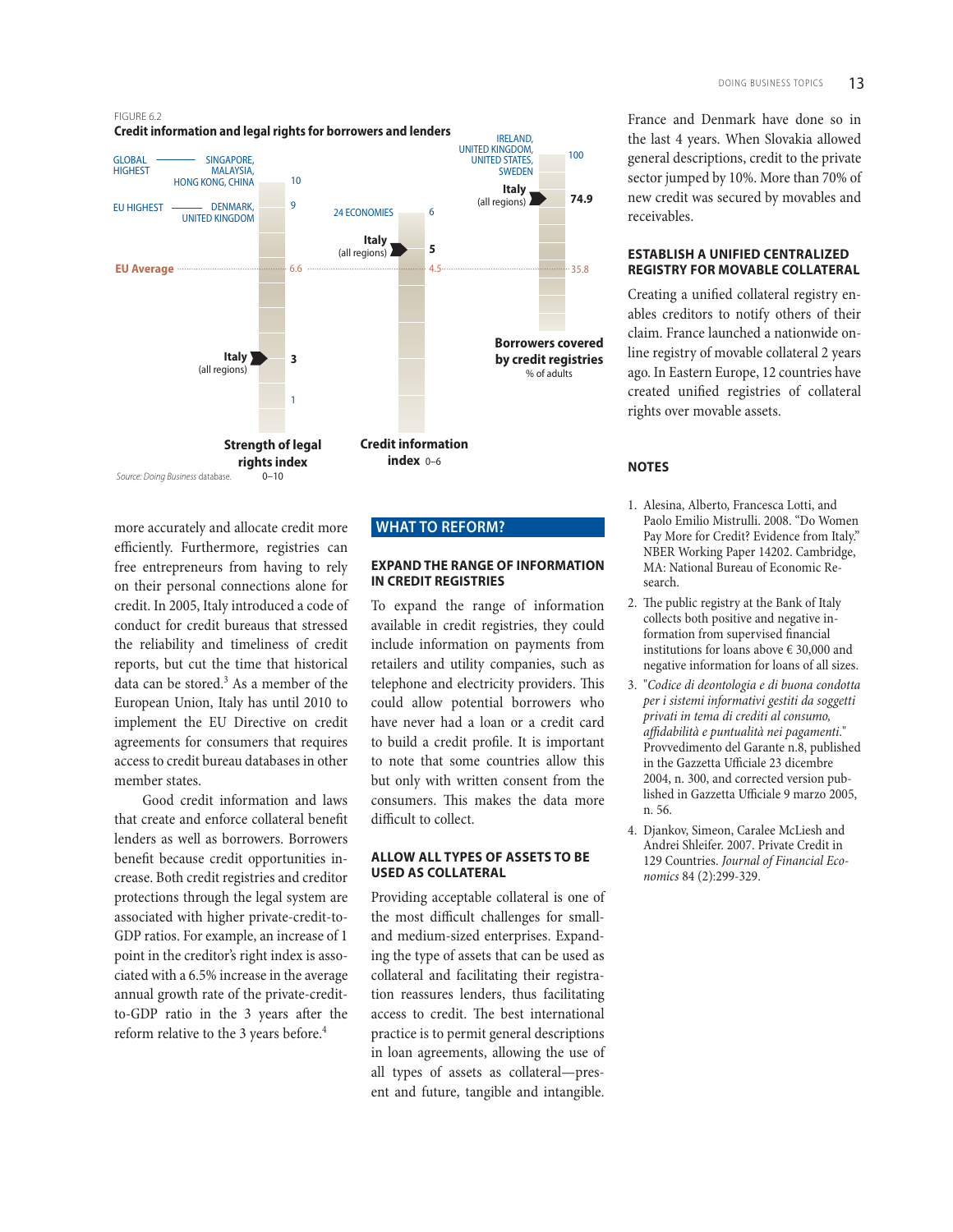# **Protecting investors**

Good protections for minority shareholders are associated with larger and more active stock markets. *Doing Business* uses a standard case of self-dealing—the use of corporate assets by company insiders for personal gain—to measure investor protections. Self-dealing is one of many corporate governance failures, but it is also one of the most important. Other investor protections—such as the elections of directors, disclosures of remuneration and rules on takeover bids—are not covered by this study but they are also relevant for the development of wellfunctioning stock markets.

*Doing Business* considers the case of a company listed in a country's most important stock exchange. In Italy, relatedparty transactions are regulated by the Civil Code and the regulations issued by the regulatory body of the securities market—*Commissione Nazionale per le Societá e la Borsa* (CONSOB). Because these protections occur at a national level, no subnational variations exist in the *Doing Business* indicator. As a result, data for Italy from *Doing Business 2009* stands in for Veneto in this chapter.

As a nation, Italy ranks 53rd out of 181 economies on the *Doing Business* investor protection index (figure 7.1). Among EU members, Italy shares the 10th position with Sweden and Finland. Ireland and the United Kingdom lead the EU ranking followed by recently added EU members such as Poland, Bulgaria and Romania. Large EU countries like France and Germany lag behind.

The *Doing Business* investor protection index puts a number to disclosure requirements of related-party transactions, the extent of the obligations for company directors and access to evidence by minority shareholders before and during the trial. Italy scores 7 out of 10 in the extent of disclosure portion of the index. According to the Italian Civil Code, board of directors' approval is required in case of related-party transactions. However, interested directors are allowed to participate in approval process. In contrast, approval requirements are more stringent in countries where related-party transactions are approved by shareholders with interested directors excluded from the vote. The United Kingdom and France are 2 countries with such requirements.

On the extent of director liability, Italy scores a 4 out of a possible 10 points. Slovenia is the EU country with the highest score—9 points—while France and Bulgaria sit at the bottom with 1 point a piece. In Italy, shareholders owning 2.5% of a company can sue directors involved in harmful related-party transactions. Directors are only liable if shareholders prove that they were negligent while approving the harmful related-party transaction. If directors are found liable, they have to pay the damages caused to the company. In countries with stronger investor protections—such as New Zealand or Singapore—directors have to comply with more stringent rules. For example, if they are found liable,

#### FIGURE 7.1 **How Italy compares globally on protecting investors**

Global ranking (1–181)



Source: Doing Business database. Note: Rankings are based on the strength of investor protection index. See Data notes for details.

directors in New Zealand or Singapore pay the damages caused to a company and disgorge any profit made from the transaction. These countries also allow shareholders to request the rescission of prejudicial related-party transactions in court.

To measure the ease of shareholders' suits, *Doing Business* looks at the ease of compiling evidence by minority shareholders before and during a trial. On this measure, Italy achieves 6 of 10 points—ahead of Germany, France and Spain, but behind the United Kingdom and Poland. Before an insider-dealing trial in Italy, minority shareholders are allowed to request the appointment of an inspector to investigate the activities of the company. And during the trial, plaintiffs may access a wide range of evidence in possession of the opposing party.

Greater investor protections are associated with more equity investment. A study of private equity transactions found that in countries with good investor protections, 3 deals take place compared to just 2 in countries with higher risk of expropriation.<sup>1</sup> This tends to be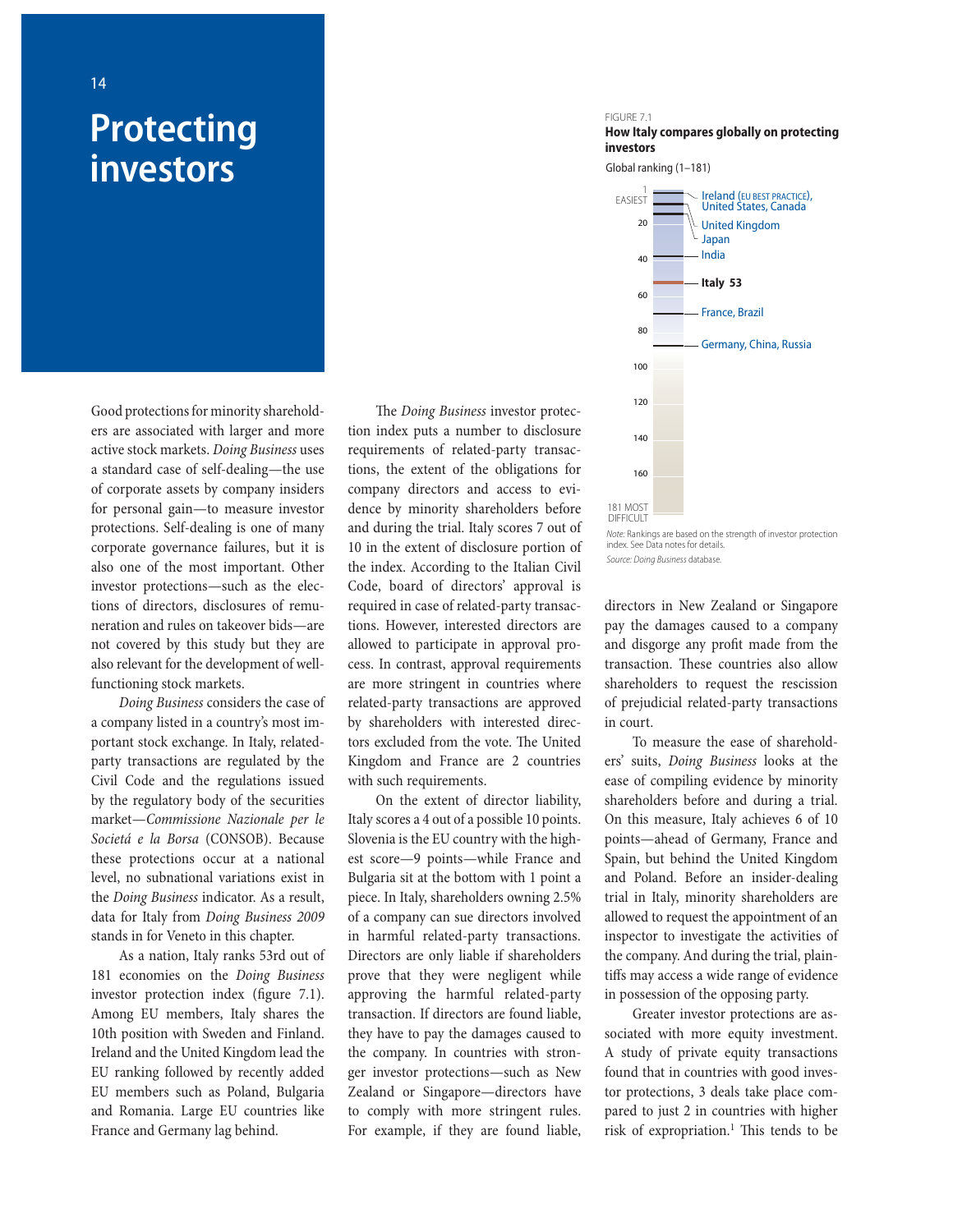#### FIGURE 7.2 **More investor protections associated with greater access for firms to equity markets and faster stock turnover**



Note: Relationships remain significant at the 5% level when controlling for income per capita. Economies are ranked on the perceived difficulty in access to equity, with 131 being the most difficult. See Data notes for details.

Source: Doing Business database; WEF (2007); World Bank, World Development Indicators database.

reflected in the size of a country's stock exchange, with higher shares of market capitalization-to-GDP ratios (figure 7.2).

Across regions, the most popular recent reform has been to require greater disclosure of related-party transactions. The results of a 2002 global survey on corporate governance provide one explanation: approximately 90% of the investors surveyed want more transparency in the day-to-day management of companies. What do they mean by more transparency? They want, for example, unified accounting standards, immediate disclosure of major transactions and more involvement of minority investors in major decisions and transactions.<sup>2</sup>

Italy increased its disclosure requirements in 2006. However, reporting of related-party transactions among listed companies is scarce: on average, only 17 cases are reported per year.<sup>3</sup> In April 2008, the regulator of Italy's securities market (CONSOB) opened to consultation new draft guidelines that would enhance the transparency and investor protections for related-party transactions, applicable to companies listed in the stock exchange.

#### **WHAT TO REFORM?**

#### **MAKE DIRECTORS' RESPONSIBILITIES AND DUTIES EXPLICIT**

The law should require that directors exercise appropriate diligence, care and loyalty when running a company. They should make informed decisions, avoid conflicts of interest and always put the interest of the corporation before those of directors or other individuals. In case of prejudicial related-party transactions, directors should pay any damages to a company and disgorge the profit made in violation of their duties to the corporation.

#### **REQUIRE SHAREHOLDER APPROVAL FOR RELATED-PARTY TRANSACTIONS**

To better protect minority shareholders, large related-party transactions (representing more than 5% of company's assets) should be approved in shareholders' meetings. Moreover, interested directors should not be allowed to vote at any stage of the approval process.

- 1. Lerner, Josh and Antoinette Schoar. 2005. "Does Legal Enforcement Affect Financial Transactions? The Contractual Channel in Private Equity." *Quarterly Journal of Economics* 120 (1): 223-46.
- 2. World Bank. 2008. *Doing Business 2009*. Washintgon, D.C.
- 3. *Commissione Nazionale per le Societá e la Borsa (CONSOB)*.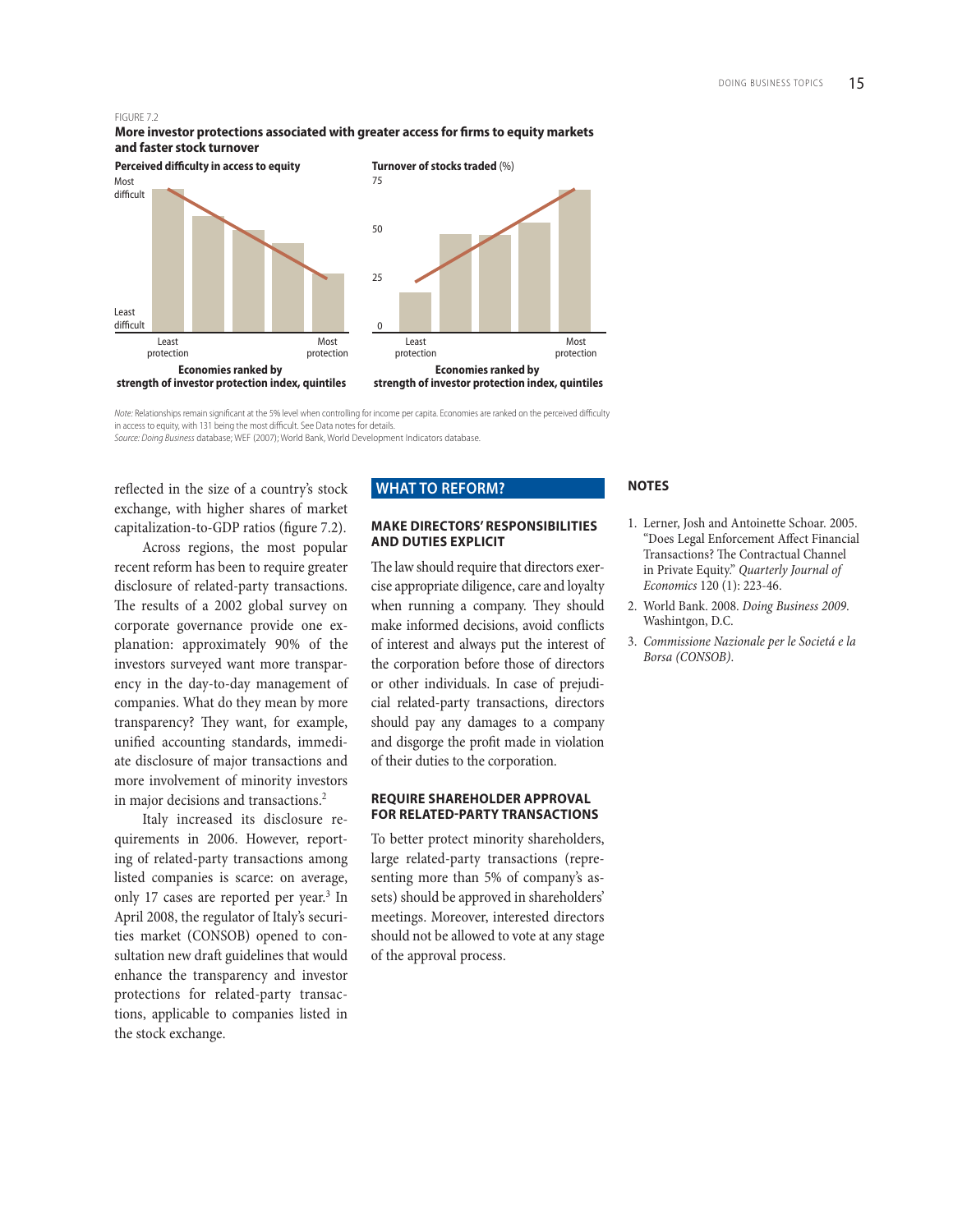# **Paying taxes**

Taxes are vital for every economy. Without them there would be no funds to provide public infrastructure and essential services that help businesses and society to be more productive and better off. Yet the ease of paying taxes varies substantially from country to country. In Sweden, entrepreneurs file a single online form. In Romania, businesses make an average of 113 tax payments per year.

Globally, Veneto (represented by Padua) would rank 133rd amongst 181 economies (figure 8.1). In Padua, a typical medium-size company makes 15 payments, pays 73.6% of its commercial profit<sup>1</sup>, and spends 351 hours per year on tax compliance—including 266 hours for social security taxes and contributions, 48 hours for corporate income taxes, and 37 for value added tax (VAT). Meanwhile, in Rome, the number of payments is the same and total tax rate is slightly lower at 73.3% of commercial profit. The difference in the total tax rate between Padua and Rome reflects different tax rates on real estate (ICI)—0.7% of cadastral value for Padua and 0.5% for Rome. In addition, accountants reported a slightly shorter compliance time in Rome—334 hours per year.

Within the EU, only Poland and Romania make paying taxes more burdensome. Paying taxes is easiest in Ireland—it takes only 9 payments, 76 hours and the total tax rate amounts to just 28.8%. Although the 15 payments required in Italy is below the EU average of 18, the time that companies must

spend on tax compliance is substantially longer. At about 73%, Italy has the highest total tax rate in the EU, where the average is 46% (figure 8.2). In particular, labor taxes amount to 43.2% of commercial profits and corporate income taxes (IRES) amount to 20.1%.

Of course, governments must impose taxes to finance public services, but high tax rates do not always lead to high revenues. Studies bear this out. Between 1982 and 1999, the average profit tax rate worldwide fell from 46% to 33% of national income, while profit tax collection rose from 2.1% to 2.4% of income.<sup>2</sup> In fact, higher tax rates are associated with lower levels of private investment, fewer formal businesses per capita and lower rates of business start-ups. A recent study finds that a 10% increase in the effective corporate tax rate reduces a country's investment-to-GPD ratio by 2%.3

Paying taxes in Veneto and elsewhere in Italy has become easier in recent years. Today, several taxes can be filed and paid electronically, including corporate income taxes (IRES), regional taxes on productive activities (IRAP), social security contributions, VAT, property taxes and vehicle taxes. Italy has also recently lowered its corporate income tax rates. Specifically, Italy's budget law for fiscal year 2008 reduces IRES rate from 33% to 27.5% and IRAP rate from 4.25% to 3.9%.<sup>4</sup> In addition, starting in 2008, small companies with turnover below € 30,000, limited capital expenses and no employees will enjoy a special, simplified

#### FIGURE 8.1 **How Veneto compares globally on paying taxes**

Global ranking (1–181)



fiscal regime—including a 20% flat tax on cash-determined profits and exception from personal income tax, IRAP and VAT.

Reducing corporate income tax rates has been one of the most popular reforms globally—among developed and developing countries. Since 2005, *Doing Business* has tracked more than 60 countries that have reduced corporate income tax rates. Especially when accompanied by an expansion of the tax base, lower tax rates tend to reduce the amount of tax evasion in an economy. Many countries have experienced increased tax revenues following a reduction of tax rates. Greece saw its corporate tax revenue grow from 4% of GPD to 5% after reducing the corporate tax rate in 2005.6

Although the focus of tax reform is often lowering rates, equally important for entrepreneurs is the administrative burden associated with tax compliance. The economies that rank highly on the ease of paying taxes indicator tend to have lower tax rates, but also they have simple administrative procedures for paying taxes and filing returns.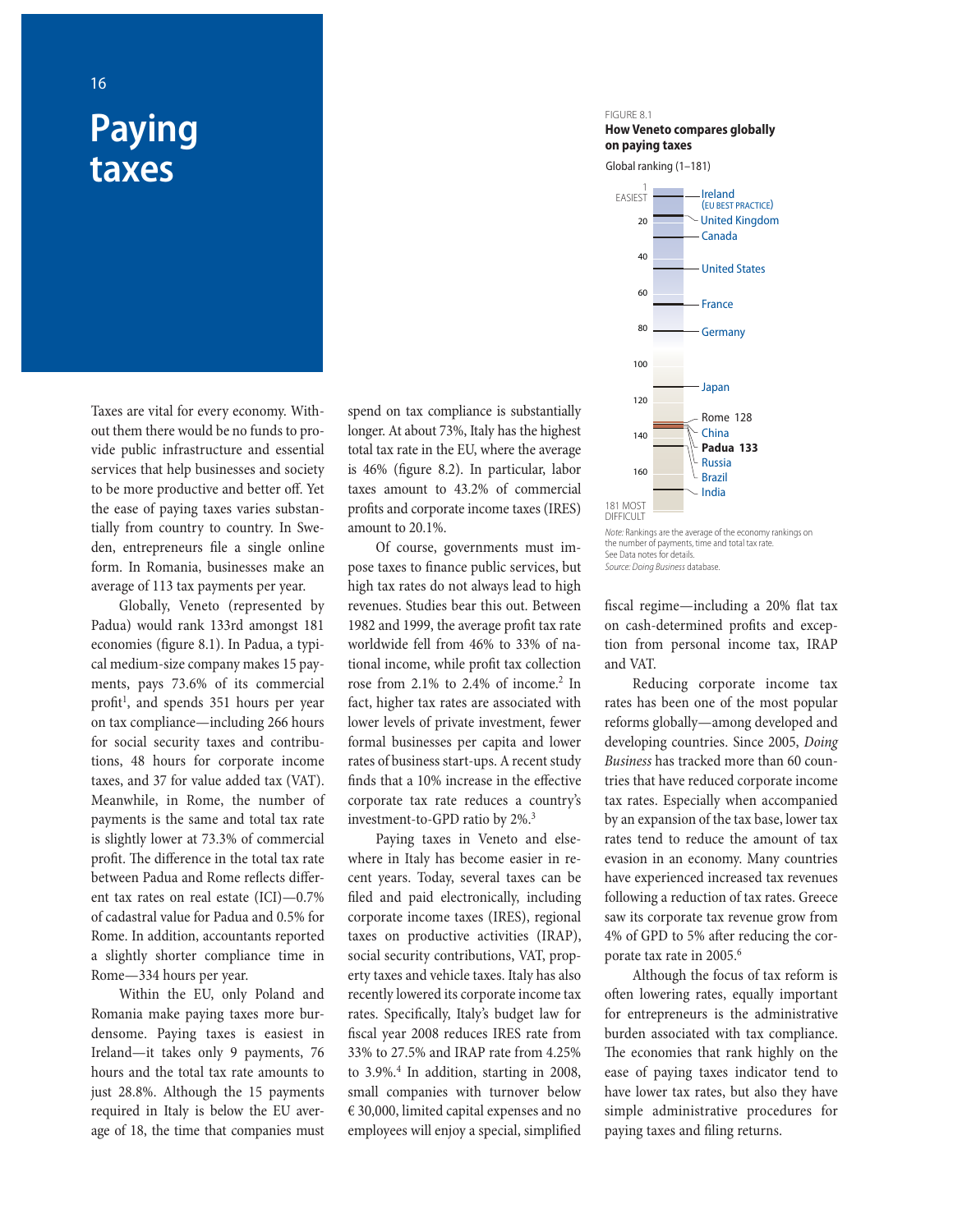FIGURE 8.2

**Number of payments, time and total tax rate in Veneto**



However, consolidating existing tax and social security laws in Italy would be very beneficial for entrepreneurs and government officials who must navigate through a myriad of different laws and

**ELIMINATE MANDATORY TAX BOOKS FOR SMALL- AND MEDIUM-SIZED** 

Companies in Italy are obliged to maintain 6 separate accounting books for tax compliance purposes—in addition to their standard accounting books. The 6 books relate to IRES, IRAP and VAT and are as follows: a journal, a depreciable assets book, a stocks accounting book, an inventory book, a book of issued invoices

decrees at the moment.

**COMPANIES**

#### **WHAT TO REFORM?**

#### **CONSOLIDATE EXISTING TAX LAWS AND CLARIFY AMBIGUITIES**

Currently, Italian companies must refer to several laws to understand their tax obligations. For example, labor taxes and contributions are governed by 5 separate statutes.<sup>8</sup> In addition, changes in the tax laws are frequent, which makes longer term planning difficult for companies. Complicated and ambiguous laws may be harmful for governments. Studies show that complex tax rules tend to decrease tax revenues. Conversely, clear tax laws increase tax revenue by an average of 6%.9 This is a long-term reform, which may need to be implemented gradually.

FIGURE 8.3 **More complexity, more time paying taxes**



and a book of received invoices. Meeting such stringent compliance requirements may strain company resources—especially small- and medium-sized company resources. The Italian government could consider exempting smaller business from these rules. On average, countries that require additional record-keeping for tax compliance purposes also require 37% more time to pay taxes than countries that do not (figure 8.3).

- 1. Commercial profits are net profits before all taxes borne—that is, the profits of the company before taking into account any taxes that affect its income statement for the year.
- 2. Hines, James R., Jr. 2005. "Corporate Taxation and International Competition." University of Michigan, Ross School of Business, Department of Accounting, Ann Arbor.
- 3. Djankov, Simeon, Tim Ganser, Caralee McLiesh, Rita Ramalho and Andrei Shleifer. 2008. The Effect of Corporate Taxes on Investment and Entrepreneurship. NBER Working Paper 13756. Cambridge, MA: National Bureau of Economic Research.
- 4. These recent reforms are not reflected in the data, as the data presented in this report refers to the fiscal year 2007. The decrease of the tax rate will be reflected in *Doing Business 2010*. For more information on methodology, please see the Data notes section.
- 5. World Bank. 2008. *Doing Business 2009.*  Washington, D.C.
- 6. World Bank. 2007. *Doing Business 2008.* Washington, D.C.
- 7. It is beyond the scope of this report to provide recommendations regarding tax rates. Instead we focus on the recommendations that would simplify tax administration.
- 8. These include: Italian Civil Code, Law no. 218 dated April 4, 1952, Presidential Decree no. 818 dated April 26, 1957, Law no. 355 dated August 8, 1995, Law Decree no. 252 dated December 5, 2005.
- 9. World Bank, World Development Indicators database.
- 10. The global best practice for time to file, prepare and pay taxes excludes Maldives, where it is 0 hours.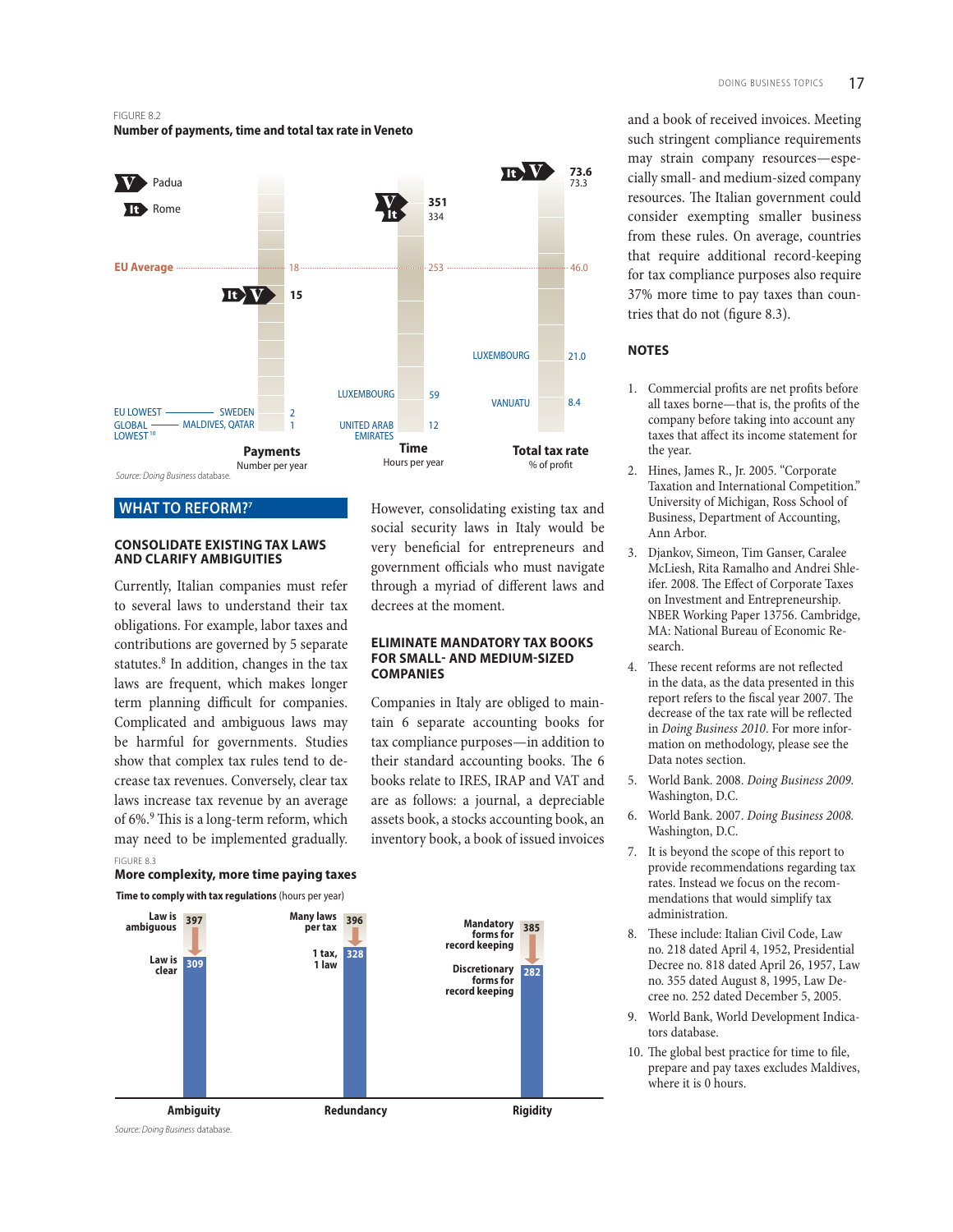# **Trading across borders**

*Doing Business* compiles procedural requirements for trading a standard shipment of goods by ocean transport. Every procedure and the associated documents, time and cost, for importing and exporting the goods is recorded, starting with the contractual agreement between the two parties and ending with delivery of the goods.

The procedures required to export or import a container vary globally. Of the 181 economies examined by *Doing Business,* it is easiest to export or import a container in Singapore, while Padua which represents Veneto ranks 47th and Rome ranks 60th (figure 9.1). It is significantly easier to trade across borders in Italy's neighboring countries—such as Austria which ranks 19th, France (22nd) and Switzerland (39th). Meanwhile, it is more difficult to cross-border trade in Slovenia, which ranks 78th.

If you exported a container of apparel from Padua through the port of Venice, it would take 5 documents, 16 days and cost US\$ 1,204 ( $\in$  927) (figure 9.2). To do the same in Rome, it would take 5 documents, 20 days and cost US\$ 1,305 (€ 1,004). Meanwhile, looking at the EU's best-practice examples, exporting a container requires only 2 documents in France, takes 5 days in Estonia and costs just US\$ 485 ( $\epsilon$  381) in Finland.

If you imported a 20-foot container to a warehouse in Padua through the port of Venice, it would take 5 documents, 15 days and cost US\$ 1,201 ( $\in$  924) to complete all procedures. In Rome, it would take 5 documents, 18 days and cost US\$ 1,305 (€ 1,004) (figure 9.2). Imports tend to take slightly longer and cost more than exports in the EU. On average, EU countries require approximately 5 documents, 12 days and cost US\$ 1,000 ( $\in$  770) to export a container (figure 9.2). They require an average of 5 documents, 13 days, and cost US \$1,100 ( $\in$  847) to import.

France requires just 2 documents for cross-border trade, while in Italy it requires 5 documents, which adds to the entrepreneur's time and cost. France only requires the bill of lading and the customs declaration. Italy requires the bill of lading, the certificate of origin, the commercial invoice, the customs declaration, and for certain products the export or import license. France eliminated filing or sending the customs declaration and replaced it with the electronic declaration which only requires the 2 abovementioned documents.

In Veneto, it takes 4 days longer to export than in other EU countries on average, and it takes 2 days longer to import. The reason for this is that more than 50% of the total export and import time is spent on collecting all required trade documents. The importance of spending less time on trade is emphasized by a study that shows that "each additional day that a product is delayed prior to being shipped reduces trade by more than 1%. Put differently, each day is equivalent to a country distancing itself from its trade partners by about 70 km on average. Delays have an even greater impact on exports of time-sensitive goods, such as perishable agricultural products. For these, an extra day of delay reduces trade volumes by 3.5 percent."1

Thus, moving cargo quickly through a port terminal, customs, and putting it on the road to the client, is important for the livelihood of companies. This is especially true for Veneto as one of the most trade-oriented and industrialized regions in Italy. In fact, Veneto is the second most important economic region in Italy for trade—with a 13.3% share

#### FIGURE 9.1 **How Veneto compares globally on trading across borders**

Global ranking (1–181)



Source: Doing Business database documents, time and cost required to import and export. See Data notes for details.

of exports and a 10.4% share of imports for Italy in 2007. As one report puts it: Production in the region is characterized by a high number of small and mediumsized enterprises (SMEs). SMEs play an important role as an engine for the region's economy and contribute to economic growth as they take over 70% of the added value of the Veneto industry. Within Veneto, the provinces of Treviso and Vicenza are home to the largest number of exporters, while Verona and Vicenza house the largest number of importers.2

Exporting or importing into Veneto cost an additional US\$ 600 ( $\in$  462) than in Finland where it costs on average US\$ 535 ( $\in$  412). A competitive cost is good for business because clients seek the best service with the lowest possible price. The lower cost in Denmark is due to several factors—including fewer documents and their related costs, reduced costs for port and terminal handling and more efficient transportation.

Some highly successful improvements that have been carried out over the years have been, inter alia, the im-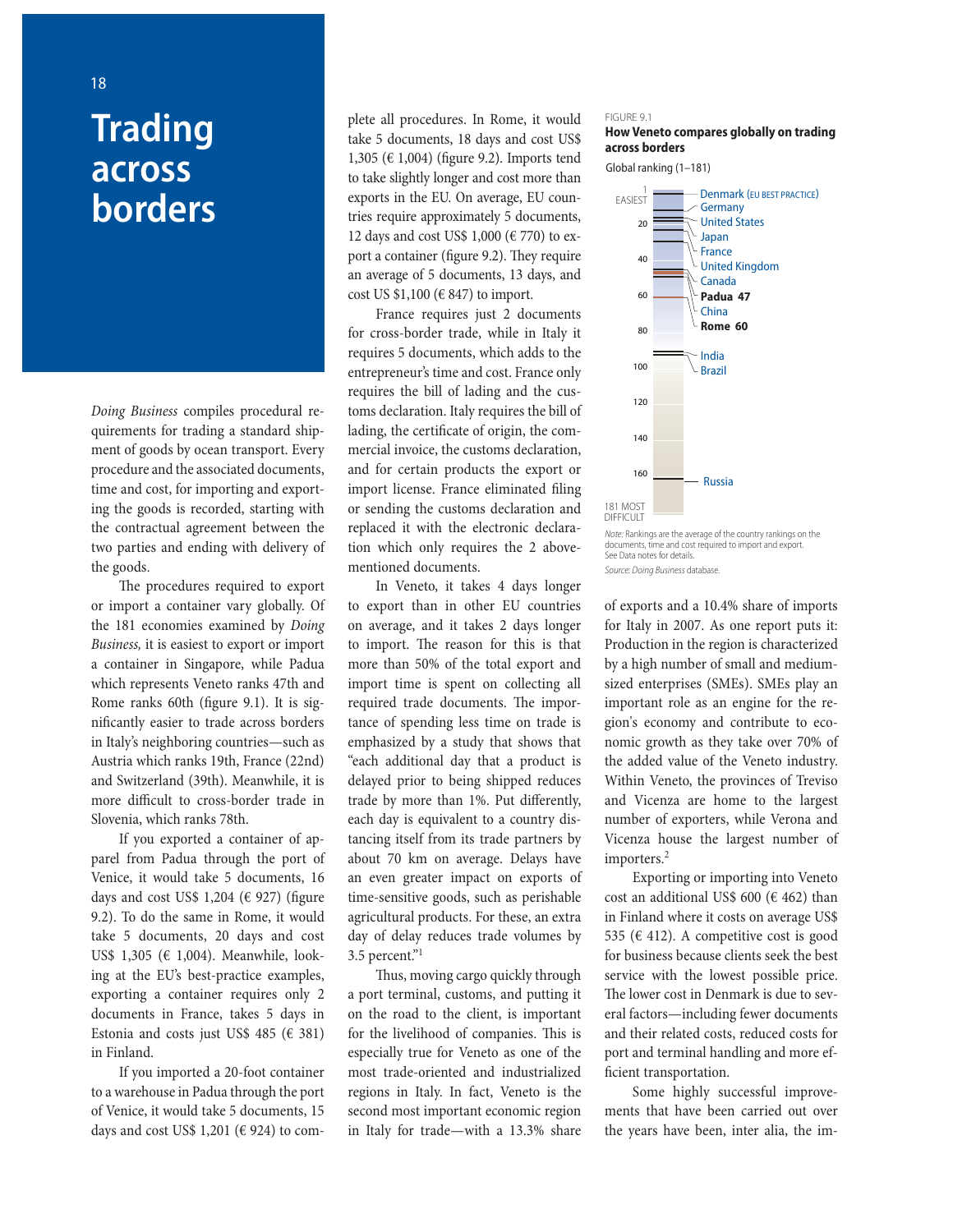FIGURE 9.2 **Documents, time and cost to trade across borders in Veneto**



plementation of risk management, the introduction of Electronic Data Interchange (EDI), the implementation of the electronic signature, the construction of the "Passante di Mestre" highway and the improvement to the port infrastructure.

Firstly, inspections are carried out only on about 5-10% of all containers. As a result, clearing goods through customs requires only a few hours of an entrepreneur's time, on average. In 2005, Italian customs implemented new software to ease the submissions of documentation and the clearing of goods. "It is much faster than it used to be," comments one entrepreneur."What really made an enormous impact on our business was the introduction of the electronic signature," he explains. "Instead of having hardcopies of documents with our signature, we use an electronic signature to complete the document procedures."

Furthermore, the relatively short distance from Padua to the port of Venice facilitates the transportation of a container and limits its obstacles. Although traffic may be bottlenecked at Mestre, an extra lane for trucks ensures that slow moving traffic does not hinder the fastmoving traffic. In fact, in recent years, local authorities have further increased efforts to create an efficient and ecologically friendly intermodal transportation system. They recently added to Veneto's infrastructure by building a highway the so-called "Passante di Mestre"—to divert beltway traffic heading anywhere else but Venice.

Lastly, Venice is the third largest port in Northern Italy, handling almost 10% of all port traffic in Italy. It handled over 329,000 TEUs in 2007, compared to over 460,000 TEUs in the port of Naples—the largest in all of Italy. Both ports have made investments to improve their efficiency and infrastructure in the recent years and both continue to maintain and develop their port terminal areas.<sup>3</sup>

#### **WHAT TO REFORM?**

#### **CUT THE NUMBER OF DOCUMENTS, AND SIMPLIFY PROCEDURES**

If Italian traders spent less time collecting documents, they could make their businesses more efficient and profitable. This would benefit the economy as a whole. The time required could be diminished by reducing the number of documents needed to ship containerized goods. As mentioned above, EU's best practice is in France which requires only 2 documents—the bill of lading and customs declaration—to import or export.

- 1. Djankov, Simeon, Caroline Freund and Cong Pham. 2006. "Trading on Time." *Review of Economics and Statistics* (forthcoming).
- 2. Regione del Veneto.
- 3. Port authority of Venice; port authority of Naples.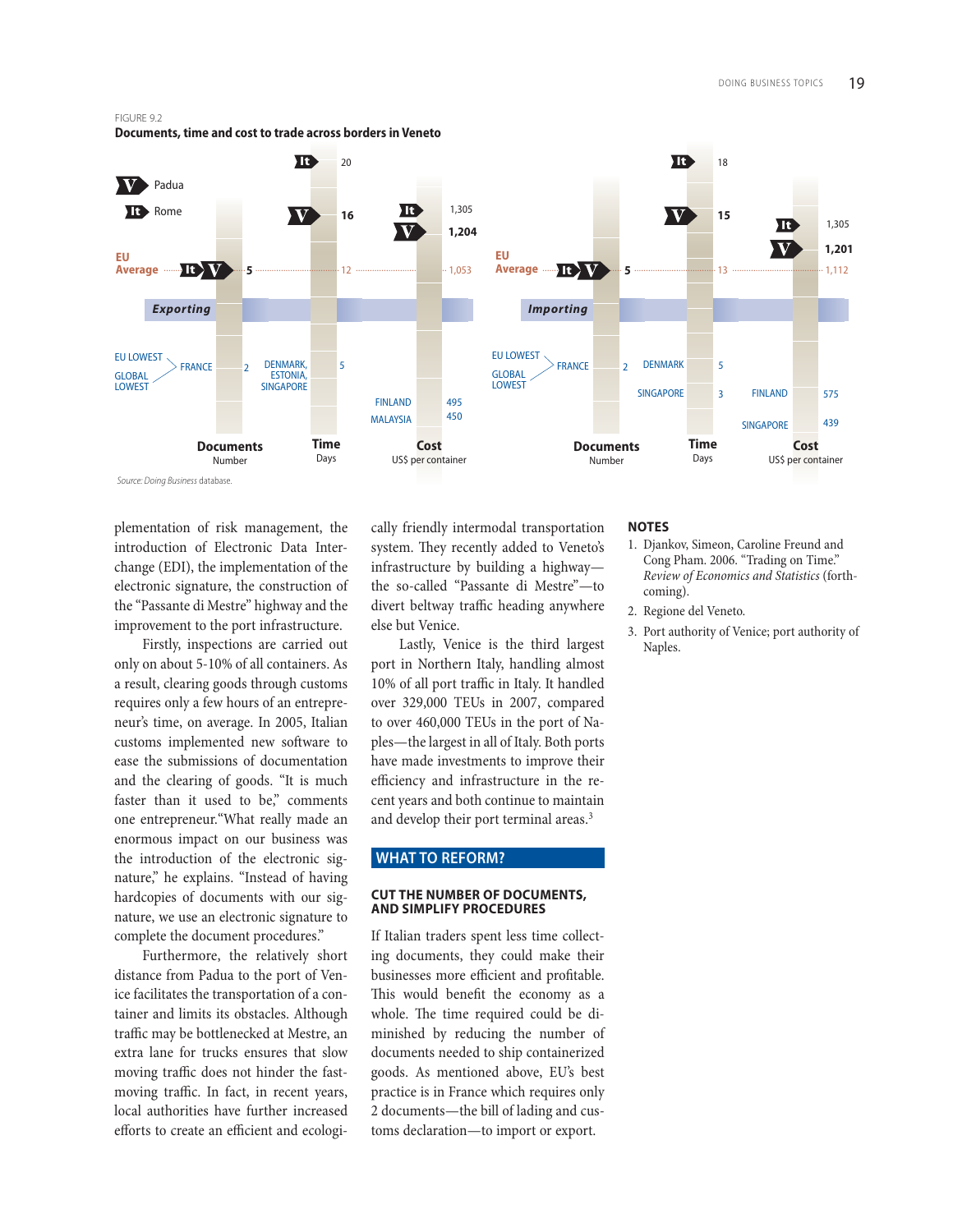# **Enforcing contracts**

The primary role of the judiciary is to enhance justice, fairness and equity. But efficient courts do more—they help the economy grow. *Doing Business* tracks the efficiency of the judiciary in resolving a commercial dispute by following the step-by-step evolution of the dispute before local courts.

Worldwide, *Doing Business* has found that resolving a commercial dispute is easiest in Hong Kong (China), where it takes just 7 months and costs 14.5% of the value of the debt in dispute. Within Italy, not everyone bringing a commercial dispute to court can expect similar efficiency. In Padua, concluding a typical commercial case takes 41 procedural steps, lasts approximately 1,808 days and costs 27.3% of the value of the claim.1 Enforcing contracts is slightly more expensive in Rome (29.9% of the value of the debt in dispute) but it also takes less time (approximately 1,210 days, on average). Globally, Veneto (represented by Padua) would rank 156th out of 181 economies on the efficiency of the court system—ex-aequo with Rome and last in the EU (figure 10.1). The reason for Veneto's relatively weak performance in the rankings is the extraordinarily long duration of court proceedings and debt enforcement. In Padua, it takes on average 30 days to file the case, another 1,406 days to conclude the trial and judgment stages and another 372 to enforce the judgment. Elsewhere in the EU, a commercial dispute is resolved more than 3 times faster than in Paduatypically within 1.5 years (figure 10.2).

Courts serve businesses best when they are fast, affordable and fair. In the absence of efficient courts, firms undertake fewer investment and business transactions. They prefer to rely only on a small group of business partners who know each other from previous dealings. Studies on the effects of reforms find that when contracts can be enforced quickly and cheaply, small businesses get better financial terms on loans.2 Other research finds that new technologies are adopted faster when courts are efficient.<sup>3</sup> Efficiency of the court system is also one of the main concerns of foreign investors.

The issue of exceptionally long duration of dispute resolution in Italy has come to the attention of the European Court of Human Rights in Strasbourg, which establishes in Article 6 of the European Convention on Human Rights that it is unacceptable for civil cases to take more than 3 years. The Italian justice system responded with the Law No. 89 of 24 March 2001 (the so-called "Pinto Act") which introduced the possibility of lodging a complaint with the Italian courts in respect to excessively long proceedings. These types of complaints continue to increase across Italy—from 5,000 in 2003 to over 20,000 in 20064 —and are a very costly by-product of the inefficiencies of the judicial system.

Some steps to improve the efficiency of the Italian court system are underway. Italy reformed its Code of Civil Procedure in 2005<sup>5</sup> by reducing the number

#### FIGURE 10.1 **How Veneto compares globally on enforcing contracts**

Global ranking (1–181)



Source: Doing Business database. on the procedures, time and cost to resolve a commercial dispute through the courts. See Data notes for details.

of hearings and deeds to be filed by the parties. The amended rules have also modified other aspects of the Italian Civil Procedure—such as the discipline of ad interim measures, enforcement procedures, the Supreme Court proceedings and arbitration rules. However, these changes have not yet significantly reduced the time to resolve a commercial dispute.

Another promising development is the introduction of On-line Civil Trial (*Processo Civile Telematico*).6 Padua has been selected as one of the pilot cities to adopt the new electronic system. It was designed to allow the electronic filing of cases and to facilitate case monitoring and management by the court staff. Once fully implemented, the system should be an important time-saving tool for both lawyers and judges.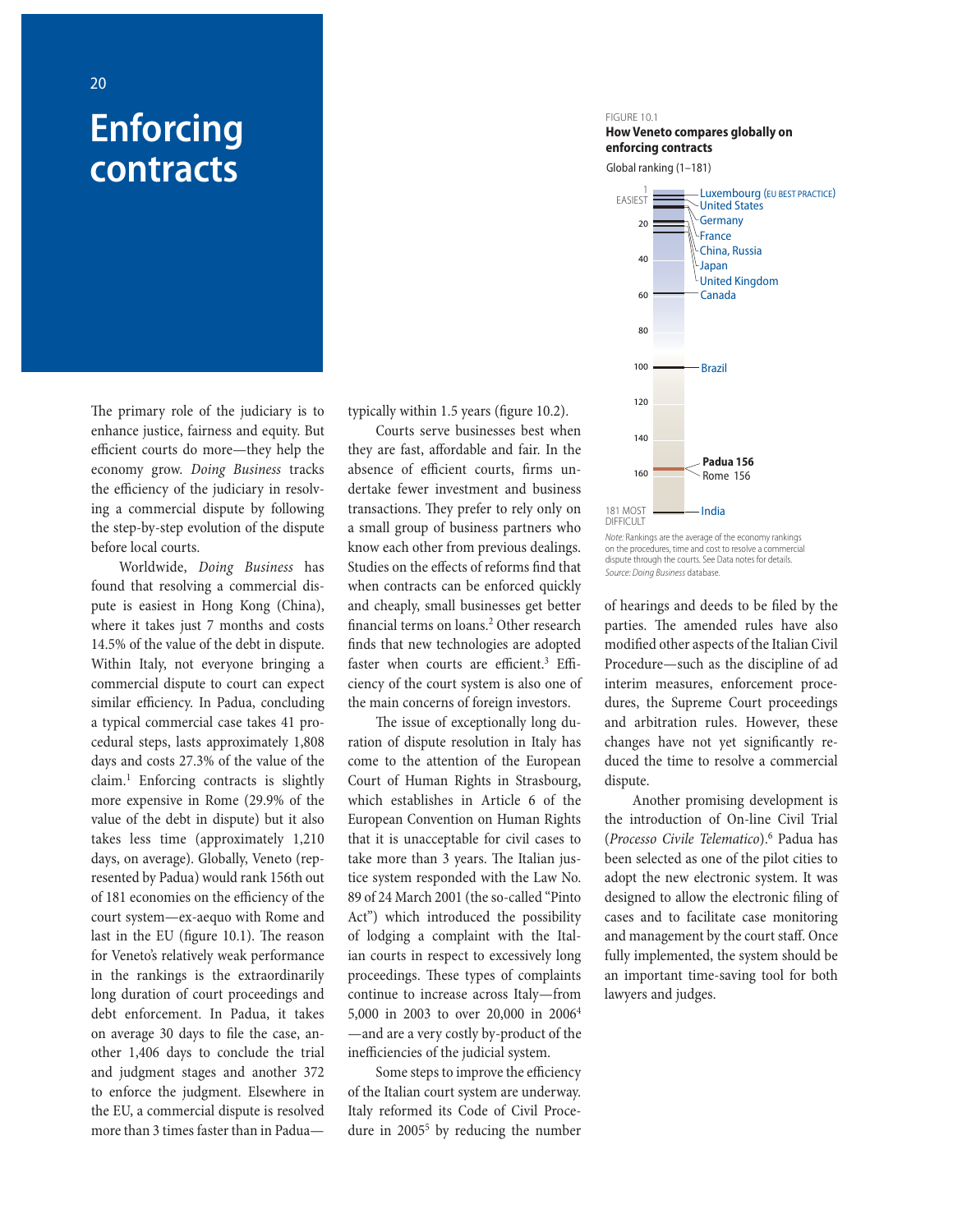FIGURE 10.2

**Procedures, time and cost to enforce a contract in Veneto**



#### **WHAT TO REFORM?**

#### **ELIMINATE CASE BACKLOG AND REDUCE COURT DELAYS BY EMPOWERING JUDGES**

One of the plagues of Italian courts is the backlog of old cases. The courts of Turin provide an excellent example of how backlogs can be tackled. Turin's reform started in 2001 when cases that had not been resolved for 3 or more years were identified. The courts then issued guidelines with practical advice for judges on how to expedite trials. The guidelines transformed judges into managers of the process and created a culture of efficiency. As a result, the backlog of cases was reduced by 27% between 2001 and 2006.7 New case efficiency has improved, too. Today, 66% of all civil cases brought before the court of Turin are concluded in less then 1 year, and 93% within 3 years.<sup>8</sup>

#### **IMPLEMENT AN ELECTRONIC CASE MANAGEMENT SYSTEM**

The on-line civil trial project is very promising and efforts should be made to fully implement it as soon as possible. Introducing electronic case management is one of the most popular reforms of the court system amongst middle- and high-income countries. Austria provides a successful example. All filings from

lawyers in civil litigation and enforcement proceedings now go through an electronic data channel operated by the Ministry of Justice. Judgments are delivered by e-mail rather than by the old hard-copy notification process. Other countries with well-functioning electronic case management systems include Australia, Denmark, Finland, the Netherlands, Norway and Portugal.

#### **ENCOURAGE ALTERNATIVE METHODS OF DISPUTE RESOLUTION**

Today, the courts are inundated with cases of minor monetary value. Mediation services provided by the Chamber of Commerce—the so-called "*Conciliazione*"9 could handle small business disputes to lighten their burden on the court system. In fact, mediation could save money as well as time. Although there has been a steady and significant increase of the number of mediations conducted at the Chamber of Commerce in Padua (from 16 in 2003 to 182 in 2007), the volume of cases is still very low compared to where it could be. More companies should be made aware of this alternative to lengthy court proceedings and encouraged to opt for it whenever possible. Of course, cases with substantial money at stake can continue to use formal arbitration procedures.

- 1. The time and cost of dispute resolution refer to filing, trial and debt enforcement.
- 2. Quian, Jun, and Philip Strahan. 2006. "How Laws and Institutions Shape Financial Contracts." Wharton Financial Institutions Center, Philadelphia.
- 3. Cooley, Thomas, Ramon Marimon and Vincenzo Quadrini. 2004. "Aggregate Consequences of Limited Contract Enforceability." *Journal of Political Economy* 112 (4): 817-47.
- 4. Corriere della Sera. "Gustizia, debiti record." 15 Dicembre 2007.
- 5. Decree of March 14, 2005, enacted as of March 1, 2006.
- 6. www.processotelematico.giustizia.it
- 7. Barbuto, Mario. 2008.The "Strasbourg Programme" for reducing backlogs and accelerating the processing of civil cases in the Turin Court. European Commission for the Efficiency of Justice. Newsletter No 3; July.
- 8. Abravanel, Roger. 2008. *Meritocrazia*. Garzanti Libri.
- 9. www.conciliazione.camcom.it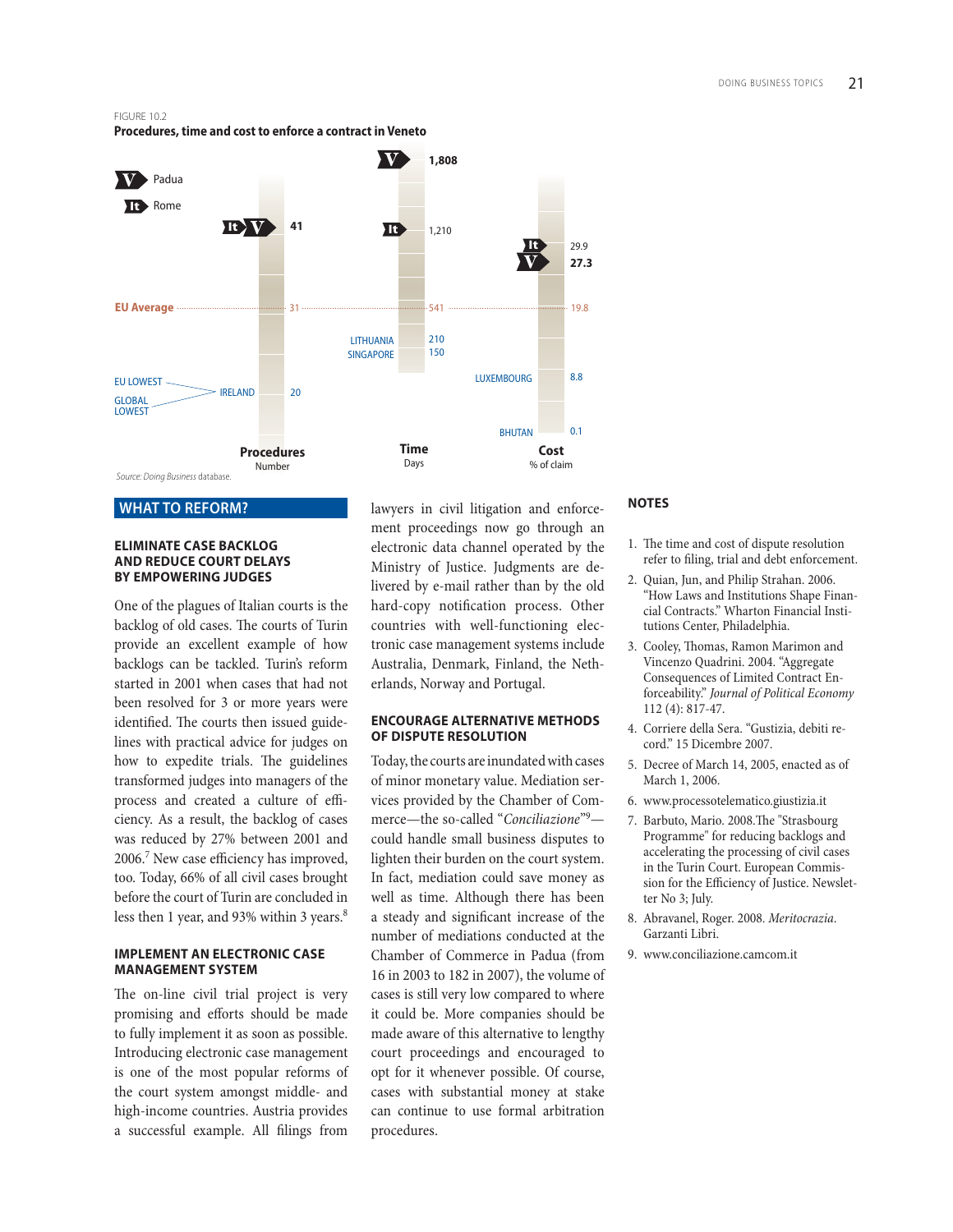# **Closing a business**

In medieval Padua, insolvent debtors were punished severely: following a humiliating ritual at the Palazzo della Ragione, they were permanently banished from the city. Today, debtors in financial distress and their creditors can turn to courts to resolve the situation. Globally, Veneto (represented by Padua) ranks 26th, and 11th within the EU (figure 11.1). In Padua, recovering a debt from a bankrupt company takes on average 2 years and costs about 15% of the value of the estate (figure 11.2). Overall, creditors can expect to recover about 61 cents on every dollar borrowed. In Rome, the process tends to be slightly faster (averaging 1 year and 10 months), but also more expensive (22% of the value of the estate), allowing creditors in Rome to recover about 57 cents on every dollar borrowed. While the performance of both Padua and Rome is slightly ahead of the EU average of 56 cents recovered on the dollar, the Italian cities lag behind top performers in this area. For example, in Japan, creditors are likely to recover 92.5 cents on the dollar, and in Finland where the recovery rates are highest in the EU—87.3 cents.

Efficient bankruptcy regulations improve access to credit. Where insolvency laws are more effective, creditors—confident that they will be able to collect on loans—are more likely to lend. Recent studies in Europe find that actual returns to creditors are 92% of the value of the loan in the United Kingdom, 80% in the Netherlands, 67% in Germany and 56%

in France.<sup>1</sup> This is not surprising, given that it takes only a year to finish the insolvency process in London, 13 months in Amsterdam, 15 months in Berlin, but almost 2 years in Paris.

Good bankruptcy laws achieve three main goals. They seek to rehabilitate viable businesses and liquidate unviable ones. They aim to maximize the value received by creditors, shareholders, employees and other stakeholders by requiring that businesses be turned around, sold as a going concern or liquidated—whichever generates the greatest total value. And they establish a system for clearly ranking creditors. Countries with laws meeting these 3 objectives achieve a higher recovery rate than countries without such laws.

Reforming a bankruptcy system can be very challenging. If banks cannot protect their credit, they lend less—and at a higher rate. On the other hand, if entrepreneurs believe that the law empowers creditors to push a company into insolvency, they will be reluctant to start new businesses. Italy has introduced gradual reforms of its bankruptcy system since 2003. The need for a reform was dire—the Italian bankruptcy law was over 60 years old at that time—but it was the corporate scandals that provided an immediate stimulus for reforms. The legal framework for bankruptcy in Italy was revised gradually through adopting various laws and decrees, including Law 347 of 2003, the so-called "Marzano Law"<sup>2</sup>, and Law 169 passed in September

#### FIGURE 11.1 **How Veneto compares globally on closing a business**

Global ranking (1–181)



Source: Doing Business database. Note: Rankings are based on the recovery rate: how many cents on the dollar claimants (creditors, tax authorities and employees) recover from the insolvent firm. See Data notes for details.

2007 and adopted on January 1, 2008. The emphasis shifted from punishing the debtor to restructuring viable businesses and maximizing creditors' recovery. The new legal framework is aimed at creating a process similar to Chapter 11 in the United States, transferring the focus of proceedings from liquidation to corporate reorganization and restructuring. The laws gave distressed firms tools to overcome the crisis, either through out-of-court agreements or through a formal rescue procedure (*concordato preventivo*)—a settlement between the debtor and creditors requiring court approval. The reform achieved 6 goals.<sup>3</sup> First, it redefined the scope of bankruptcy proceedings, moving from punishing debtors to satisfying creditors. Second, it expanded the role and scope of a creditors' committee. Third, it modified the rules on executory contracts in bankruptcy. Fourth, it allowed the bankrupt business' operations to continue as a going concern. Fifth, it introduced discharge from unpaid debt for natural persons. Sixth, it simplified the process of liquidating the assets and distributing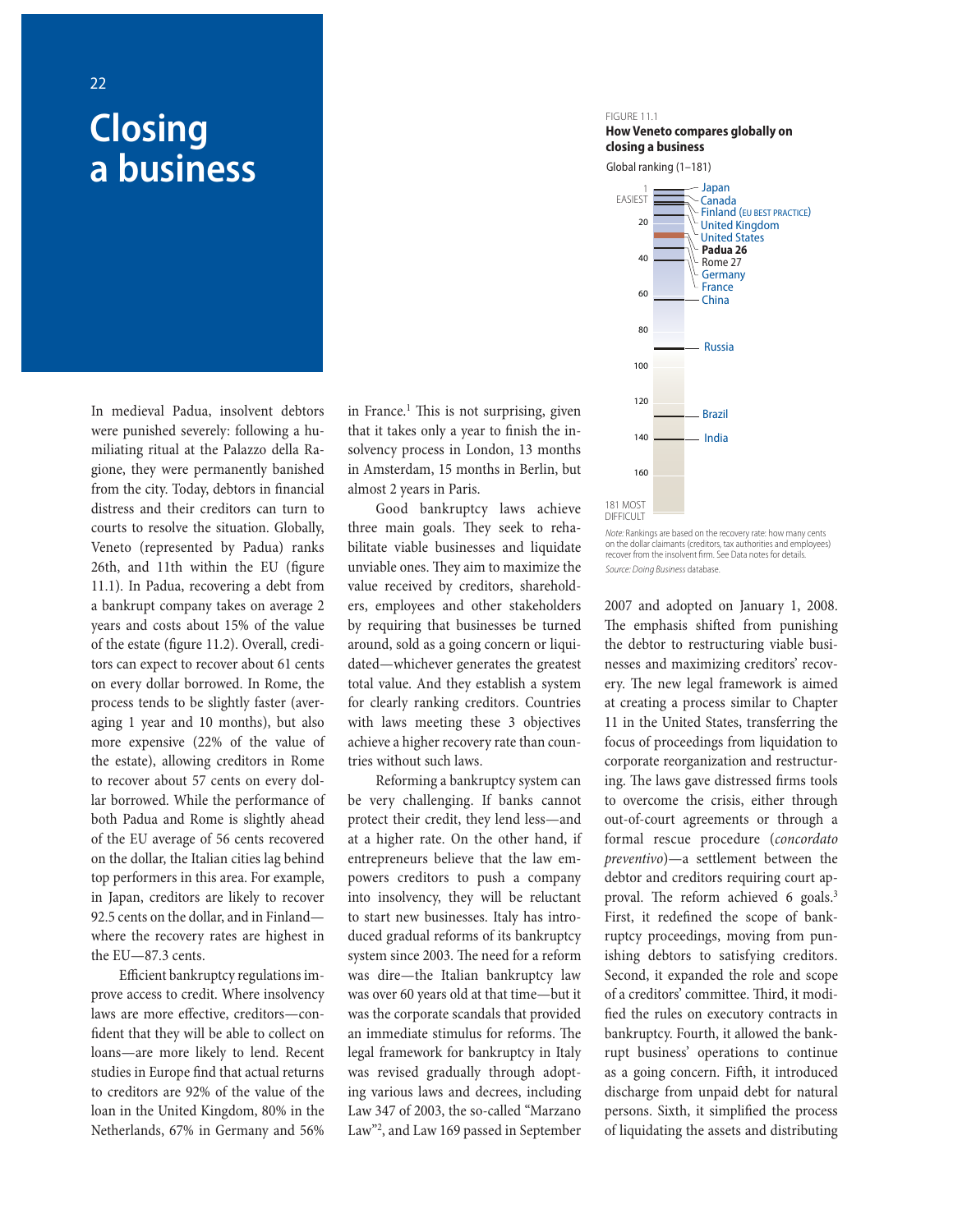FIGURE 11.2

**Time, cost and recovery rate to close a business in Veneto**



the proceeds of that liquidation among the creditors. This framework strengthened creditors' rights, stimulating the flow of credit to small- and mediumsized firms. As a result of the reforms, the recovery rate has almost doubled from the 38 cents per euro owed, as estimated by the Italian Bankers Association in 2002.

In addition to the improvements of the Italian bankruptcy laws, parties involved in bankruptcy proceedings in Padua now benefit from a new website run by the Court of Padua (www.fallimentipadova.com). The website allows all interested parties (citizens, creditors, bankruptcy trustees, and judges) to access data on current bankruptcy proceedings and monitor their progress.

#### **WHAT TO REFORM?**

#### **GIVE COURTS THE POWER TO STOP LIQUIDATION PROCEEDINGS IN CASES WHERE THERE ARE NO ASSETS LEFT FOR CREDITORS TO RECOVER**

Today the courts of Padua are flooded with cases where there is little to nothing for the creditors to recover. When liquidation proceedings start (as a result of filing a new liquidation procedure or as a result of an unsuccessful reorganization), the trustee inventories a debtor's assets to find out how much is left to repay creditors. If the results of the inventory show that there is nothing for creditors to recover, and such a report is not questioned by them, the courts should have the power to terminate the proceedings. Currently, such a decision can only be made upon request of the trustee and the creditors' committee, which typically decide to continue with the liquidation proceeding regardless of the results of the inventory. However, if the courts were given the power to stop the liquidation proceeding, the main stakeholders (creditors and trustees) should still be allowed to appeal this decision—in a fasttrack procedure—in order to properly safeguard the interests of creditors.

Although this reform may not have an immediate impact on *Doing Business* indicators, allowing the courts to stop liquidation proceedings that are not going to yield any benefit to the creditors should improve the overall efficiency of the courts in Padua and reduce the costs incurred in bankruptcy proceedings. First, it would save creditors legal expenses. Second, it would reduce the backlog of bankruptcy cases in the court system.

- 1. Davydenko, Sergei, and Julian Franks. 2008. "Do Bankruptcy Codes Matter? A Study of Defaults in France, Germany, and the UK." *Journal of Finance* 63 (2): 565-605; and de Jong, Abe, and Oscar Couwenberg. 2007. "Costs and Recovery Rates in the Dutch Liquidation-Based Bankruptcy System." Working paper, Faculty of Law, University of Groningen.
- 2. Named after Antonio Marzano, the Italian Minister for Productive Activities (2001- 2005).
- 3. Beye, Mema and Joanna Nasr. 2008. "Repaying Creditors Without Imprisoning Debtors." In World Bank. 2008. *Celebrating Reform 2008*. Washington, D.C. World Bank and U.S. Agency for International Development.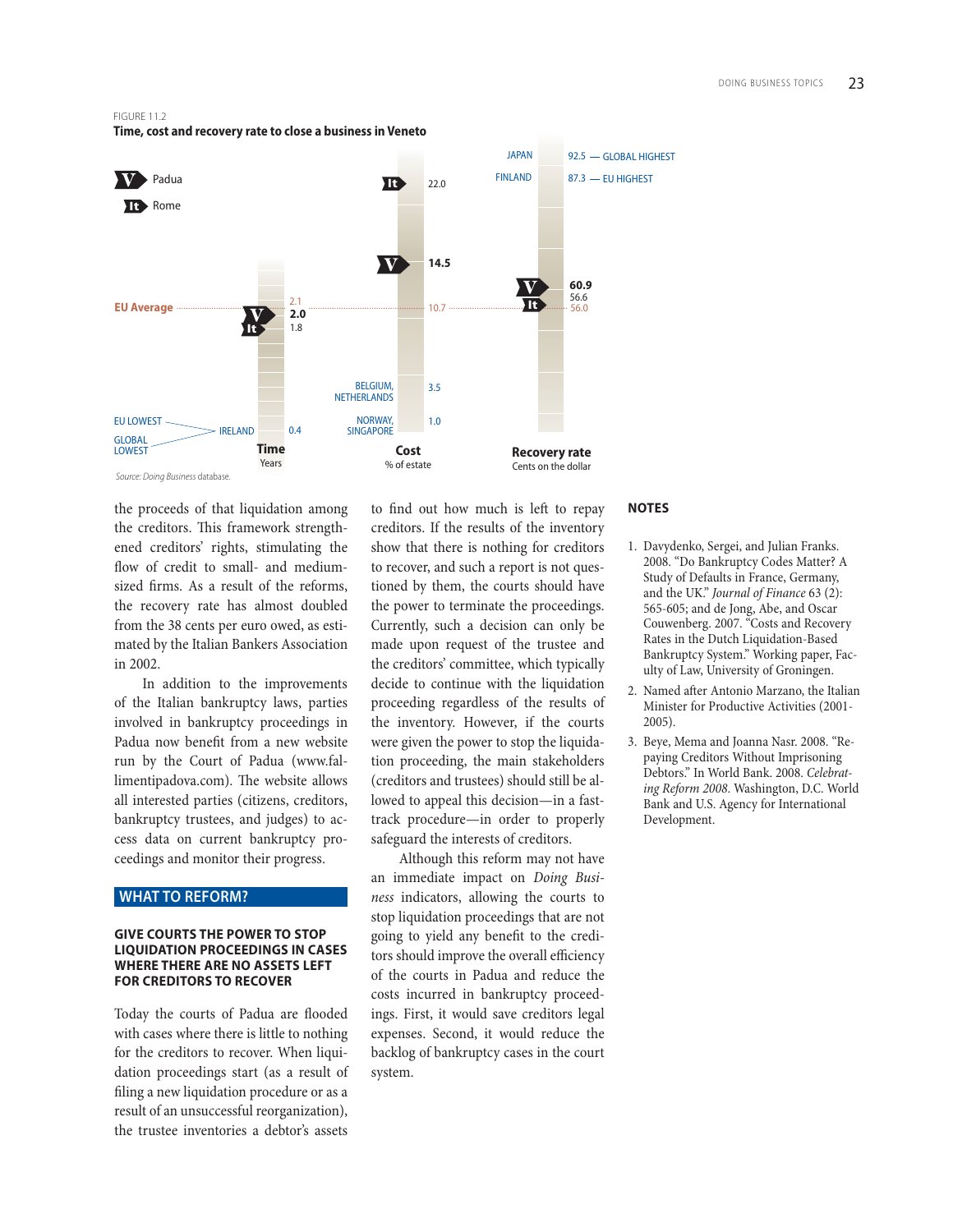# **Data notes**

### **ECONOMY CHARACTERISTICS**

#### **GROSS NATIONAL INCOME (GNI) PER CAPITA**

Doing Business in Veneto 2009 reports 2007 income per capita and population as published in the World Bank's *World Development Indicators 2008*. Income is calculated using the Atlas method (current US \$). For cost indicators expressed as a percentage of income per capita, 2007 GNI in local currency units is used as the denominator. Italy's GNI per capita in  $2007 = US $33,540$ 

#### **EXCHANGE RATE**

The exchange rate used in this report is US  $$1 = $0.77$ 

#### **REGION AND INCOME GROUP**

*Doing Business* uses the World Bank regional and income group classifications, available at http://www.worldbank.org/data/countryclass.

The indicators presented and analyzed in Doing Business in Veneto 2009 measure business regulation and the protection of property rights—and their effect on businesses, especially small and medium-size domestic firms. First, the indicators document the degree of regulation, such as the number of procedures to start a business or to register and transfer commercial property. Second, they gauge regulatory outcomes, such as the time and cost to enforce a contract, go through bankruptcy or trade across borders. Third, they measure the extent of legal protections of property, for example, the protections of investors against looting by company directors or the range of assets that can be used as collateral according to secured transactions laws. Fourth, they measure the flexibility of employment regulation. Finally, a set of indicators documents the tax burden on businesses. For details on how the rankings on these indicators are constructed, see Ease of Doing Business.

The data for all sets of indicators in Doing Business in Veneto 2009 are for June 2008, except for Rome, which was updated as of December 2008. The data for paying taxes refer to January–December 2007.

#### **METHODOLOGY**

The Doing Business data are collected in a standardized way. To start, the Doing Business team, with academic advisers, designs a survey. The survey uses a simple business case to ensure comparability across economies and over time—with assumptions about the legal form of the business, its size, its location and the nature of its operations. Surveys are administered through more than 6,700 local experts worldwide and 80 in Veneto, including lawyers, business consultants, accountants, freight forwarders, government officials and other professionals routinely administering or advising on legal and regulatory requirements. These experts have several rounds of interaction with the Doing Business team, involving conference calls, written correspondence and visits by the team. For Doing Business in Veneto 2009 the team members visited Padua twice to verify data and recruit respondents and had multiple interactions with them either directly or through Centro Studi at Unioncamere del Veneto. The team also invited local government officials and judges to review the preliminary results and offered them a right of reply period. The data from surveys are subjected to numerous tests for robustness, which lead to revisions or expansions of the information collected.

The Doing Business methodology offers several advantages. It is transparent, using factual information about what laws and regulations say and allowing multiple interactions with local respondents to clarify potential misinterpretations of questions. Having representative samples of respondents is not an issue, as the texts of the relevant laws and regulations are collected and answers checked for accuracy. The methodology is inexpensive and easily replicable, so data can be collected in a large sample of economies. Because standard assumptions are used in the data collection, comparisons and benchmarks are valid across economies. Finally, the data not only highlight the extent of specific regulatory obstacles to Doing Business but also identify their source and point to what might be reformed.

#### **LIMITS TO WHAT IS MEASURED**

The Doing Business methodology has 5 limitations that should be considered when interpreting the data. First, the collected data in Doing Business 2009 refer to businesses in the economy's largest business city and may not be representative of regulation in other parts of the economy. The data collected for the Veneto region refer to the city of Padua.

Second, the data often focus on a specific business form—generally a limited liability company (or its legal equivalent) of a specified size—and may not be representative of the regulation on other businesses, for example, sole proprietorships. Third, transactions described in a standardized case scenario refer to a specific set of issues and may not represent the full set of issues a business encounters. Fourth, the measures of time involve an element of judgment by the expert respondents. When sources indicate different estimates, the time indicators reported in Doing Business represent the median values of several responses given under the assumptions of the standardized case.

Finally, the methodology assumes that a business has full information on what is required and does not waste time when completing procedures. In practice, completing a procedure may take longer if the business lacks information or is unable to follow up promptly. Alternatively, the business may choose to disregard some burdensome procedures. For both reasons the time delays reported in Doing Business in Veneto 2009 could differ from the perceptions of entrepreneurs reported in the World Bank Enterprise Surveys or other perception surveys.

#### **DATA CHALLENGES AND REVISIONS**

Most laws and regulations underlying the *Doing Business* data are available on the *Doing Business* website at http://www.doingbusiness. org. All the sample surveys and the details underlying the indicators are also published on the website. Questions on the methodology and challenges to data can be submitted through the website's "Ask a Question" function at http://www.doingbusiness.org.

*Doing Business* publishes 8,900 indicators each year. To create these indicators,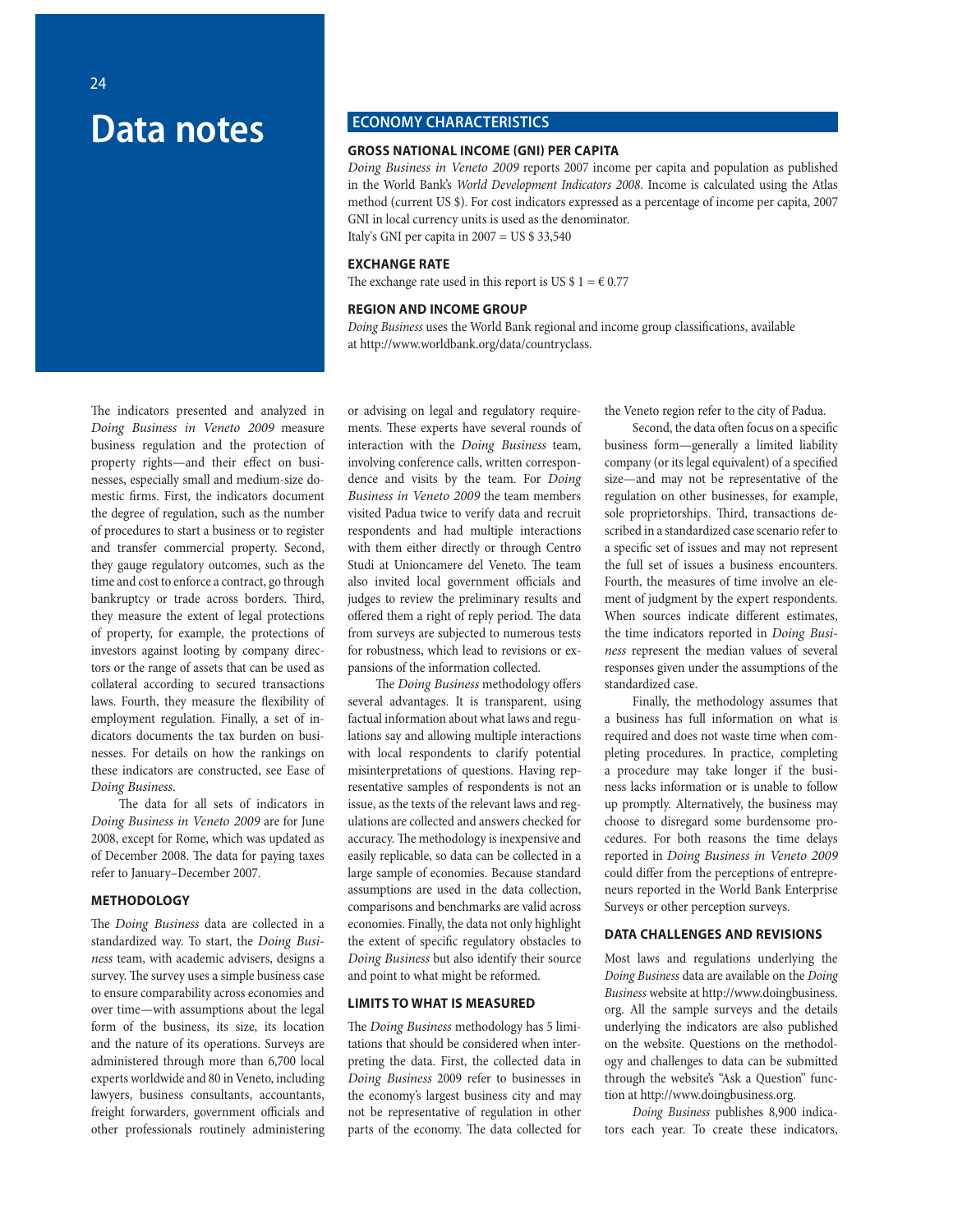the team measures more than 52,000 data points, each of which is made available on the *Doing Business* website. Data time series for each indicator and economy are available on the website, beginning with the first year the indicator or economy was included in the report. To provide a comparable time series for research, the data set is back-calculated to adjust for changes in methodology and any revisions in data due to corrections. The website also makes available all original data sets used for background papers. The correction rate between *Doing Business 2008* and *Doing Business 2009* was 6%.

#### **STARTING A BUSINESS**

Doing Business records all procedures that are officially required for an entrepreneur to start up and formally operate an industrial or commercial business. These include obtaining all necessary licenses and permits and completing any required notifications, verifications or inscriptions for the company and employees with relevant authorities.

After a study of laws, regulations and publicly available information on business entry, a detailed list of procedures is developed, along with the time and cost of complying with each procedure under normal circumstances and the paid-in minimum capital requirements. Subsequently, local incorporation lawyers and government officials complete and verify the data.

Information is also collected on the sequence in which procedures are to be completed and whether procedures may be carried out simultaneously. It is assumed that any required information is readily available and that all agencies involved in the start-up process function without corruption. If answers by local experts differ, inquiries continue until the data are reconciled.

To make the data comparable across economies, several assumptions about the business and the procedures are used.

#### **ASSUMPTIONS ABOUT THE BUSINESS**

The business:

- Is a limited liability company (società a *responsabilità limitata, srl*).
- Operates in the economy's selected city.
- Is 100% domestically owned and has 5 owners, none of whom is a legal entity.
- Has start-up capital of 10 times income per capita at the end of 2007, paid in cash.
- Performs general industrial or commercial activities, such as the production

or sale to the public of products or services. The business does not perform foreign trade activities and does not handle products subject to a special tax regime, for example, liquor or tobacco. It is not using heavily polluting production processes.

- Leases the commercial plant and offices and is not a proprietor of real estate.
- Does not qualify for investment incentives or any special benefits.
- Has at least 10 and up to 50 employees 1 month after the commencement of operations, all of them nationals.
- Has a turnover of at least 100 times income per capita.
- Has a company deed 10 pages long.

#### **PROCEDURES**

A procedure is defined as any interaction of the company founders with external parties (for example, government agencies, lawyers, auditors or notaries). Interactions between company founders or company officers and employees are not counted as procedures. Procedures that must be completed in the same building but in different offices are counted as separate procedures. If founders have to visit the same office several times for different sequential procedures, each is counted separately. The founders are assumed to complete all procedures themselves, without middlemen, facilitators, accountants or lawyers, unless the use of such a third party is mandated by law. If the services of professionals are required, procedures conducted by such professionals on behalf of the company are counted separately. Each electronic procedure is counted separately. If 2 procedures can be completed through the same website but require separate filings, they are counted as 2 procedures.

Both pre- and postincorporation procedures that are officially required for an entrepreneur to formally operate a business are recorded.

Procedures required for official correspondence or transactions with public agencies are also included. For example, if a company seal or stamp is required on official documents, such as tax declarations, obtaining the seal or stamp is counted. Similarly, if a company must open a bank account before registering for sales tax or value added tax, this transaction is included as a procedure. Shortcuts are counted only if they fulfill 4 criteria: they are legal, they are available to the general public, they are used by the majority of companies, and avoiding them causes substantial delays.

Only procedures required of all businesses are covered. Industry-specific procedures are excluded. For example, procedures to comply with environmental regulations are included only when they apply to all businesses conducting general commercial or industrial activities. Procedures that the company undergoes to connect to electricity, water, gas and waste disposal services are not included.

#### **TIME**

Time is recorded in calendar days. The measure captures the median duration that incorporation lawyers indicate is necessary to complete a procedure with minimum follow-up with government agencies and no extra payments. It is assumed that the minimum time required for each procedure is 1 day. Although procedures may take place simultaneously, they cannot start on the same day (that is, simultaneous procedures start on consecutive days). A procedure is considered completed once the company has received the final document, such as the company registration certificate or tax number. If a procedure can be accelerated for an additional cost, the fastest procedure is chosen. It is assumed that the entrepreneur does not waste time and commits to completing each remaining procedure without delay. The time that the entrepreneur spends on gathering information is ignored. It is assumed that the entrepreneur is aware of all entry regulations and their sequence from the beginning but has had no prior contact with any of the officials.

### **COST**

Cost is recorded as a percentage of the economy's income per capita. It includes all official fees and fees for legal or professional services if such services are required by law. Fees for purchasing and legalizing company books are included if these transactions are required by law. The company law, the commercial code and specific regulations and fee schedules are used as sources for calculating costs. In the absence of fee schedules, a government officer's estimate is taken as an official source. In the absence of a government officer's estimate, estimates of incorporation lawyers are used. If several incorporation lawyers provide different estimates, the median reported value is applied. In all cases the cost excludes bribes.

#### **PAID-IN MINIMUM CAPITAL**

The paid-in minimum capital requirement reflects the amount that the entrepreneur needs to deposit in a bank or with a notary before registration and up to 3 months following in-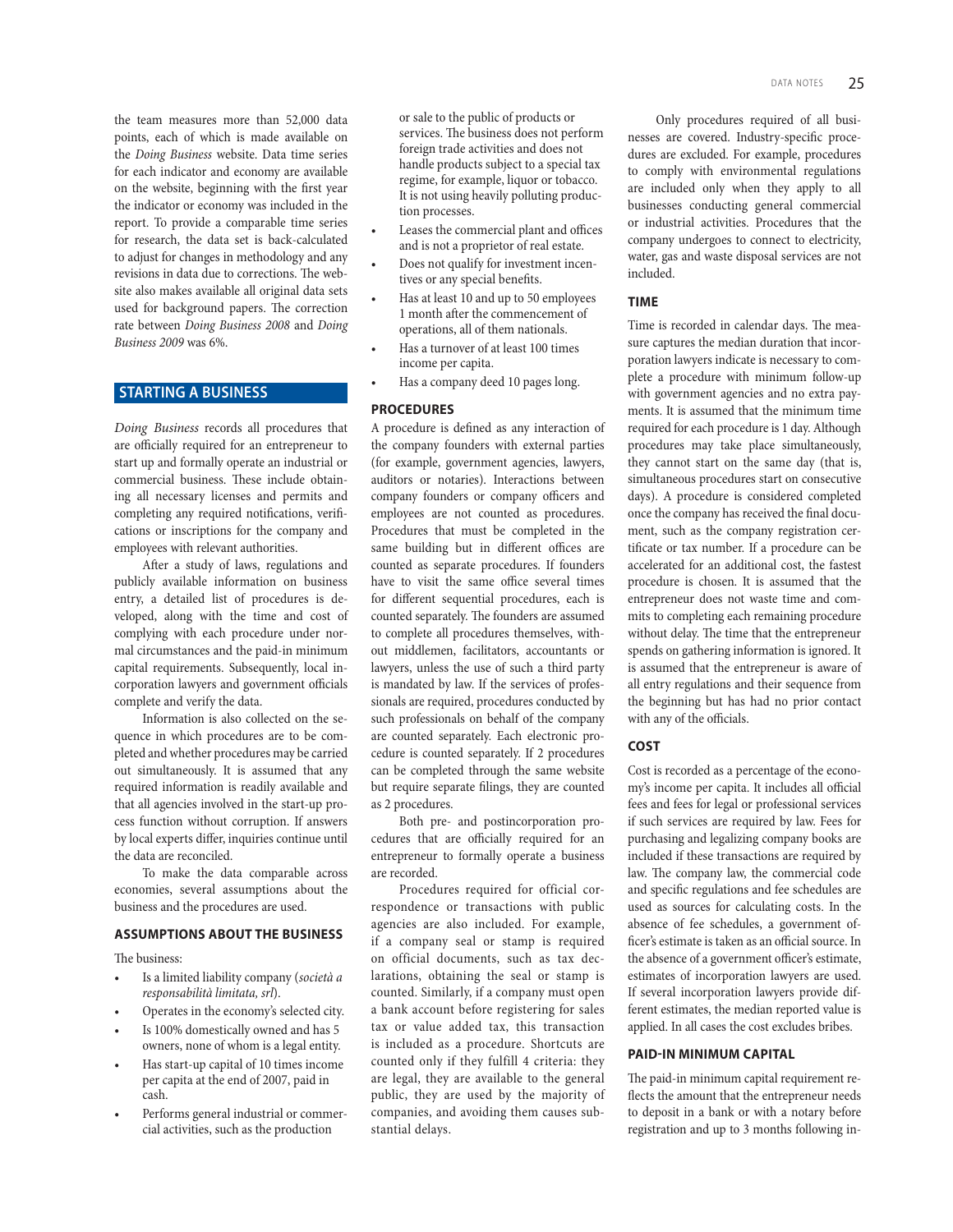corporation and is recorded as a percentage of the economy's income per capita. The amount is typically specified in the commercial code or the company law. Many economies have a minimum capital requirement but allow businesses to pay only a part of it before registration, with the rest to be paid after the first year of operation. In Italy in June 2008, the minimum capital requirement for limited liability companies was €10,000, of which at least €2,500 was payable before registration. The paid-in minimum capital recorded for Italy is therefore €2,500, or 9.7% of income per capita.

*The data details on starting a business can be found for each economy at http://www.doingbusiness.org. This methodology was developed in Djankov,Simeon, Rafael La Porta, Florencio López-de-Silanes and Andrei Shleifer. 2002. "The Regulation of Entry." Quarterly Journal of Economics 117 (1): 1–37; and is adopted here with minor changes*.

#### **DEALING WITH CONSTRUCTION PERMITS**

Doing Business records all procedures required for a business in the construction industry to build a standardized warehouse. These procedures include submitting all relevant project-specific documents (for example, building plans and site maps) to the authorities; obtaining all necessary clearances, licenses, permits and certificates; completing all required notifications; and receiving all necessary inspections. Doing Business also records procedures for obtaining connections for electricity, water, sewerage and a fixed land line. Procedures necessary to register the property so that it can be used as collateral or transferred to another entity are also counted. The survey divides the process of building a warehouse into distinct procedures and calculates the time and cost of completing each procedure in practice under normal circumstances.

Information is collected from experts in construction licensing, including architects, construction lawyers, construction firms, utility service providers and public officials who deal with building regulations, including approvals and inspections. To make the data comparable across economies, several assumptions about the business, the warehouse project and the utility connections are used.

#### **ASSUMPTIONS ABOUT THE CONSTRUCTION COMPANY**

The business (BuildCo):

- Is a limited liability company.
- Operates in the economy's selected city.
- Is 100% domestically and privately owned.
- Has 5 owners, none of whom is a legal entity.
- Is fully licensed and insured to carry out construction projects, such as building warehouses.
- Has 60 builders and other employees, all of them nationals with the technical expertise and professional experience necessary to obtain construction permits and approvals.
- Has at least 1 employee who is a licensed architect and registered with the local association of architects.
- Has paid all taxes and taken out all necessary insurance applicable to its general business activity (for example, accidental insurance for construction workers and third-person liability insurance).
- Owns the land on which the warehouse is built.

#### **ASSUMPTIONS ABOUT THE WAREHOUSE**

The warehouse:

- Will be used for general storage activities, such as storage of books or stationery. The warehouse will not be used for any goods requiring special conditions, such as food, chemicals or pharmaceuticals.
- Has 2 stories, both above ground, with a total surface of approximately 1,300.6 square meters (14,000 square feet). Each floor is 3 meters (9 feet, 10 inches) high.
- Has road access and is located in the periurban area of the economy's largest business city (that is, on the fringes of the city but still within its official limits).
- Is not located in a special economic or industrial zone. The zoning requirements for warehouses are met by building in an area where similar warehouses can be found.
- Is located on a land plot of 929 square meters (10,000 square feet) that is 100% owned by BuildCo and is accurately registered in the cadastre and land registry.
- Is a new construction (there was no previous construction on the land).
- Has complete architectural and technical plans prepared by a licensed architect.
- Will include all technical equipment required to make the warehouse fully operational.
- Will take 30 weeks to construct (excluding all delays due to administrative and regulatory requirements).

#### **ASSUMPTIONS ABOUT THE UTILITY CONNECTIONS**

The electricity connection:

- Is 10 meters (32 feet, 10 inches) from the main electricity network.
- Is a medium-tension, 3-phase, 4-wire Y, 140-kVA connection. Three-phase service is available in the construction area.
- Will be delivered by an overhead service, unless overhead service is not available in the periurban area.
- Consists of a simple hookup unless installation of a private substation (transformer) or extension of network is required.
- Requires the installation of only one electricity meter.
- BuildCo is assumed to have a licensed electrician on its team to complete the internal wiring for the warehouse.
- The water and sewerage connection:
- Is 10 meters (32 feet, 10 inches) from the existing water source and sewer tap.
- Does not require water for fire protection reasons; a fire extinguishing system (dry system) will be used instead. If a wet fire protection system is required by law, it is assumed that the water demand specified below also covers the water needed for fire protection.
- Has an average water use of 662 liters (175 gallons) a day and an average wastewater flow of 568 liters (150 gallons) a day.
- Has a peak water use of 1,325 liters (350 gallons) a day and a peak wastewater flow of 1,136 liters (300 gallons) a day.
- Will have a constant level of water demand and wastewater flow throughout the year.
- The telephone connection:
- Is 10 meters (32 feet, 10 inches) from the main telephone network.
- Is a fixed land line.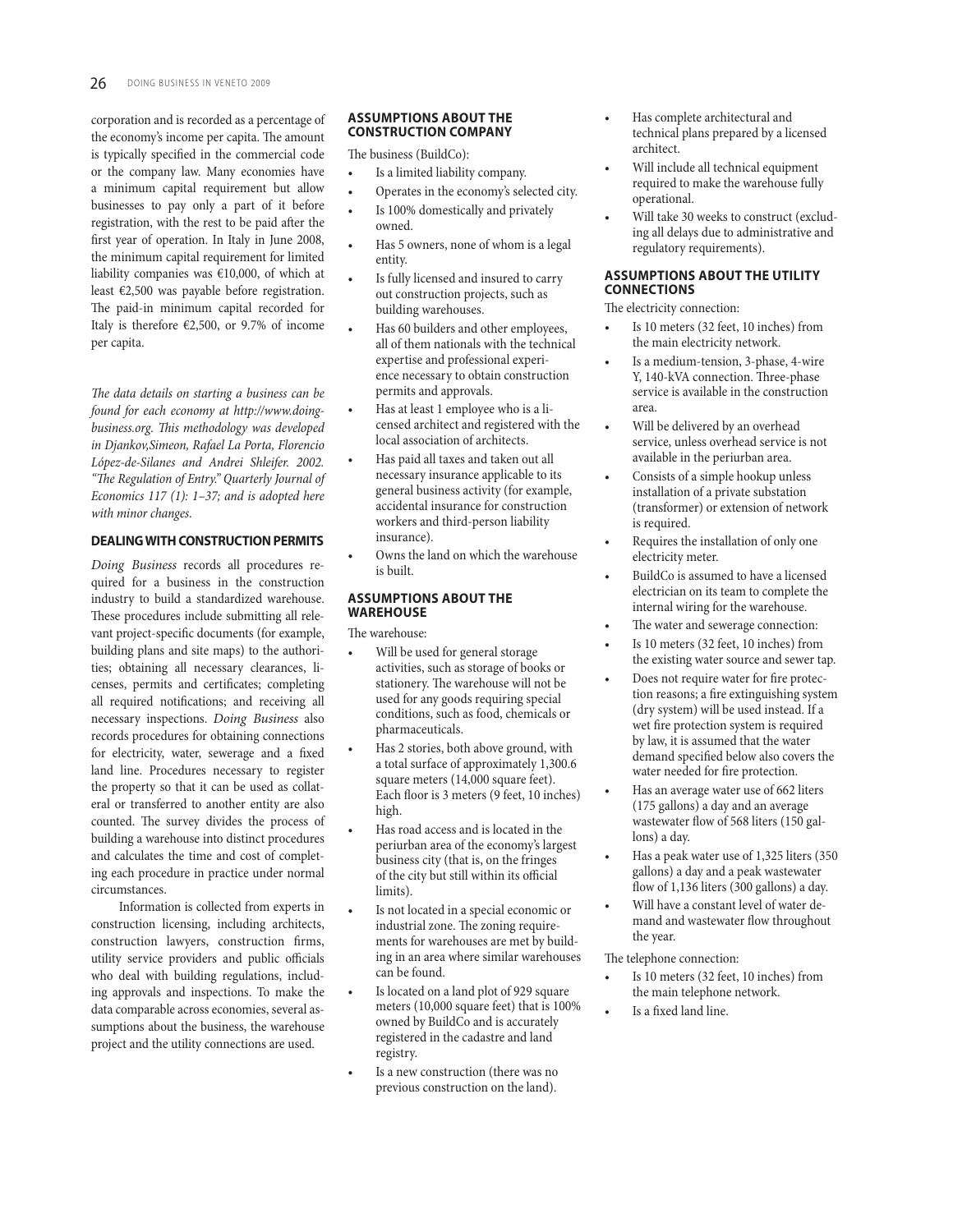#### **PROCEDURES**

A procedure is any interaction of the company's employees or managers with external parties, including government agencies, notaries, the land registry, the cadastre, utility companies, public and private inspectors and technical experts apart from in-house architects and engineers. Interactions between company employees, such as development of the warehouse plans and inspections conducted by employees, are not counted as procedures. Procedures that the company undergoes to connect to electricity, water, sewerage and telephone services are included. All procedures that are legally or in practice required for building a warehouse are counted, even if they may be avoided in exceptional cases.

#### **TIME**

Time is recorded in calendar days. The measure captures the median duration that local experts indicate is necessary to complete a procedure in practice. It is assumed that the minimum time required for each procedure is 1 day. Although procedures may take place simultaneously, they cannot start on the same day (that is, simultaneous procedures start on consecutive days). If a procedure can be accelerated legally for an additional cost, the fastest procedure is chosen. It is assumed that BuildCo does not waste time and commits to completing each remaining procedure without delay. The time that BuildCo spends on gathering information is ignored. It is assumed that BuildCo is aware of all building requirements and their sequence from the beginning.

#### **COST**

Cost is recorded as a percentage of the economy's income per capita. Only official costs are recorded. All the fees associated with completing the procedures to legally build a warehouse are recorded, including those associated with obtaining land use approvals and preconstruction design clearances; receiving inspections before, during and after construction; getting utility connections; and registering the warehouse property. Nonrecurring taxes required for the completion of the warehouse project also are recorded. The building code, information from local experts and specific regulations and fee schedules are used as sources for costs. If several local partners provide different estimates, the median reported value is used.

*The data details on dealing with construction permits can be found for each economy at http://www.doingbusiness.org.*

### **EMPLOYING WORKERS**

Doing Business measures the regulation of employment, specifically as it affects the hiring and firing of workers and the rigidity of working hours.

In 2007 improvements were made to align the methodology for the employing workers indicators with the International Labour Organization (ILO) conventions. Only 4 of the 188 ILO conventions cover areas measured by *Doing Business*: employee termination, weekend work, holiday with pay and night work. The methodology was adapted to ensure full consistency with these 4 conventions. It is possible for an economy to receive the highest score on the ease of employing workers and comply with all relevant ILO conventions (specifically, the 4 related to Doing Business)—and no economy can achieve a better score by failing to comply with these conventions.

The ILO conventions covering areas related to the employing workers indicators do not include the ILO core labor standards-8 conventions covering the right to collective bargaining, the elimination of forced labor, the abolition of child labor and equitable treatment in employment practices. Doing Business supports the ILO core labor standards and this year includes information on their ratification. Doing Business does not measure or rank ratification or compliance with ILO conventions.

The data on employing workers are based on a detailed survey of employment regulations that is completed by local lawyers and public officials. Employment laws and regulations as well as secondary sources are reviewed to ensure accuracy. To make the data comparable across economies, several assumptions about the worker and the business are used.

#### **ASSUMPTIONS ABOUT THE WORKER**

The worker:

- Is a 42-year-old, nonexecutive, fulltime, male employee.
- Has worked at the same company for 20 years.
- Earns a salary plus benefits equal to the economy's average wage during the entire period of his employment.
- Is a lawful citizen who belongs to the same race and religion as the majority of the economy's population.
- Resides in the economy's largest business city.
- Is not a member of a labor union, unless membership is mandatory.

#### **ASSUMPTIONS ABOUT THE BUSINESS**

The business:

- Is a limited liability company.
- Operates in the economy's largest business city.
- Is 100% domestically owned.
- Operates in the manufacturing sector.
- Has 201 employees.
- Is subject to collective bargaining agreements in economies where such agreements cover more than half the manufacturing sector and apply even to firms not party to them.
- Abides by every law and regulation but does not grant workers more benefits than mandated by law, regulation or (if applicable) collective bargaining agreement.

#### **RIGIDITY OF EMPLOYMENT INDEX**

The rigidity of employment index is the average of 3 subindices: a difficulty of hiring index, a rigidity of hours index and a difficulty of firing index. All the subindices have several components. And all take values between 0 and 100, with higher values indicating more rigid regulation.

The difficulty of hiring index measures (i) whether fixed-term contracts are prohibited for permanent tasks; (ii) the maximum cumulative duration of fixed-term contracts; and (iii) the ratio of the minimum wage for a trainee or first-time employee to the average value added per worker. An economy is assigned a score of 1 if fixed-term contracts are prohibited for permanent tasks and a score of 0 if they can be used for any task. A score of 1 is assigned if the maximum cumulative duration of fixed-term contracts is less than 3 years; 0.5 if it is 3 years or more but less than 5 years; and 0 if fixed-term contracts can last 5 years or more. Finally, a score of 1 is assigned if the ratio of the minimum wage to the average value added per worker is 0.75 or more; 0.67 for a ratio of 0.50 or more but less than 0.75; 0.33 for a ratio of 0.25 or more but less than 0.50; and 0 for a ratio of less than 0.25. The average value added per worker is the ratio of an economy's GNI per capita to the working-age population as a percentage of the total population.

The rigidity of hours index has 5 components: (i) whether night work is unrestricted; (ii) whether weekend work is unrestricted; (iii) whether the workweek can consist of 5.5 days; (iv) whether the workweek can extend to 50 hours or more (including overtime) for 2 months a year to respond to a seasonal increase in production; and (v) whether paid annual vacation is 21 working days or fewer.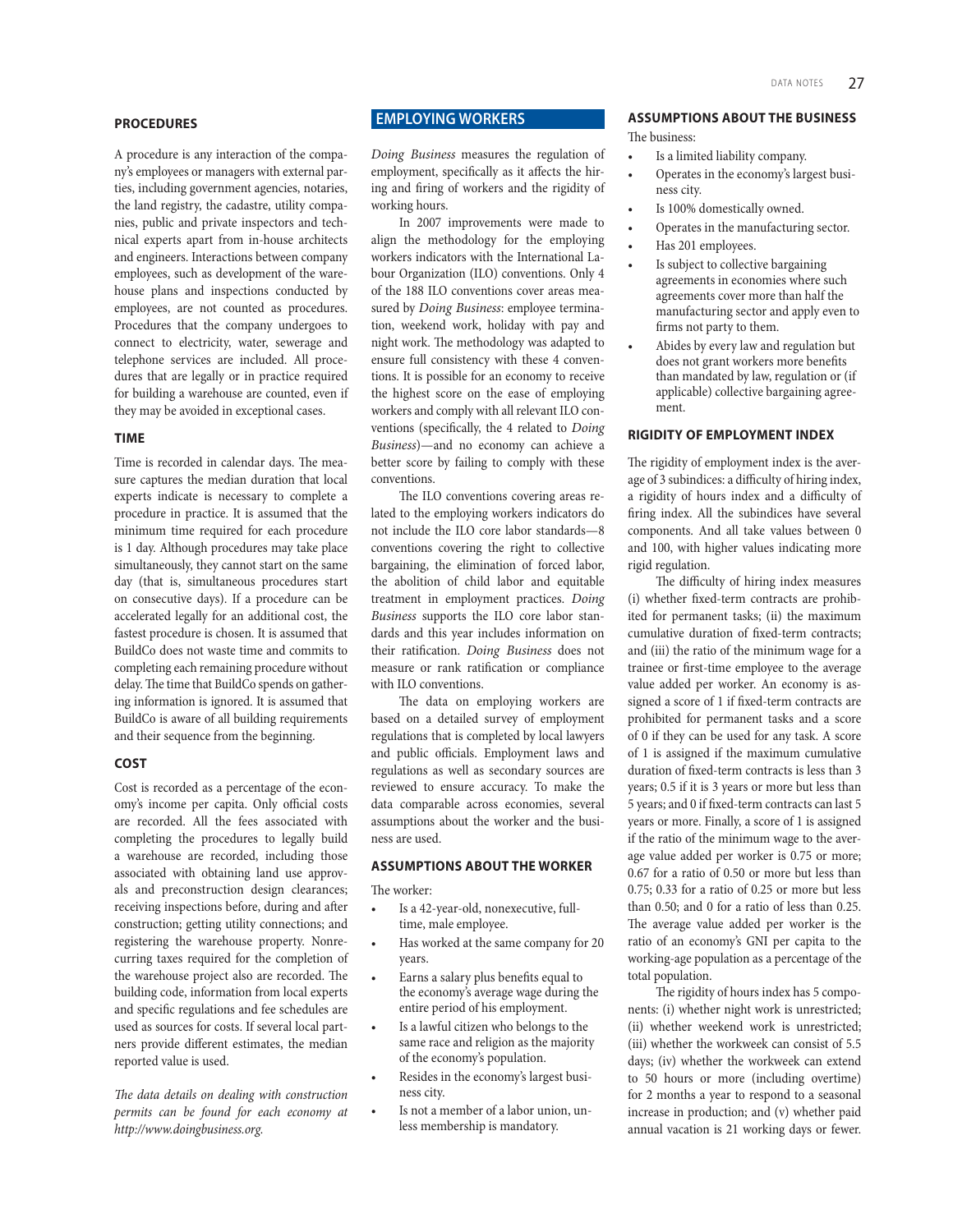For each of these questions, if the answer is no, the economy is assigned a score of 1; otherwise a score of 0 is assigned.

The difficulty of firing index has 8 components: (i) whether redundancy is disallowed as a basis for terminating workers; (ii) whether the employer needs to notify a third party (such as a government agency) to terminate 1 redundant worker; (iii) whether the employer needs to notify a third party to terminate a group of 25 redundant workers; (iv) whether the employer needs approval from a third party to terminate 1 redundant worker; (v) whether the employer needs approval from a third party to terminate a group of 25 redundant workers; (vi) whether the law requires the employer to reassign or retrain a worker before making the worker redundant; (vii) whether priority rules apply for redundancies; and (viii) whether priority rules apply for reemployment. For the first question an answer of yes for workers of any income level gives a score of 10 and means that the rest of the questions do not apply. An answer of yes to question (iv) gives a score of 2. For every other question, if the answer is yes, a score of 1 is assigned; otherwise a score of 0 is given. Questions (i) and (iv), as the most restrictive regulations, have greater weight in the construction of the index.

#### **FIRING COST**

The firing cost indicator measures the cost of advance notice requirements, severance payments and penalties due when terminating a redundant worker, expressed in weeks of salary. If the firing cost adds up to 8 or fewer weeks of salary, a score of 0 is assigned for the purposes of calculating the aggregate ease of *Doing Business* ranking. If the cost adds up to more than 8 weeks of salary, the score is the number of weeks. One month is recorded as 4 and 1/3 weeks.

*The data details on employing workers can be found for each economy at http://www.doingbusiness.org. This methodology was developed in Botero, Juan C., Simeon Djankov, Rafael La Porta, Florencio López-de-Silanes and Andrei Shleifer. 2004. "The Regulation of Labor." Quarterly Journal of Economics 119 (4):1339-82 and is adopted here with minor changes.*

#### **REGISTERING PROPERTY**

Doing Business records the full sequence of procedures necessary for a business (buyer) to purchase a property from another business (seller) and to transfer the property title to the buyer's name so that the buyer can use the property for expanding its business, use the property as collateral in taking new loans or, if necessary, sell the property to another business. The process starts with obtaining the necessary documents, such as a copy of the seller's title if necessary, and conducting due diligence if required. The transaction is considered complete when the buyer can use the property as collateral for a bank loan.

Every procedure required by law or necessary in practice is included, whether it is the responsibility of the seller or the buyer or must be completed by a third party on their behalf. Local property lawyers, notaries and property registries provide information on procedures as well as the time and cost to complete each of them.

To make the data comparable across economies, several assumptions about the parties to the transaction, the property and the procedures are used.

#### **ASSUMPTIONS ABOUT THE PARTIES**

The parties (buyer and seller):

- Are limited liability companies.
- Are located in the periurban area of the economy's selected city.
- Are 100% domestically and privately owned.
- Have 50 employees each, all of whom are nationals.
- Perform general commercial activities.

### **ASSUMPTIONS ABOUT THE PROPERTY** The property:

- Has a value of 50 times income per capita. The sale price equals the value.
- Is fully owned by the seller.
- Has no mortgages attached and has been under the same ownership for the past 10 years.
- Is registered in the land registry or cadastre, or both, and is free of title disputes.
- Is located in a periurban commercial zone, and no rezoning is required.
- Consists of land and a building. The land area is 557.4 square meters (6,000 square feet). A 2-story warehouse of 929 square meters (10,000 square feet) is located on the land. The warehouse is 10 years old, is in good condition

and complies with all safety standards, building codes and other legal requirements. The property of land and building will be transferred in its entirety.

- Will not be subject to renovations or additional building following the purchase.
- Has no trees, natural water sources, natural reserves or historical monuments of any kind.
- Will not be used for special purposes, and no special permits, such as for residential use, industrial plants, waste storage or certain types of agricultural activities, are required.
- Has no occupants (legal or illegal), and no other party holds a legal interest in it.

#### **PROCEDURES**

A procedure is defined as any interaction of the buyer or the seller or their agents (if an agent is legally or in practice required) with external parties, including government agencies, inspectors, notaries and lawyers. Interactions between company officers and employees are not considered. All procedures that are legally or in practice required for registering property are recorded, even if they may be avoided in exceptional cases. It is assumed that the buyer follows the fastest legal option available and used by the majority of property owners. Although the buyer may use lawyers or other professionals where necessary in the registration process, it is assumed that it does not employ an outside facilitator in the registration process unless legally or in practice required to do so.

#### **TIME**

Time is recorded in calendar days. The measure captures the median duration that property lawyers, notaries or registry officials indicate is necessary to complete a procedure. It is assumed that the minimum time required for each procedure is 1 day. Although procedures may take place simultaneously, they cannot start on the same day. It is assumed that the buyer does not waste time and commits to completing each remaining procedure without delay. If a procedure can be accelerated for an additional cost, the fastest legal procedure available and used by the majority of property owners is chosen. If procedures can be undertaken simultaneously, it is assumed that they are. It is assumed that the parties involved are aware of all regulations and their sequence from the beginning. Time spent on gathering information is not considered.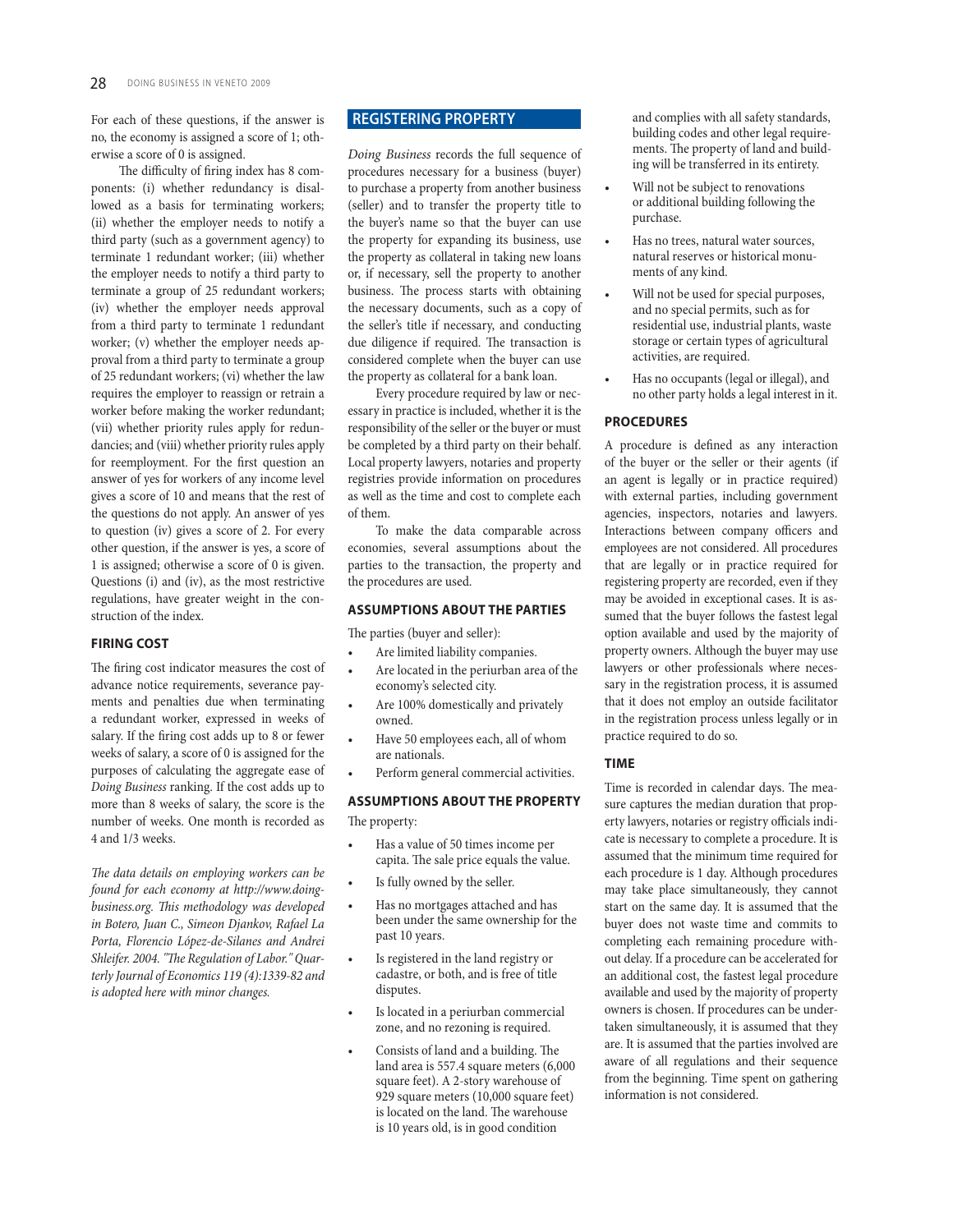#### **COST**

Cost is recorded as a percentage of the property value, assumed to be equivalent to 50 times income per capita. Only official costs required by law are recorded, including fees, transfer taxes, stamp duties and any other payment to the property registry, notaries, public agencies or lawyers. Other taxes, such as capital gains tax or value added tax, are excluded from the cost measure. Both costs borne by the buyer and those borne by the seller are included. If cost estimates differ among sources, the median reported value is used.

*The data details on registering property can be found for each economy at http://www.doingbusiness.org.* 

#### **GETTING CREDIT**

Doing Business constructs measures of the legal rights of borrowers and lenders and the sharing of credit information. The first set of indicators describes how well collateral and bankruptcy laws facilitate lending. The second set measures the coverage, scope, quality and accessibility of credit information available through public and private credit registries.

The data on the legal rights of borrowers and lenders are gathered through a survey of financial lawyers and verified through analysis of laws and regulations as well as public sources of information on collateral and bankruptcy laws. The data on credit information sharing are built in 2 stages. First, banking supervision authorities and public information sources are surveyed to confirm the presence of public credit registries and private credit information bureaus. Second, when applicable, a detailed survey on the public or private credit registry's structure, law and associated rules is administered to the credit registry. Survey responses are verified through several rounds of follow-up communication with respondents as well as by contacting third parties and consulting public sources. The survey data are confirmed through teleconference calls or on-site visits in all economies.

#### **STRENGTH OF LEGAL RIGHTS INDEX**

The strength of legal rights index measures the degree to which collateral and bankruptcy laws protect the rights of borrowers and lenders and thus facilitate lending. Two case scenarios are used to determine the scope of the secured transactions system, involving a secured borrower, the company ABC, and a secured lender, BizBank.

Several assumptions about the secured borrower and lender are used:

- ABC is a domestic, limited liability company.
- ABC has its headquarters and only base of operations in the economy's largest business city.
- To fund its business expansion plans, ABC obtains a loan from BizBank for an amount up to 10 times income per capita in local currency.
- Both ABC and BizBank are 100% domestically owned.

The case scenarios also involve assumptions. In case A, as collateral for the loan, ABC grants BizBank a nonpossessory security interest in one category of revolving movable assets, for example, its accounts receivable or its inventory. ABC wants to keep both possession and ownership of the collateral. In economies in which the law does not allow nonpossessory security interests in movable property, ABC and BizBank use a fiduciary transfer-oftitle arrangement (or a similar substitute for nonpossessory security interests).

In case B, ABC grants BizBank a business charge, enterprise charge, floating charge or any charge or combination of charges that gives BizBank a security interest over ABC's combined assets (or as much of ABC's assets as possible). ABC keeps ownership and possession of the assets.

The strength of legal rights index includes 8 aspects related to legal rights in collateral law and 2 aspects in bankruptcy law. A score of 1 is assigned for each of the following features of the laws:

- Any business may use movable assets as collateral while keeping possession of the assets, and any financial institution may accept such assets as collateral.
- The law allows a business to grant a nonpossessory security right in a single category of revolving movable assets (such as accounts receivable or inventory), without requiring a specific description of the secured assets.
- The law allows a business to grant a nonpossessory security right in substantially all of its assets, without requiring a specific description of the secured assets.
- A security right may extend to future or after-acquired assets and may extend automatically to the products, proceeds or replacements of the original assets.
- General description of debts and obligations is permitted in collateral agreements and in registration documents,

so that all types of obligations and debts can be secured by stating a maximum rather than a specific amount between the parties.

- A collateral registry is in operation that is unified geographically and by asset type and that is indexed by the name of the grantor of a security right.
- Secured creditors are paid first (for example, before general tax claims and employee claims) when a debtor defaults outside an insolvency procedure.
- Secured creditors are paid first (for example, before general tax claims and employee claims) when a business is liquidated.
- Secured creditors are not subject to an automatic stay or moratorium on enforcement procedures when a debtor enters a court-supervised reorganization procedure.
- The law allows parties to agree in a collateral agreement that the lender may enforce its security right out of court.
- The index ranges from 0 to 10, with higher scores indicating that collateral and bankruptcy laws are better designed to expand access to credit.

#### **DEPTH OF CREDIT INFORMATION INDEX**

The depth of credit information index measures rules affecting the scope, accessibility and quality of credit information available through either public or private credit registries. A score of 1 is assigned for each of the following 6 features of the public registry or the private credit bureau (or both):

- Both positive credit information (for example, loan amounts and pattern of on-time repayments) and negative information (for example, late payments, number and amount of defaults and bankruptcies) are distributed.
- Data on both firms and individuals are distributed.
- Data from retailers, trade creditors or utility companies as well as financial institutions are distributed.
- More than 2 years of historical data are distributed. Registries that erase data on defaults as soon as they are repaid obtain a score of 0 for this indicator.
- Data on loans below 1% of income per capita are distributed. A registry must have a minimum coverage of 1% of the adult population to score a 1 for this indicator.
- Regulations guarantee borrowers the right to access their data in the largest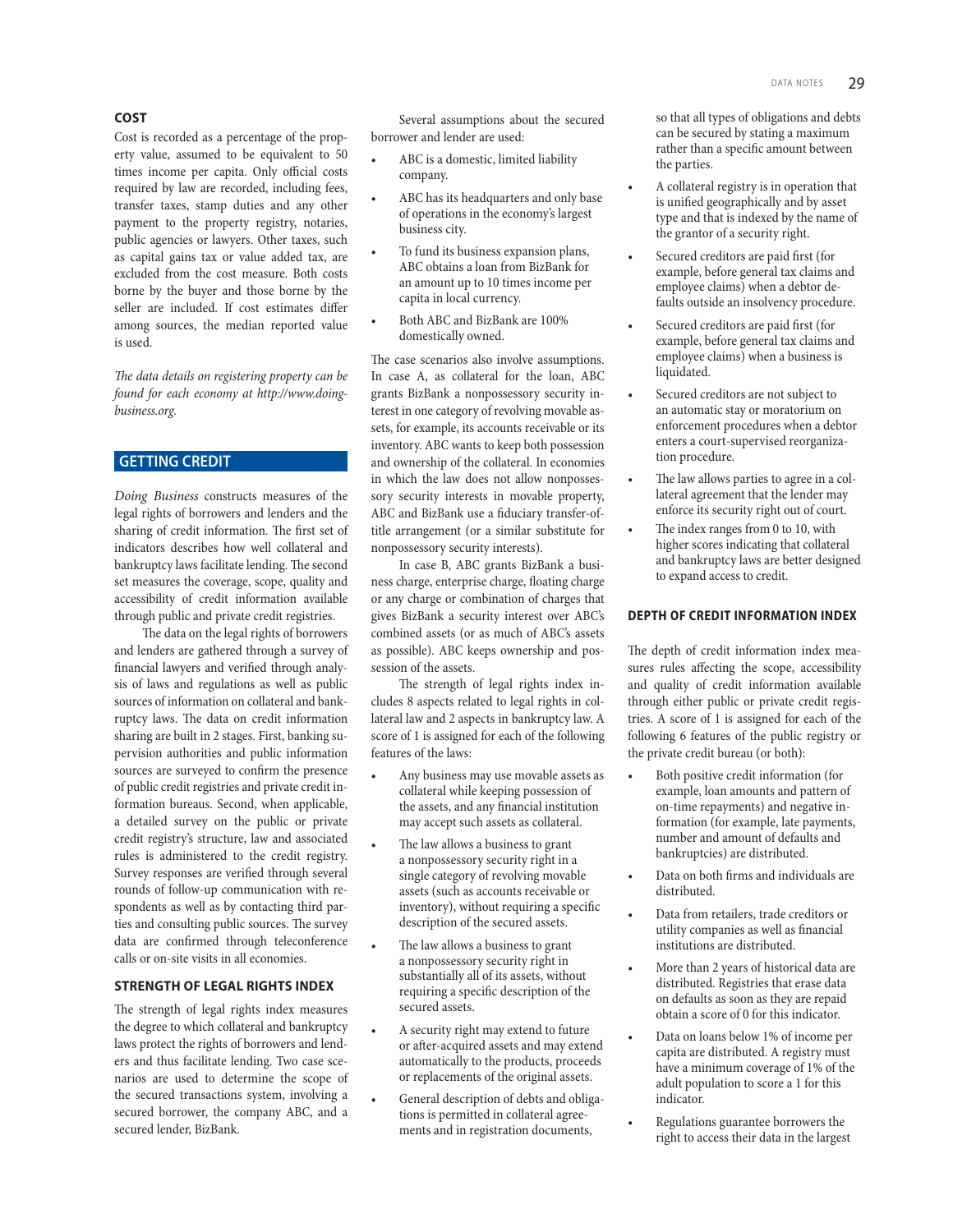registry in the economy.

The index ranges from 0 to 6, with higher values indicating the availability of more credit information, from either a public registry or a private bureau, to facilitate lending decisions. If the registry is not operational or has coverage of less than 0.1% of the adult population, the score on the depth of credit information index is 0.

#### **PUBLIC CREDIT REGISTRY COVERAGE**

The public credit registry coverage indicator reports the number of individuals and firms listed in a public credit registry with information on repayment history, unpaid debts or credit outstanding from the past 5 years. The number is expressed as a percentage of the adult population (the population aged 15 and above according to the World Bank's *World Development Indicators 2008*). A public credit registry is defined as a database managed by the public sector, usually by the central bank or the superintendent of banks, that collects information on the creditworthiness of borrowers (persons or businesses) in the financial system and makes it available to financial institutions. If no public registry operates, the coverage value is 0.

#### **PRIVATE CREDIT BUREAU COVERAGE**

The private credit bureau coverage indicator reports the number of individuals and firms listed by a private credit bureau with information on repayment history, unpaid debts or credit outstanding from the past 5 years. The number is expressed as a percentage of the adult population (the population aged 15 and above according to the World Bank's *World Development Indicators 2008*). A private credit bureau is defined as a private firm or nonprofit organization that maintains a database on the creditworthiness of borrowers (persons or businesses) in the financial system and facilitates the exchange of credit information among banks and financial institutions. Credit investigative bureaus and credit reporting firms that do not directly facilitate information exchange among banks and other financial institutions are not considered. If no private bureau operates, the coverage value is 0.

*The data details on getting credit can be found for each economy at http://www.doingbusiness.org. This methodology was developed in Djankov, Simeon, Caralee McLiesh and Andrei Shleifer. 2007. "Private Credit in 129 Countries." Journal of Financial Economics 84 (2): 299-329 and is adopted here with minor changes.*

### **PROTECTING INVESTORS**

Doing Business measures the strength of minority shareholder protections against directors' misuse of corporate assets for personal gain. The indicators distinguish 3 dimensions of investor protection: transparency of related-party transactions (extent of disclosure index), liability for self-dealing (extent of director liability index) and shareholders' ability to sue officers and directors for misconduct (ease of shareholder suits index). The data come from a survey of corporate lawyers and are based on securities regulations, company laws and court rules of evidence.

To make the data comparable across economies, several assumptions about the business and the transaction are used.

#### **ASSUMPTIONS ABOUT THE BUSINESS**

The business (buyer):

- Is a publicly traded corporation listed on the economy's most important stock exchange. If the number of publicly traded companies listed on that exchange is less than 10, or if there is no stock exchange in the economy, it is assumed that buyer is a large private company with multiple shareholders.
- Has a board of directors and a chief executive officer (CEO) who may legally act on behalf of buyer where permitted, even if this is not specifically required by law.
- Is a food manufacturer.
- Has its own distribution network.

#### **ASSUMPTIONS ABOUT THE TRANSACTION**

- Mr. James is buyer's controlling shareholder and a member of buyer's board of directors. He owns 60% of buyer and elected 2 directors to buyer's 5-member board.
- Mr. James also owns 90% of seller, a company that operates a chain of retail hardware stores. Seller recently closed a large number of its stores.
- Mr. James proposes to buyer that it purchase seller's unused fleet of trucks to expand buyer's distribution of its food products. Buyer agrees. The price is equal to 10% of buyer's assets and is higher than the market value.
- The proposed transaction is part of the company's ordinary course of business and is not outside the authority of the company.
- Buyer enters into the transaction. All required approvals are obtained, and all

required disclosures made (that is, the transaction is not fraudulent).

The transaction is unfair to buyer. Shareholders sue Mr. James and the other parties that approved the transaction.

#### **EXTENT OF DISCLOSURE INDEX**

The extent of disclosure index has 5 components:

- What corporate body can provide legally sufficient approval for the transaction. A score of 0 is assigned if it is the CEO or the managing director alone; 1 if the board of directors or shareholders must vote and Mr. James is permitted to vote; 2 if the board of directors must vote and Mr. James is not permitted to vote; 3 if shareholders must vote and Mr. James is not permitted to vote.
- Whether immediate disclosure of the transaction to the public, the regulator or the shareholders is required. A score of 0 is assigned if no disclosure is required; 1 if disclosure on the terms of the transaction but not Mr. James's conflict of interest is required; 2 if disclosure on both the terms and Mr. James's conflict of interest is required.
- Whether disclosure in the annual report is required. A score of 0 is assigned if no disclosure on the transaction is required; 1 if disclosure on the terms of the transaction but not Mr. James's conflict of interest is required; 2 if disclosure on both the terms and Mr. James's conflict of interest is required.
- Whether disclosure by Mr. James to the board of directors is required. A score of 0 is assigned if no disclosure is required; 1 if a general disclosure of the existence of a conflict of interest is required without any specifics; 2 if full disclosure of all material facts relating to Mr. James's interest in the buyerseller transaction is required.
- Whether it is required that an external body, for example, an external auditor, review the transaction before it takes place. A score of 0 is assigned if no; 1 if yes.

The index ranges from 0 to 10, with higher values indicating greater disclosure.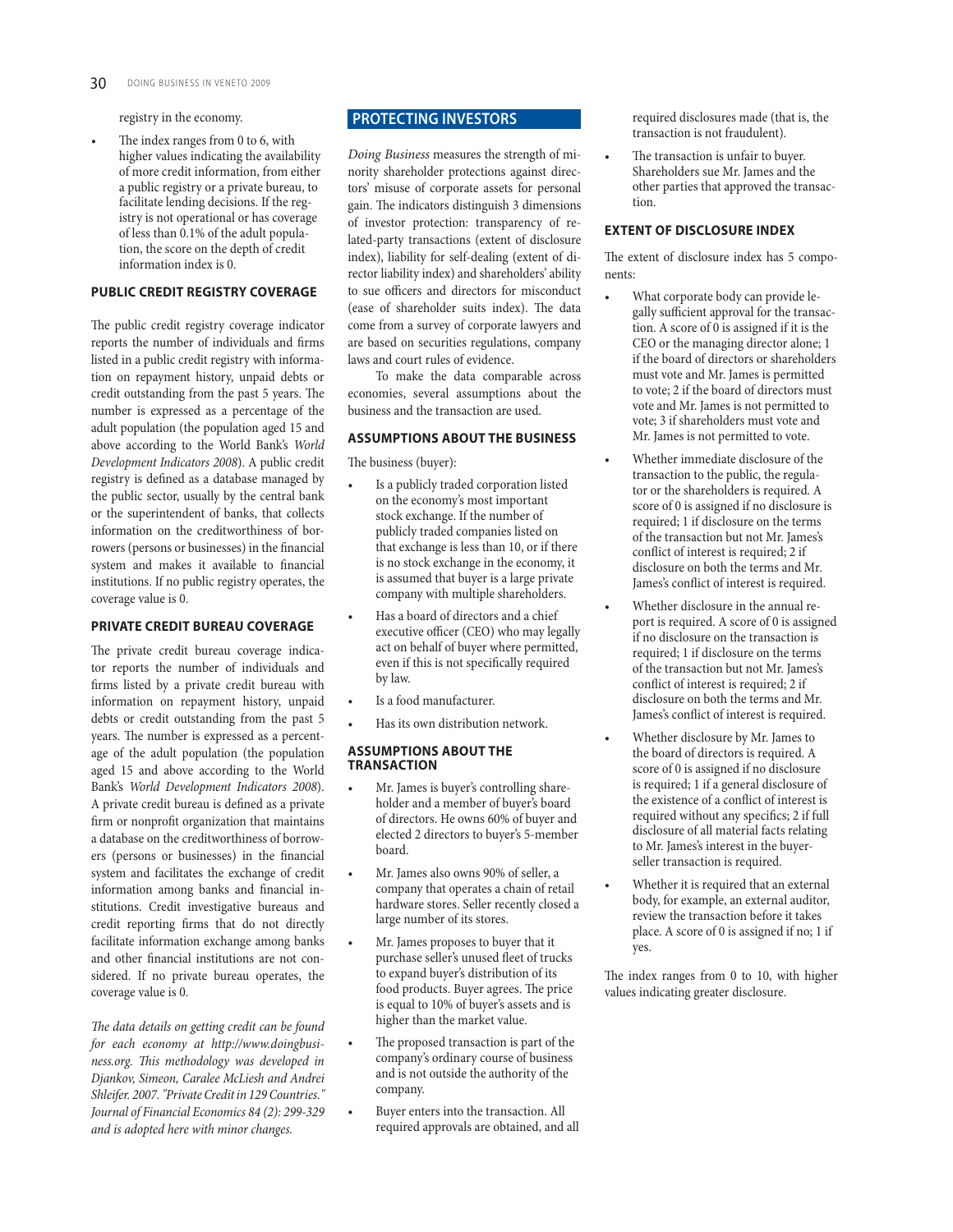#### **EXTENT OF DIRECTOR LIABILITY INDEX**

The extent of director liability index has 7 components:

- Whether a shareholder plaintiff is able to hold Mr. James liable for damage the buyer-seller transaction causes to the company. A score of 0 is assigned if Mr. James cannot be held liable or can be held liable only for fraud or bad faith; 1 if Mr. James can be held liable only if he influenced the approval of the transaction or was negligent; 2 if Mr. James can be held liable when the transaction is unfair or prejudicial to the other shareholders.
- Whether a shareholder plaintiff is able to hold the approving body (the CEO or board of directors) liable for damage the transaction causes to the company. A score of 0 is assigned if the approving body cannot be held liable or can be held liable only for fraud or bad faith; 1 if the approving body can be held liable for negligence; 2 if the approving body can be held liable when the transaction is unfair or prejudicial to the other shareholders.
- Whether a court can void the transaction upon a successful claim by a shareholder plaintiff. A score of 0 is assigned if rescission is unavailable or is available only in case of fraud or bad faith; 1 if rescission is available when the transaction is oppressive or prejudicial to the other shareholders; 2 if rescission is available when the transaction is unfair or entails a conflict of interest.
- Whether Mr. James pays damages for the harm caused to the company upon a successful claim by the shareholder plaintiff. A score of 0 is assigned if no; 1 if yes.
- Whether Mr. James repays profits made from the transaction upon a successful claim by the shareholder plaintiff. A score of 0 is assigned if no; 1 if yes.
- Whether fines and imprisonment can be applied against Mr. James. A score of 0 is assigned if no; 1 if yes.
- Whether shareholder plaintiffs are able to sue directly or derivatively for damage the transaction causes to the company. A score of 0 is assigned if suits are unavailable or are available only for shareholders holding more than 10% of the company's share capital; 1 if direct or derivative suits are available for shareholders holding 10% or less of share capital.

 The index ranges from 0 to 10, with higher values indicating greater liability of directors.

#### **EASE OF SHAREHOLDER SUITS INDEX**

The ease of shareholder suits index has 6 components:

- What range of documents is available to the shareholder plaintiff from the defendant and witnesses during trial. A score of 1 is assigned for each of the following types of documents available: information that the defendant has indicated he intends to rely on for his defense; information that directly proves specific facts in the plaintiff 's claim; any information relevant to the subject matter of the claim; and any information that may lead to the discovery of relevant information.
- Whether the plaintiff can directly examine the defendant and witnesses during trial. A score of 0 is assigned if no; 1 if yes, with prior approval of the questions by the judge; 2 if yes, without prior approval.
- Whether the plaintiff can obtain categories of relevant documents from the defendant without identifying each document specifically. A score of 0 is assigned if no; 1 if yes.
- Whether shareholders owning 10% or less of the company's share capital can request that a government inspector investigate the buyer-seller transaction without filing suit in court. A score of 0 is assigned if no; 1 if yes.
- Whether shareholders owning 10% or less of the company's share capital have the right to inspect the transaction documents before filing suit. A score of 0 is assigned if no; 1 if yes.
- Whether the standard of proof for civil suits is lower than for a criminal case. A score of 0 is assigned if no; 1 if yes.

The index ranges from 0 to 10, with higher values indicating greater powers of shareholders to challenge the transaction.

#### **STRENGTH OF INVESTOR PROTEC-TION INDEX**

The strength of investor protection index is the average of the extent of disclosure index, the extent of director liability index and the ease of shareholder suits index. The index ranges from 0 to 10, with higher values indicating more investor protection.

*The data details on protecting investors can be found for each economy at http://www.doingbusiness.org. This methodology was developed in Djankov, Rafael La Porta, Florencio Lópezde-Silanes and Andrei Shleifer. 2008. "The Law and Economics of Self-Dealing." Journal of Financial Economics 88 (3): 430-65.* 

#### **PAYING TAXES**

Doing Business records the taxes and mandatory contributions that a medium-size company must pay in a given year, as well as measures of the administrative burden of paying taxes and contributions. Taxes and contributions measured include the profit or corporate income tax, social contributions and labor taxes paid by the employer, property taxes, property transfer taxes, dividend tax, capital gains tax, financial transactions tax, waste collection taxes and vehicle and road taxes.

Doing Business measures all taxes and contributions that are government mandated (at any level—federal, state or local), apply to the standardized business and have an impact in its income statements. In doing so, Doing Business goes beyond the traditional definition of a tax: as defined for the purposes of government national accounts, taxes include only compulsory, unrequited payments to general government. Doing Business departs from this definition because it measures imposed charges that affect business accounts, not government accounts. The main differences relate to labor contributions and value added tax. The Doing Business measure includes government-mandated contributions paid by the employer to a requited private pension fund or workers' insurance fund. The indicator includes, for example, Australia's compulsory superannuation guarantee and workers' compensation insurance. It excludes value added taxes from the total tax rate because they do not affect the accounting profits of the business—that is, they are not reflected in the income statement.

Doing Business has prepared a case scenario to measure the taxes and contributions paid by a standardized business and the complexity of an economy's tax compliance system. This case scenario uses a set of financial statements and assumptions about transactions made over the year. Tax experts in each economy compute the taxes and contributions due in their jurisdiction based on the standardized case facts. Information is also compiled on the frequency of filing, tax audits and other costs of compliance. The project was developed and implemented in cooperation with PricewaterhouseCoopers.

To make the data comparable across economies, several assumptions about the business and the taxes and contributions are used.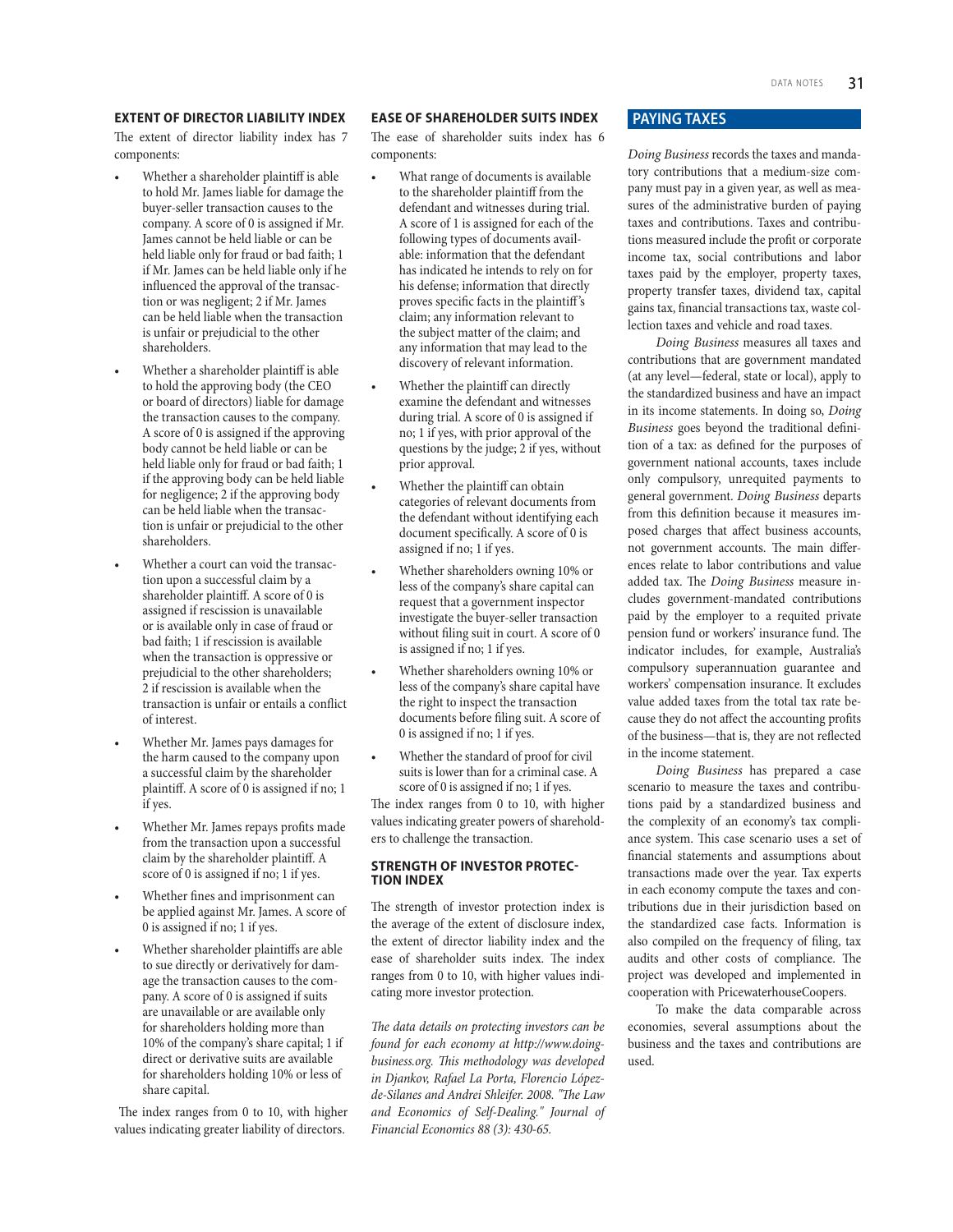#### **ASSUMPTIONS ABOUT THE BUSINESS**

The business:

- Is a limited liability, taxable company.
- Started operations on January 1, 2006. At that time the company purchased all the assets shown in its balance sheet and hired all its workers.
- Operates in the economy's selected city.
- Is 100% domestically owned and has 5 owners, all of whom are natural persons.
- Has a start-up capital of 102 times income per capita at the end of 2006.
- Performs general industrial or commercial activities. Specifically, it produces ceramic flowerpots and sells them at retail. It does not participate in foreign trade (no import or export) and does not handle products subject to a special tax regime, for example, liquor or tobacco.
- At the beginning of 2007, owns 2 plots of land, 1 building, machinery, office equipment, computers and 1 truck and leases 1 truck.
- Does not qualify for investment incentives or any benefits apart from those related to the age or size of the company.
- Has 60 employees—4 managers, 8 assistants and 48 workers. All are nationals, and 1 manager is also an owner.
- Has a turnover of 1,050 times income per capita.
- Makes a loss in the first year of operation.
- Has a gross margin (pretax) of 20% (that is, sales are 120% of the cost of goods sold).
- Distributes 50% of its net profits as dividends to the owners at the end of the second year.
- Sells one of its plots of land at a profit during the second year.
- Has annual fuel costs for its trucks equal to twice income per capita.
- Is subject to a series of detailed assumptions on expenses and transactions to further standardize the case. All financial statement variables are proportional to 2005 income per capita. For example, the owner who is also a manager spends 10% of income per capita on traveling for the company (20% of this owner's expenses are purely private, 20% are for entertaining customers and 60% for business travel).

#### **ASSUMPTIONS ABOUT THE TAXES AND CONTRIBUTIONS**

All the taxes and contributions paid in the second year of operation (fiscal 2007) are recorded. A tax or contribution is considered distinct if it has a different name or is collected by a different agency. Taxes and contributions with the same name and agency, but charged at different rates depending on the business, are counted as the same tax or contribution.

The number of times the company pays taxes and contributions in a year is the number of different taxes or contributions multiplied by the frequency of payment (or withholding) for each one. The frequency of payment includes advance payments (or withholding) as well as regular payments (or withholding).

#### **TAX PAYMENTS**

The tax payments indicator reflects the total number of taxes and contributions paid, the method of payment, the frequency of payment and the number of agencies involved for this standardized case during the second year of operation. It includes consumption taxes paid by the company, such as sales tax or value added tax. These taxes are traditionally collected from the consumer on behalf of the tax agencies. Although they do not affect the income statements of the company, they add to the administrative burden of complying with the tax system and so are included in the tax payments measure.

The number of payments takes into account electronic filing. Where full electronic filing and payment is allowed and it is used by the majority of medium-size businesses, the tax is counted as paid once a year even if payments are more frequent. For taxes paid through third parties, such as tax on interest withheld at source by a financial institution or fuel tax paid by the fuel distributor, only one payment is included even if payments are more frequent. These are taxes withheld or paid at source where no filing is required of the company.

Where 2 or more taxes or contributions are filed for and paid jointly using the same form, each of these joint payments is counted once. For example, if mandatory health insurance contributions and mandatory pension contributions are filed for and paid together, only one of these contributions would be included in the number of payments.

#### **TIME**

Time is recorded in hours per year. The indicator measures the time taken to prepare, file and pay 3 major types of taxes and contributions: the corporate income tax, value added or sales tax and labor taxes, including payroll taxes and social contributions. Preparation time includes the time to collect all information necessary to compute the tax payable. If separate accounting books must be kept for tax purposes—or separate calculations made—the time associated with these processes is included. This extra time is included only if the regular accounting work is not enough to fulfill the tax accounting requirements. Filing time includes the time to complete all necessary tax return forms and make all necessary calculations. Payment time considers the hours needed to make the payment online or at the tax authorities. Where taxes and contributions are paid in person, the time includes delays while waiting.

#### **TOTAL TAX RATE**

The total tax rate measures the amount of taxes and mandatory contributions borne by the business in the second year of operation, expressed as a share of commercial profit. Doing Business in Veneto 2009 and Doing Business 2009 report the total tax rate for fiscal 2007. The total amount of taxes borne is the sum of all the different taxes and contributions payable after accounting for allowable deductions and exemptions. The taxes withheld (such as personal income tax) or collected by the company and remitted to the tax authorities (such as value added tax, sales tax or goods and service tax) but not borne by the company are excluded. The taxes included can be divided into 5 categories: profit or corporate income tax, social contributions and labor taxes paid by the employer (in respect of which all mandatory contributions are included, even if paid to a private entity such as a requited pension fund), property taxes, turnover taxes and other small taxes (such as municipal fees and vehicle and fuel taxes).

The total tax rate is designed to provide a comprehensive measure of the cost of all the taxes a business bears. It differs from the statutory tax rate, which merely provides the factor to be applied to the tax base. In computing the total tax rate, the actual tax payable is divided by commercial profit.

Commercial profit is essentially net profit before all taxes borne. It differs from the conventional profit before tax, reported in financial statements. In computing profit before tax, many of the taxes borne by a firm are deductible. In computing commercial profit, these taxes are not deductible. Commercial profit therefore presents a clear picture of the actual profit of a business before any of the taxes it bears in the course of the fiscal year.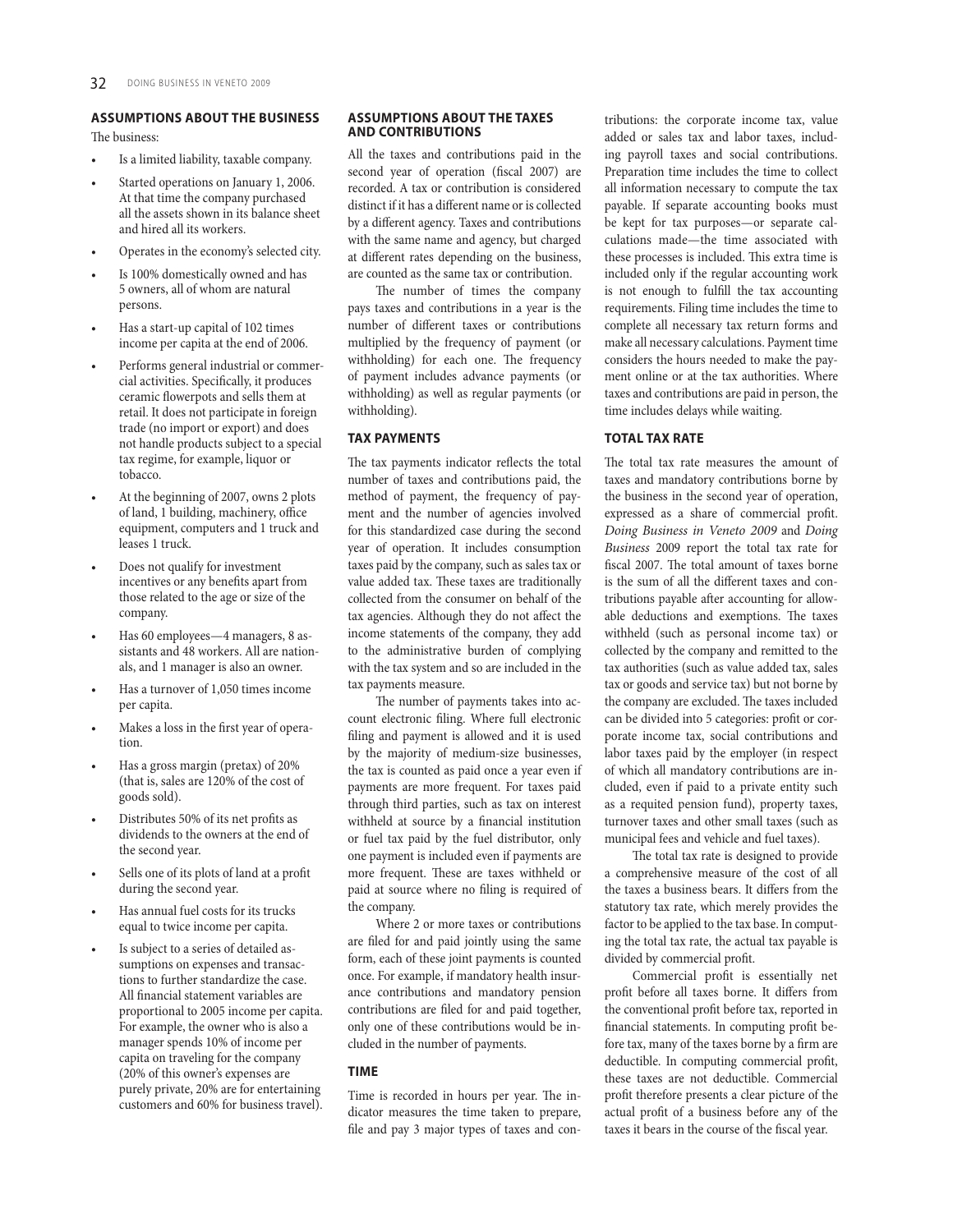Commercial profit is computed as sales minus cost of goods sold, minus gross salaries, minus administrative expenses, minus other expenses, minus provisions, plus capital gains (from the property sale) minus interest expense, plus interest income and minus commercial depreciation. To compute the commercial depreciation, a straight-line depreciation method is applied, with the following rates: 0% for the land, 5% for the building, 10% for the machinery, 33% for the computers, 20% for the office equipment, 20% for the truck and 10% for business development expenses. Commercial profit amounts to 59.4 times income per capita.

This methodology is consistent with the Total Tax Contribution framework developed by PricewaterhouseCoopers. This framework measures taxes that are borne by companies and affect their income statements, as does Doing Business. But while PricewaterhouseCoopers bases its calculation on data from the largest companies in the economy, Doing Business focuses on a standardized medium-size company.

*The data details on paying taxes can be found for each economy at http://www.doingbusiness.org. This methodology was developed in Djankov, Simeon, Tim Ganser, Caralee McLiesh, Rita Ramalho and Andrei Shleifer. 2008. The Effect of Corporate Taxes on Investment and Entrepreneurship. NBER Working Paper 13756. Cambridge, MA: National Bureau of Economic Research.* 

#### **TRADING ACROSS BORDERS**

Doing Business compiles procedural requirements for exporting and importing a standardized cargo of goods by ocean transport. Every official procedure for exporting and importing the goods is recorded—from the contractual agreement between the 2 parties to the delivery of goods—along with the time and cost necessary for completion. All documents needed by the trader for clearance of the goods across the border are also recorded. For exporting goods, procedures range from packing the goods at the factory to their departure from the port of exit. For importing goods, procedures range from the vessel's arrival at the port of entry to the cargo's delivery at the factory warehouse. The time and cost for ocean transport are not included. Payment is made by letter of credit, and the time, cost and documents required for the issuance of a letter of credit are taken into account.

Local freight forwarders, shipping lines,

customs brokers, port officials and banks provide information on required documents and cost as well as the time to complete each procedure. To make the data comparable across economies, several assumptions about the business and the traded goods are used.

#### **ASSUMPTIONS ABOUT THE BUSINESS**

The business:

- Has 60 employees.
- Is located in the economy's selected city.
- Is a private, limited liability company. It does not operate in an export processing zone or an industrial estate with special export or import privileges.
- Is domestically owned with no foreign ownership.
- Exports more than 10% of its sales.

#### **ASSUMPTIONS ABOUT THE TRADED GOODS**

- The traded product travels in a drycargo, 20-foot, full container load. It weighs 10 tons and is valued at \$20,000. The product:
- Is not hazardous nor does it include military items.
- Does not require refrigeration or any other special environment.
- Does not require any special phytosanitary or environmental safety standards other than accepted international standards.

#### **DOCUMENTS**

All documents required per shipment to export and import the goods are recorded. It is assumed that the contract has already been agreed upon and signed by both parties. Documents required for clearance by government ministries, customs authorities, port and container terminal authorities, health and technical control agencies and banks are taken into account. Since payment is by letter of credit, all documents required by banks for the issuance or securing of a letter of credit are also taken into account. Documents that are renewed at least annually and that do not require renewal per shipment (for example, an annual tax clearance certificate) are not included.

#### **TIME**

The time for exporting and importing is recorded in calendar days. The time calculation for a procedure starts from the moment it is initiated and runs until it is completed. If a procedure can be accelerated for an additional cost and is available to all trading companies,

the fastest legal procedure is chosen. Fasttrack procedures applying to firms located in an export processing zone are not taken into account because they are not available to all trading companies. Ocean transport time is not included. It is assumed that neither the exporter nor the importer wastes time and that each commits to completing each remaining procedure without delay. Procedures that can be completed in parallel are measured as simultaneous. The waiting time between procedures—for example, during unloading of the cargo—is included in the measure.

#### **COST**

Cost measures the fees levied on a 20-foot container in U.S. dollars. All the fees associated with completing the procedures to export or import the goods are included. These include costs for documents, administrative fees for customs clearance and technical control, terminal handling charges and inland transport. The cost measure does not include customs tariffs and duties or costs related to ocean transport. Only official costs are recorded.

*The data details on trading across borders can be found for each economy at http://www. doingbusiness.org. This methodology was developed in Djankov, Simeon, Caroline Freund and Cong Pham. Forthcoming. "Trading on Time." Review of Economics and Statistics; and is adopted here with minor changes.* 

#### **ENFORCING CONTRACTS**

Indicators on enforcing contracts measure the efficiency of the judicial system in resolving a commercial dispute. The data are built by following the step-by-step evolution of a commercial sale dispute before local courts. The data are collected through study of the codes of civil procedure and other court regulations as well as surveys completed by local litigation lawyers (and, in a quarter of the economies, by judges as well). The relevant court in Padua is *Tribunale di Padova*.

#### **ASSUMPTIONS ABOUT THE CASE**

- The value of the claim equals 200% of the economy's income per capita.
- The dispute concerns a lawful transaction between 2 businesses (Seller and Buyer), located in the economy's selected city. Seller sells goods worth 200% of the economy's income per capita to Buyer. After Seller delivers the goods to Buyer, Buyer refuses to pay for the goods on the grounds that the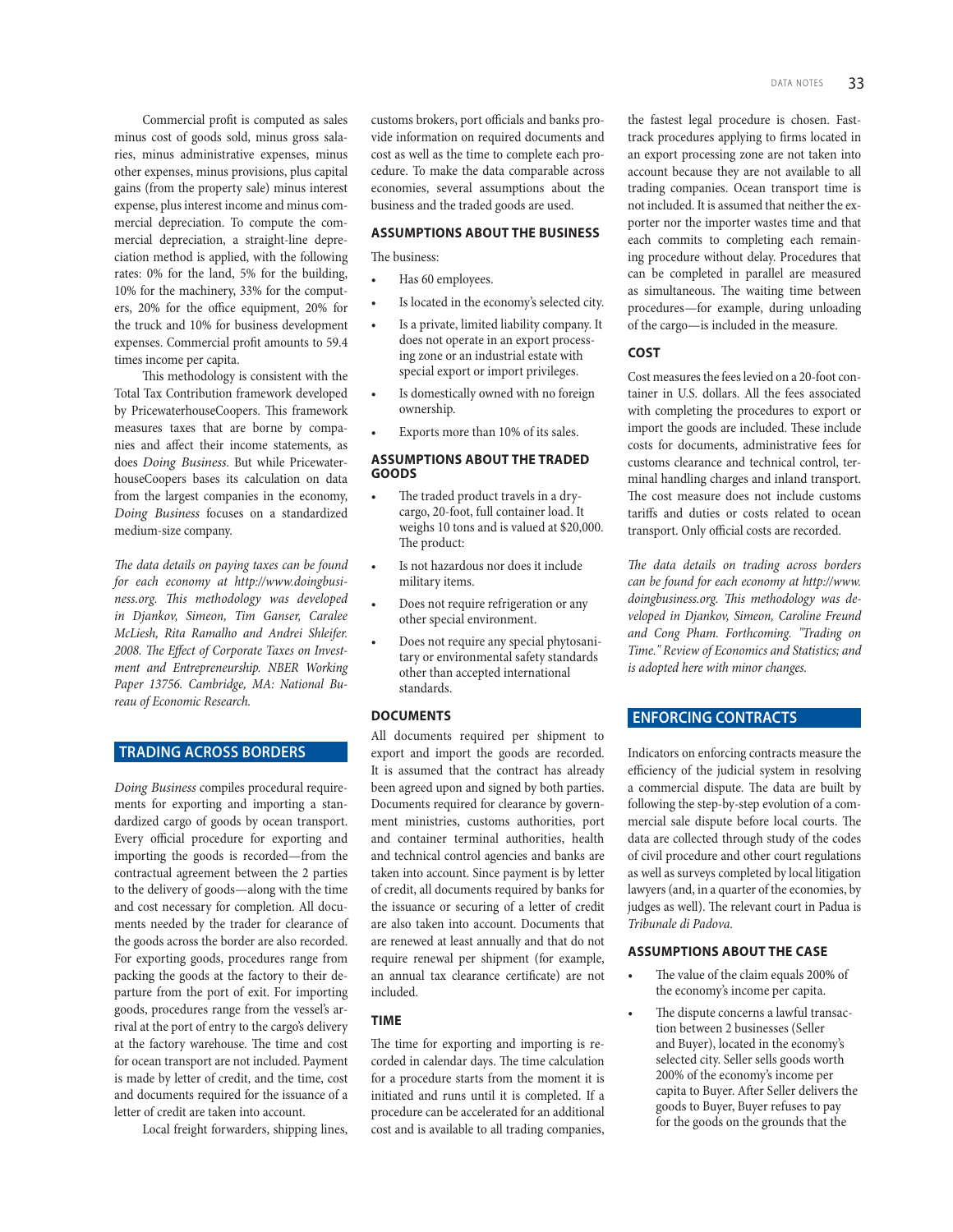delivered goods were not of adequate quality.

- Seller sues Buyer to recover the amount under the sales agreement (that is, 200% of the economy's income per capita). Buyer opposes Seller's claim, saying that the quality of the goods is not adequate. The claim is disputed on the merits.
- A court in the economy's selected city with jurisdiction over commercial cases worth 200% of income per capita decides the dispute.
- Seller attaches Buyer's goods prior to obtaining a judgment because Seller fears that Buyer may become insolvent during the lawsuit.
- Expert opinions are given on the quality of the delivered goods. If it is standard practice in the economy for parties to call witnesses or expert witnesses to give an opinion on the quality of the goods, the parties each call one witness or expert witness. If it is standard practice for the judge to appoint an independent expert to give an opinion on the quality of the goods, the judge does so. In this case the judge does not allow opposing expert testimony.
- The judgment is 100% in favor of Seller: the judge decides that the goods are of adequate quality and that Buyer must pay the agreed price (200% of income per capita).
- Buyer does not appeal the judgment. The judgment becomes final.
- Seller takes all required steps for prompt enforcement of the judgment. The money is successfully collected through a public sale of Buyer's movable assets (for example, office equipment).

#### **PROCEDURES**

The list of procedural steps compiled for each economy traces the chronology of a commercial dispute before the relevant court. A procedure is defined as any interaction between the parties, or between them and the judge or court officer. This includes steps to file the case, steps for trial and judgment and steps necessary to enforce the judgment.

The survey allows respondents to record procedures that exist in civil law but not common law jurisdictions, and vice versa. For example, in civil law countries the judge can appoint an independent expert, while in common law countries each party submits a list of expert witnesses to the court. To indicate the overall efficiency of court procedures, 1 procedure is now subtracted for economies that have specialized commercial courts and 1

procedure for economies that allow electronic filing of court cases. Procedural steps that take place simultaneously with or are included in other procedural steps are not counted in the total number of procedures.

#### **TIME**

Time is recorded in calendar days, counted from the moment Seller files the lawsuit in court until payment. This includes both the days when actions take place and the waiting periods between. The average duration of different stages of dispute resolution is recorded: the completion of filing and service of process and of pretrial attachment (time to file the case), the issuance of judgment (time for the trial and obtaining the judgment) and the moment of payment (time for enforcement of judgment).

#### **COST**

Cost is recorded as a percentage of the claim, assumed to be equivalent to 200% of income per capita. No bribes are recorded. Three types of costs are recorded: court costs, enforcement costs and average attorney fees. Court costs include all costs Seller must advance to the court or to the expert regardless of the final cost to Seller. Expert fees, if required by law or necessary in practice, are included in court costs. Enforcement costs are all costs Seller must advance to enforce the judgment through a public sale of Buyer's movable assets, regardless of the final cost to Seller. Average attorney fees are the fees Seller must advance to a local attorney to represent Seller in the standardized case.

*The data details on enforcing contracts can be found for each economy at http://www.doingbusiness.org. This methodology was developed in Djankov, Simeon, Rafael La Porta, Florencio López-de-Silanes and Andrei Shleifer. 2003. "Courts."Quarterly Journal of Economics 118 (2): 453-517; and is adopted here with minor changes.*

### **CLOSING A BUSINESS**

Doing Business studies the time, cost and outcomes of bankruptcy proceedings involving domestic entities. The data are derived from survey responses by local insolvency practitioners and verified through a study of laws and regulations as well as public information on bankruptcy systems.

To make the data comparable across economies, several assumptions about the business and the case are used.

#### **ASSUMPTIONS ABOUT THE BUSINESS**

The business:

- Is a limited liability company.
- Operates in the economy's selected city.
- Is 100% domestically owned, with the founder, who is also the chairman of the supervisory board, owning 51% (no other shareholder holds more than 5% of shares).
- Has downtown real estate, where it runs a hotel, as its major asset.
- Has a professional general manager.
- Has had average annual revenue of 1,000 times income per capita over the past 3 years.
- Has 201 employees and 50 suppliers, each of which is owed money for the last delivery.
- Borrowed from a domestic bank 5 years ago (the loan has 10 years to full repayment) and bought real estate (the hotel building), using it as security for the bank loan.
- Has observed the payment schedule and all other conditions of the loan till now.
- Has a floating charge or mortgage, with the value of its principal being exactly equal to the market value of the hotel.

#### **ASSUMPTIONS ABOUT THE CASE**

The business is experiencing liquidity problems. The company's loss in 2007 reduced its net worth to a negative figure. There is no cash to pay the bank interest or principal in full, due tomorrow. The business therefore defaults on its loan. Management believes that losses will be incurred in 2008 and 2009 as well.

The bank holds a floating charge against the hotel in economies where floating charges are possible. If the law does not permit a floating charge but contracts commonly use some other provision to that effect, this provision is specified in the lending contract.

The business has too many creditors to negotiate an informal out-of-court workout. It has the following options: a judicial procedure aimed at the rehabilitation or reorganization of the business to permit its continued operation; a judicial procedure aimed at the liquidation or winding-up of the company; or a debt enforcement or foreclosure procedure aimed at selling the hotel either piecemeal or as a going concern, enforced either in court (or through a government authority like a debt collection agency) or out of court (for example, by appointing a receiver).

If an economy has had fewer than 5 cases a year over the past 5 years involving a judicial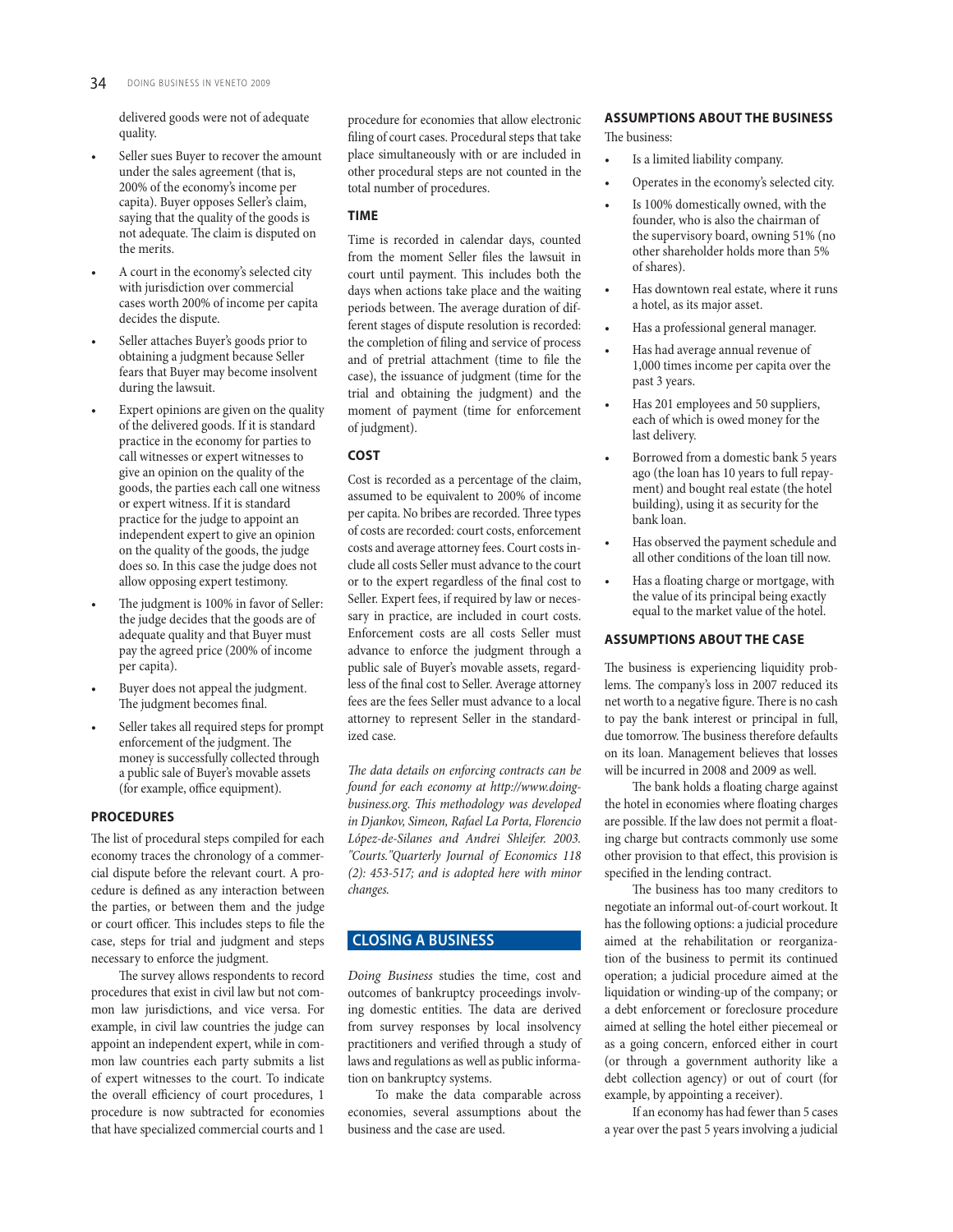reorganization, judicial liquidation or debt enforcement procedure, the economy receives a "no practice" mark. This means that creditors are unlikely to recover their debt through the legal process (in or out of court).

#### **TIME**

Time for creditors to recover their debt is recorded in calendar years. Information is collected on the sequence of procedures and on whether any procedures can be carried out simultaneously. Potential delay tactics by the parties, such as the filing of dilatory appeals or requests for extension, are taken into consideration.

#### **COST**

The cost of the proceedings is recorded as a percentage of the estate's value. The cost is calculated on the basis of survey responses by insolvency practitioners and includes court fees as well as fees of insolvency practitioners, independent assessors, lawyers and accountants. Respondents provide cost estimates from among the following options: a specific percentage or less than 2%, 2–5%, 5–8%, 8–11%, 11–18%, 18–25%, 25–33%, 33–50%, 50–75% and more than 75% of the value of the business estate.

#### **RECOVERY RATE**

The recovery rate is recorded as cents on the dollar recouped by creditors through the bankruptcy, insolvency or debt enforcement proceedings. The calculation takes into account whether the business emerges from the proceedings as a going concern as well as costs and the loss in value due to the time spent closing down. If the business keeps operating, no value is lost on the initial claim, set at 100 cents on the dollar. If it does not, the initial 100 cents on the dollar are reduced to 70 cents on the dollar. Then the official costs of the insolvency procedure are deducted (1 cent for each percentage of the initial value). Finally, the value lost as a result of the time the money remains tied up in insolvency proceedings is taken into account, including the loss of value due to depreciation of the hotel furniture. Consistent with international accounting practice, the depreciation rate for furniture is taken to be 20%. The furniture is assumed to account for a quarter of the total value of assets. The recovery rate is the present value of the remaining proceeds, based on end-2007 lending rates from the International Monetary Fund's International Financial Statistics, supplemented with data from central banks. The recovery rate for economies with "no practice" is zero.

*This methodology was developed in Djankov, Simeon, Oliver Hart, Caralee McLiesh and Andrei Shleifer. 2006. Debt Enforcement around the World. NBER Working Paper 12807. Cambridge, MA: National Bureau of Economic Research.* 

#### **EASE OF DOING BUSINESS**

The ease of Doing Business index ranks economies from 1 to 181. For each economy the index is calculated as the ranking on the simple average of its percentile rankings on each of the 10 topics covered in Doing Business 2009. The ranking on each topic is the simple average of the percentile rankings on its component indicators.

If an economy has no laws or regulations covering a specific area—for example bankruptcy—it receives a "no practice" mark. Similarly, an economy receives a "no practice" or "not possible" mark if regulation exists but is never used in practice or if a competing regulation prohibits such practice. Either way, a "no practice" or "not possible" mark puts the economy at the bottom of the ranking on the relevant indicator.

Higher rankings indicate simpler regulation and stronger protection of property rights. More complex aggregation methods such as principal components and unobserved components—yield a nearly identical ranking. note. The choice of aggregation method has little influence on the rankings because the 10 sets of indicators in Doing Business provide sufficiently broad coverage across topics. So Doing Business uses the simplest method.

The ease of Doing Business index is limited in scope. It does not account for an economy's proximity to large markets, the quality of its infrastructure services (other than services related to trading across orders or construction permits), the security of property from theft and looting, macroeconomic conditions or the strength of underlying institutions. There remains a large unfinished agenda for research into what regulation constitutes binding constraints, what package of reforms is most effective and how these issues are shaped by the context of an economy. The Doing Business indicators provide a new empirical data set that may improve understanding of these issues.

Doing Business also uses a simple method to calculate the top reformers. First, it selects the economies that implemented reforms making it easier to do business in 3 or more of the 10 Doing Business topics. One reform is counted per topic. For example, if an economy merged several procedures by creating a unified property registry and separately reduced the property transfer tax, this counts as 1 reform for the purposes of attaining the 3 reforms required to be a candidate for top reformer.

Second, Doing Business ranks these economies on the increase in their ranking on the ease of Doing Business from the previous year. Top reformers are economies that have implemented 3 or more reforms making it easier to do business and, as a result, improved their position in the ease of Doing Business more than other economies. The change in ranking is calculated by comparing this year's ranking with last year's back-calculated ranking. To ensure consistency over time, data sets for previous years are adjusted to reflect ant changes in methodology, additions of new economies and revisions in data.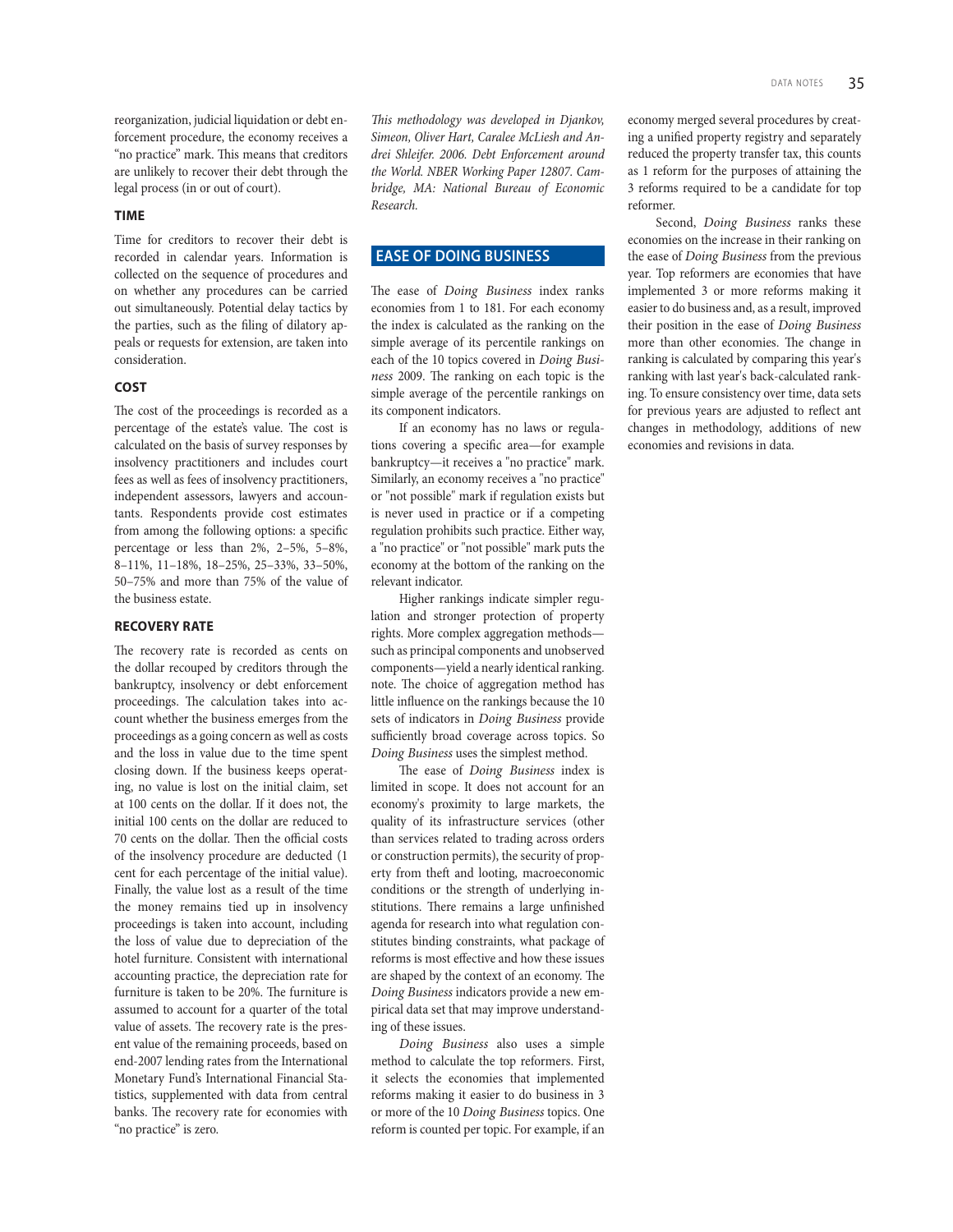## **Doing business indicators**

|                                                           | Global                              | <b>Padua</b>   |                |                   |            | <b>BRICs average</b> |
|-----------------------------------------------------------|-------------------------------------|----------------|----------------|-------------------|------------|----------------------|
|                                                           | best practice                       | (Veneto)       | Rome           | <b>EU</b> average | G7 average |                      |
| Ease of doing business (rank)                             | 1-SINGAPORE                         | 67             | 68             | 37.6              | 21.9       | 112.5                |
| <b>STARTING A BUSINESS (RANK)</b>                         | 1-NEW ZEALAND                       | 47             | 53             | 55.3              | 35.6       | 116                  |
| Procedures (number)                                       | $\mathbf{1}$                        | 6              | 6              | 6.2               | 5.9        | 13.3                 |
| Time (days)                                               | $\mathbf{1}$                        | $\overline{7}$ | 10             | 17.2              | 11.7       | 62.8                 |
| Cost (% of income per capita)                             | 0.4                                 | 17.1           | 17.8           | 5.2               | 4.8        | 22.3                 |
| Min. capital (% of income per capita)                     | $\mathbf 0$                         | 9.7            | 9.7            | 30.3              | 7.4        | 40.1                 |
| <b>DEALING WITH CONSTRUCTION</b><br><b>PERMITS (RANK)</b> | 1-ST. VINCENT<br>AND THE GRENADINES | 80             | 83             | 61.7              | 38.7       | 150                  |
| Procedures (number)                                       | 11                                  | 14             | 14             | 17.1              | 15.1       | 32.3                 |
| Time (days)                                               | 74                                  | 273            | 257            | 184.9             | 134.3      | 418.8                |
| Cost (% of income per capita)                             | 8.4                                 | 109.2          | 136.4          | 83                | 60.4       | 943.1                |
| <b>EMPLOYING WORKERS (RANK)</b>                           | 1-UNITED STATES                     | 75             | 75             | 102.4             | 61.3       | 105.5                |
| Difficulty of hiring index (0-100)                        | 0                                   | 33             | 33             | 32.4              | 22.1       | 30.5                 |
| Rigidity of hours index (0-100)                           | 0                                   | 40             | 40             | 56                | 28.6       | 40                   |
| Difficulty of firing index (0-100)                        | $\pmb{0}$                           | 40             | 40             | 33.2              | 22.9       | 40                   |
| Rigidity of employment (0-100)                            | $\mathbf 0$                         | 38             | 38             | 40.5              | 24.7       | 36.8                 |
| Firing costs (weeks of wages)                             | $\pmb{0}$                           | 11             | 11             | 27.1              | 23.7       | 50.3                 |
| <b>REGISTERING PROPERTY (RANK)</b>                        | 1-SAUDI ARABIA                      | 79             | 93             | 66.2              | 61.1       | 73.8                 |
| Procedures (number)                                       | $\overline{2}$                      | $\,8\,$        | 8              | 5.2               | 5.6        | 7.5                  |
| Time (days)                                               | $\overline{2}$                      | 19             | 27             | 61.1              | 34.9       | 42                   |
| Cost (% of property value)                                | $\mathbf 0$                         | 4.4            | 4.6            | 4.5               | 3.9        | 3.4                  |
| <b>GETTING CREDIT (RANK)</b>                              | 1-MALAYSIA                          | 84             | 84             | 41.6              | 26.6       | 70                   |
| Legal rights index (0-10)                                 | 10                                  | 3              | 3              | 6.6               | 6.7        | 5                    |
| Credit information index (0-6)                            | 6                                   | 5              | 5              | 4.5               | 5.6        | 4.3                  |
| Private bureau coveage (% of adults)                      | 52.9                                | 11.8           | 11.8           | 11.1              | 5.8        | 19.8                 |
| Public bureau coverage (% of adults)                      | $\cdot\cdot$                        | 74.9           | 74.9           | 35.8              | 78.5       | 20.7                 |
| <b>PROTECTING INVESTORS (RANK)</b>                        | 1-NEW ZEALAND                       | 53             | 53             | 64.8              | 35         | 71                   |
| Disclosure index (0-10)                                   | 10                                  | $\overline{7}$ | $\overline{7}$ | 5.9               | 7.7        | 7.3                  |
| Director liability index (0-10)                           | 9                                   | $\overline{4}$ | $\overline{4}$ | 4.4               | 5.9        | 3.5                  |
| Shareholder suits index (0-10)                            | 10                                  | 6              | 6              | 6.4               | 6.9        | 5.3                  |
| Investor protection index (0-10)                          | 9.7                                 | 5.7            | 5.7            | 5.6               | 6.8        | 5.3                  |
| <b>PAYING TAXES (RANK)</b>                                | 1-MALDIVES                          | 133            | 128            | 72.4              | 68         | 145                  |
| Payments (number)                                         | $\mathbf{1}$                        | 15             | 15             | 18.4              | 11.7       | 25.5                 |
| Time (hours)                                              | 0                                   | 351            | 334            | 253.1             | 204        | 955.8                |
| Profit tax (%)                                            | 0                                   | 28             | 28             | 13.2              | 23.3       | 16.7                 |
| Labor tax and contributions (%)                           | $\mathbf 0$                         | 43.2           | 43.2           | 29.8              | 23.7       | 37.4                 |
| Other taxes (%)                                           | 9.1                                 | 2.1            | 2.1            | 3                 | 5.5        | 13.3                 |
| Total tax rate (% profit)                                 | 9.1                                 | 73.6           | 73.3           | 46                | 52.5       | 67.4                 |
| <b>TRADING ACROSS BORDERS (RANK)</b>                      | 1-SINGAPORE                         | 47             | 60             | 38.5              | 28.1       | 97.8                 |
| Documents for export (number)                             | $\overline{4}$                      | 5              | 5              | 4.6               | 3.7        | 7.8                  |
| Time for export (days)                                    | 5                                   | 16             | 20             | 12.4              | 10.3       | 22                   |
| Cost to export (US\$ per container)                       | 456                                 | 1,204          | 1,305          | 1,053             | 1,124.9    | 1,198.8              |
| Documents for import (number)                             | $\overline{4}$                      | 5              | 5              | 5.4               | 4.3        | 8.8                  |
| Time for import (days)                                    | 3                                   | 15             | 18             | 13.4              | 10.9       | 24.8                 |
| Cost to import (US\$ per container)                       | 439                                 | 1,201          | 1,305          | 1,112.4           | 1,266.7    | 1,232.5              |
| <b>ENFORCING CONTRACTS (RANK)</b>                         | 1-HONG KONG, CHINA                  | 156            | 156            | 41.6              | 40.6       | 79                   |
| Procedures (number)                                       | 24                                  | 41             | 41             | 31.3              | 32.7       | 40.5                 |
| Time (days)                                               | 211                                 | 1,808          | 1,210          | 540.6             | 503.6      | 680.8                |
| Cost (% of debt)                                          | 14.5                                | 27.3           | 29.9           | 19.8              | 19.9       | 20.2                 |
| <b>CLOSING A BUSINESS (RANK)</b>                          | 1-JAPAN                             | 26             | 27             | 39                | 18.4       | 104.5                |
| Time (years)                                              | 0.6                                 | $\overline{2}$ | 1.8            | 2.1               | 1.3        | 4.9                  |
| Cost (% of estate)                                        | 4                                   | 14.5           | 22             | 10.7              | 8.6        | 13                   |
| Recovery rate (cents on the dollar)                       | 92.5                                | 60.9           | 56.6           | 56                | 70.8       | 22.8                 |

G7 = Canada, France, Germany, Italy, Japan, the United Kingdom and the United States

BRICs = Brazil, Russian Federation, India and China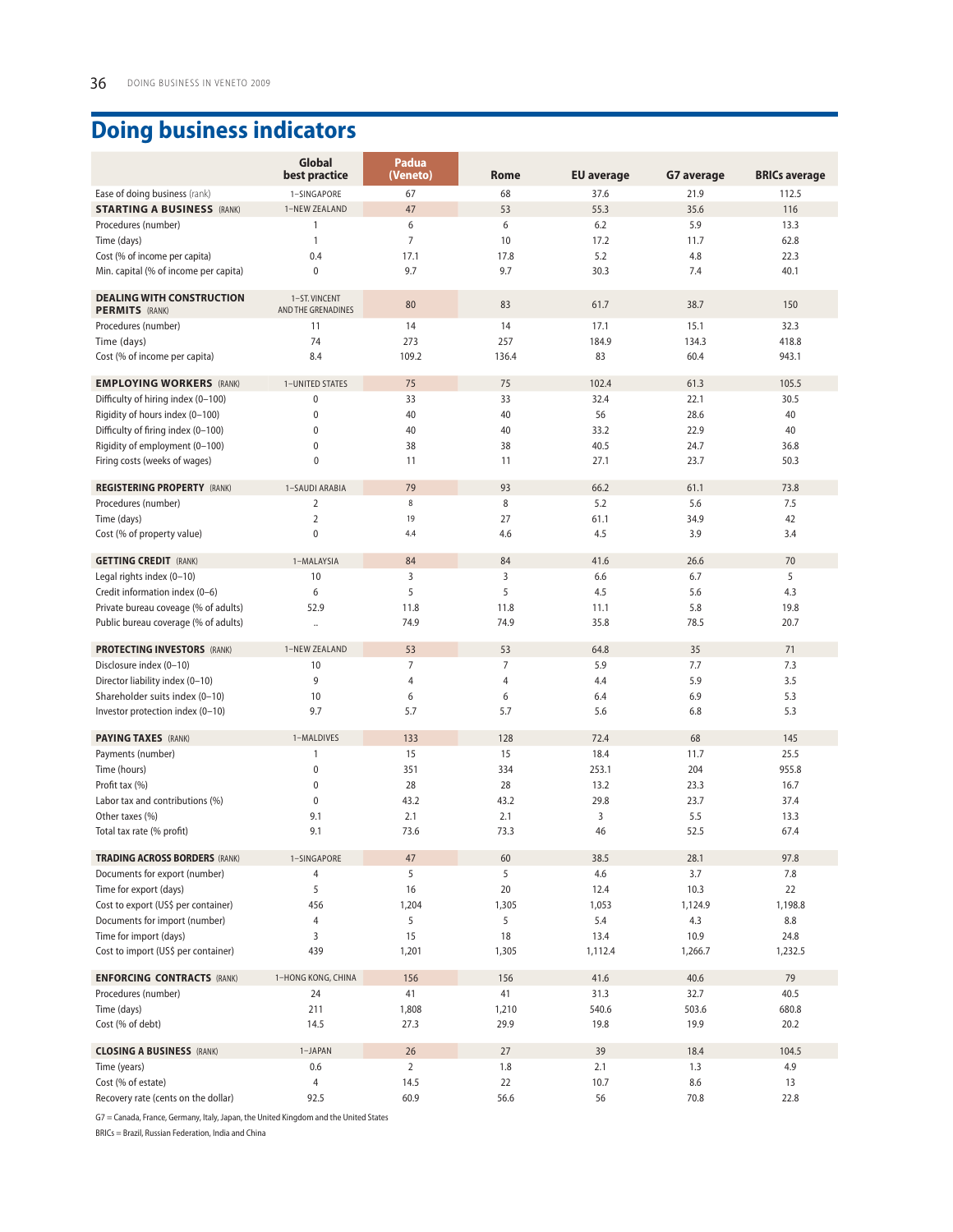# **Indicator details**

### *Starting a business*

#### City: Padua

Standard company legal form: limited liability company (società a responsabilità limitata, s.r.l.) Minimum capital requirement: € 10,000 Minimum paid-up capital requirement: € 2,500

#### **Procedure 1. Deposit with a bank at least 25% of the amounts contributed in cash**

**Time:** 1 day

**Cost:** nominal (bank commission)

**Comments:** At incorporation, 25% of the company's capital contributed in cash must be paid in and deposited in a bank account. The payment of the capital may be replaced by an insurance policy or by a bank guarantee for at least the same amount, though it is possible for the quota holders to pay in the due amount at any time. If the company capital is not wholly paid in at incorporation, the company has a credit against the founding shareholders for payment of the outstanding portion of the capital. The directors have power to claim the payment at any time.

#### **Procedure 2. Execute a public deed of incorporation and company bylaws before a public notary**

**Time:** 1 day

#### **Cost:** € 3,444

**Comments:** A public deed of incorporation (atto costitutivo), including the company's bylaws (statuto) must be drafted and executed before a public notary by the quota holders or their authorized representatives.

The public notary drafts company bylaws on standard forms, which the notary provides. The cost of the forms and stamp duties are included in the notary fees. Registration tax, due within 20 days of incorporation, is paid to the notary public, who will also provide the registered public deed of incorporation.

The costs include:

- $\cdot$  Notary fee:  $\in$  2,610 + 20% VAT
- Stamps and expenses: € 311.90 (including  $€$  90 for electronic registration, € 45.90 for archive tax, € 156 for stamps, and € 20 for postal expenses)

#### **Procedure 3. Buy corporate books and accounting books**

#### **Time:** 1 day

**Cost:** € 134 for authentication fees for corporate books, including: € 14.62. stamp fee for each 100 pages, € 30 registration fee for each 500 pages

**Comments:** According to Article 2478 of the Italian Civil Code, a limited liability company must keep the following corporate books: shareholders' register, minute book of shareholders' meetings, minute book of board of directors' meetings, and minute book of board of auditors' meetings (the last one is mandatory for companies with capital of €120,000 and above). For each accounting and corporate book, the company pays a € 14.62 for stamp fee (for each 100 pages) and a € 30 registration fee (for each 500 pages).

The company must also keep the accounting books indicated in section 2214 of the Italian Civil Code, i.e. journal book and inventory book. The company must not authenticate accounting books (according to Law No. 383/2001). All books are available in standard format at stationary supplies stores or through a notary public. However, entrepreneurs can also use a loose-leaf book at no additional cost.

The books may be duly stamped by either the notary public or the Registry of Enterprises. Stamp duties may be paid directly to the notary or to the Office of the Registry of Enterprises.

#### **Procedure 4. Pay government grant tax to the post office current account**

#### **Time:** 1 day

**Cost:** € 309.87

**Comments:** The tax is due to the Office of Revenue every year. For companies with capital below € 516,456.90 the fee is € 309.87. For companies with capital exceeding € 516,456.90 the fee is € 516.46.

#### **Procedure 5. Register with the Registry of Enterprises (***Registro delle Imprese***) at the Padua Chamber of Commerce**

#### **Time:** 2 days

**Cost:** € 523, including: € 168 (registration tax) + € 155 (registration with the Chamber of Commerce) +  $\epsilon$  200 (membership fees)

**Comments:** The applicant can electronically file a single notice (Comunicazione Unica) with the Registry of Enterprises. This includes issuance of the tax identification number, VAT number, and registration with Social Security Administration (INPS) and Accident Insurance Office (INAIL). The company representative must attach the forms requested by (i) the Registry of Enterprises for the registration (ii) the Italian Tax Authorities for immediate starting of business, and (iii) by INPS and INAIL for the registration with these agencies.

After the single notice is filed, the firm must by law receive all the documents within 7 days. All notices, communications and receipts of filing are sent to the company's certified email address. In detail, the company receives:

- immediately, a reference number for the registration procedure, the receipt of the filing of the single notice with the Registry of Enterprises, as well as the tax identification number and the VAT number;
- within 2 business days, the confirmation of registration with the Registry of Enterprises, the INAIL documentation and the INPS documentation.

Since January 2008, membership fees are fixed at € 200. (Interministerial decree of February 1, 2008, published in the Gazzetta Ufficiale n. 54, of March 3, 2008).

#### **Procedure 6. Notify the competent Labor Office the employment of workers**

**Time:** 1 day

#### **Cost:** no charge

**Comments:** The employer shall notify the Provincial Labor Office (Centro per l'Impiego della Provincia di Padova - CPI) about the hiring of personnel within 5 days from the start of the labor relationship.

### *Dealing with construction permits*

City: Padua Value of project: € 1,040,000

#### **Procedure 1. Obtain project clearance from the Fire Department**

**Time:** 45 days (90 days if the project is complicated) **Cost:** € 441.81

**Comments:** Before construction, BuildCo must deliver project design drawings to the Fire Department in order to obtain a declaration of compliance. If Fire Department's declaration is not released within 45 days (or 90 days in case of complicated projects), the project must be considered rejected.

#### **Procedure 2. Obtain a building permit**

#### **Time:** 135 days

**Cost:** € 15,366.62

**Comments:** The application for a building permit is filed with the Municipalilty of Padua. The company must file proof of title of ownership to the property for which the permit is requested, as well as the project design drawings signed by an engineer or an architect, including the drawings relating to electric system, heating and air conditioning system, water and draining system and the certificate of thermal insulation's class. The Municipality then requests project clearance to the Public Health Agency.

The fees for the issuance of the warehouse's building permit are calculated on the urbanization costs sustained by the municipality and on waste disposal. The urbanization costs and waste disposal's fees must be paid upon issuance of the building permit.

The fees are calculated for a warehouse located in the artisanal zone of Padua, and include:

- Primary urbanization:  $\in$  9,680
- Secondary urbanization: €3,630
- Waste disposal:  $61,760$
- Additional fees fees:  $\in$  180 (administrative fee),  $\in$ 62 (clearance from the Public Health Agency), € 30 (technical inspection fee), € 14.62 (stamp duty), € 10 (folder cost)

The fee calculator is available on the website of the Municipality of Padua:

http://serviziweb.comune.padova.it/oneri/urbanizzazione do

**Procedure 3. Pay building permit fees at**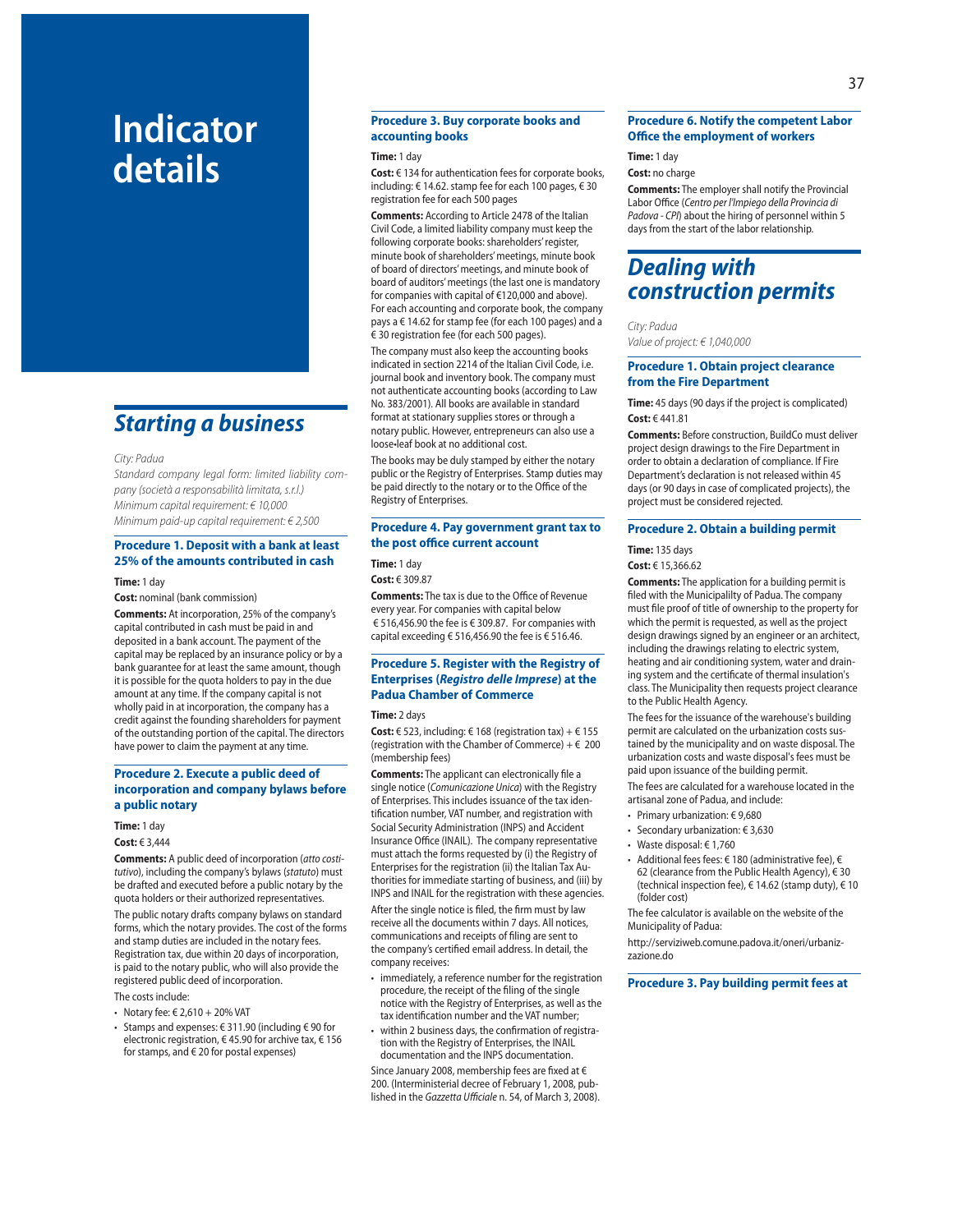#### **a bank**

**Time:** 1 day

**Cost:** No charge

**Comments:** The building permit fees are to be paid at a bank authorized by the Municipal Agency (Cassa di Risparmio di Padova e Rovigo).

#### **Procedure 4. Hire an independent engineer to test structure and utilities**

**Time:** 1 day

**Cost:** € 6,875

**Comments:** The structure tests must be performed by an engineer or an architect not directly involved in the project. BuildCo must hire the engineer who tests the structures no later than 60 days after structures are completed. In addition to the final test on completed structures, the work site director must provide test results for the structural materials used to build the structures. In the case of reinforced concrete, the tests must be done on three samples taken on each day that concrete is poured and on one sample for each steel per file used in structures. The testing is based on per files traction and compression resistance and must be done by an authorized testing lab.

The cost of each test is  $\in$  25. When structures are completed, at least two load tests must be done on the warehouse's floors. The cost of each test is € 2,000. For the warehouse in this case, BuildCo can expect to pay € 875 for the structural lab tests (about 35 in total) and  $\epsilon$ 4,000 for the load tests.

#### **Procedure 5. Receive on-site inspection by the Fire Department**

**Time:** 1 day

**Cost:** € 673.81

**Comments:** In order to obtain the occupancy permit, the warehouse must be inspected by the Fire Department.

#### **Procedure 6. Obtain an occupancy certificate**

**Time:** 30 days

**Cost:** € 14.62

**Comments:** Within 15 days of the building's completion, the builder should file with the Municipality an application for occupancy certificate and: a) the request for cadastral registration; b) the work site director's statement attesting the compliance of the building with the project's specifications; c) the Fire Department's authorization or prevention set on fire's certificate; d) the conformity certificate issued by the Regional Office or approved by the Municipality; e) the work site director's statement (or the trained technician's statement) attesting the compliance of the building with measures to overcome architectural barriers; f) the conformity statement attesting the compliance of utilities with specifications of the Ministerial Decree n. 37/2008 and Law n. 311/07; g) registry certification of municipal numeration. The Municipality issues the occupancy certificate within 30 days after the application is filed.

**Procedure 7. Register the building** 

**Time:** 5 days **Cost:** € 210

#### **Procedure 8. Apply for water and sewage connection**

**Time:** 1 day

#### **Cost:** No charge

**Comments:** The company should contact the local authority to obtain the water and sewerage connection. In Padua, the agency responsible for provision of water and sewage connections is AceGas APS Padova. BuildCo has to address to AceGas APS Padova two different applications: one for water and another one for sewerage connection.

#### **Procedure 9. Receive on-site inspection and estimation of water and sewage installation costs**

**Time:** 1 day **Cost:** No charge

#### **Procedure 10. Obtain water and sewage installation**

**Time:** 53 days

**Cost:** € 3,720

**Comments:** The cost of water connection is € 3,600 and sewage connection € 120.

#### **Procedure 11.\* Apply for electricity connection**

**Time:** 1 day

**Cost:** No charge

**Comments:** The company should apply for power connection with the electricity provider. The agency responsible for provision of electricity connections in ENEL Servizio Elettrico S.p.a.

#### **Procedure 12.\* Receive on-site inspection and obtain estimation of electricity connection costs by local electricity provider**

**Time:** 1 day

**Cost:** No charge

#### **Procedure 13.\* Obtain power connection installation**

**Time:** 15 days **Cost:** € 464

#### **Procedure 14.\* Obtain telephone connection**

**Time:** 15 days

**Cost:** € 480

**Comments:** The company should contact the telecommunication provider (TELECOM S.p.a.) to obtain a telephone connection.

\* This procedure can be completed simultaneously with previous procedures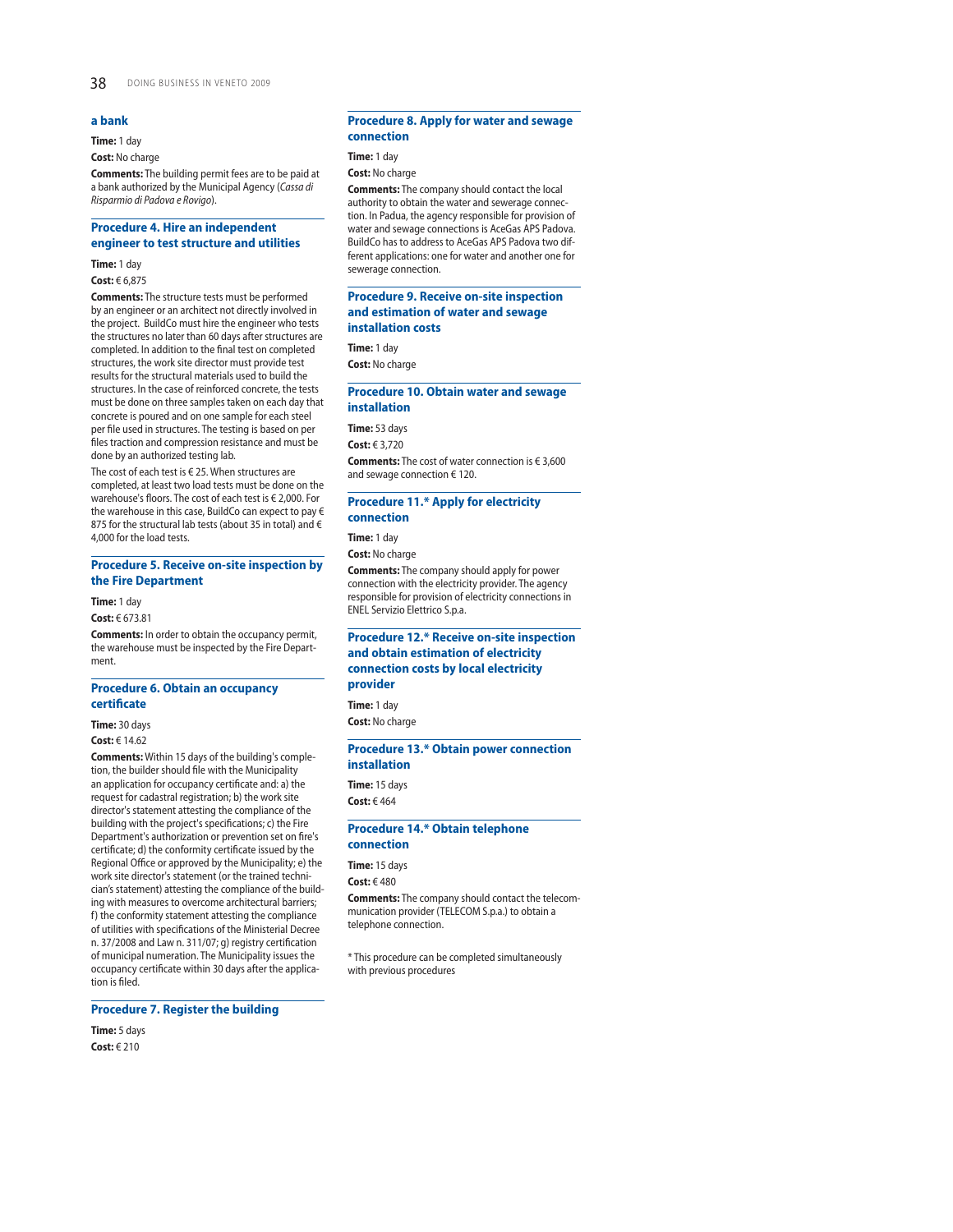## *Employing workers*

|                                                                                                                                  | <b>Answer</b> | <b>Score</b> |
|----------------------------------------------------------------------------------------------------------------------------------|---------------|--------------|
| <b>Rigidity of employment index</b>                                                                                              |               | 38           |
| Difficulty of hiring index                                                                                                       |               | 33           |
| Are fixed-term contracts prohibited for permanent tasks?                                                                         | Yes           | 1            |
| What is the maximum duration of fixed-term contracts (including renewals)? (in months)                                           | No limit      | 0.0          |
| What is the ratio of mandated minimum wage to the average value added per worker?                                                | 0.00          | 0.00         |
| Rigidity of hours index                                                                                                          |               | 40           |
| Can the work week extend to 50 hours (including overtime) for 2 months per year to respond to a seasonal increase in production? | Yes           | $\Omega$     |
| What is the maximum number of working days per week?                                                                             | 6             | $\Omega$     |
| Are there restrictions on night work?                                                                                            | Yes           | 1            |
| Are there restrictions on "weekly holiday" work?                                                                                 | Yes           | 1            |
| What is the paid annual vacation (in working days) for an employee with 20 years of service?                                     | 20            | $\Omega$     |
| Difficulty of firing index                                                                                                       |               | 40           |
| Is the termination of workers due to redundancy legally authorized?                                                              | Yes           | $\Omega$     |
| Must the employer notify a third party before terminating one redundant worker?                                                  | No            | $\Omega$     |
| Does the employer need the approval of a third party to terminate one redundant worker?                                          | No            | 0            |
| Must the employer notify a third party before terminating a group of 25 redundant workers?                                       | Yes           |              |
| Does the employer need the approval of a third party to terminate a group of 25 redundant workers?                               | <b>No</b>     | $\mathbf{0}$ |
| Is there a retraining or reassignment obligation before an employer can make a worker redundant?                                 | Yes           | $\mathbf{1}$ |
| Are there priority rules applying to redundancies?                                                                               | Yes           | 1            |
| Are there priority rules applying to re-employment?                                                                              | Yes           | $\mathbf{1}$ |
| Firing costs (weeks of salary)                                                                                                   |               | 10.8         |
| What is the notice period for redundancy dismissal after 20 years of continuous employment? (weeks of salary)                    |               | 10.8         |
| What is the severance pay for redundancy dismissal after 20 years of employment? (weeks of salary)                               |               | 0.0          |
| What is the legally mandated penalty for redundancy dismissal? (weeks of salary)                                                 |               | 0.0          |
|                                                                                                                                  |               |              |

Note: Results for Italy in Doing Business 2009. No subnational analysis was conducted in Veneto.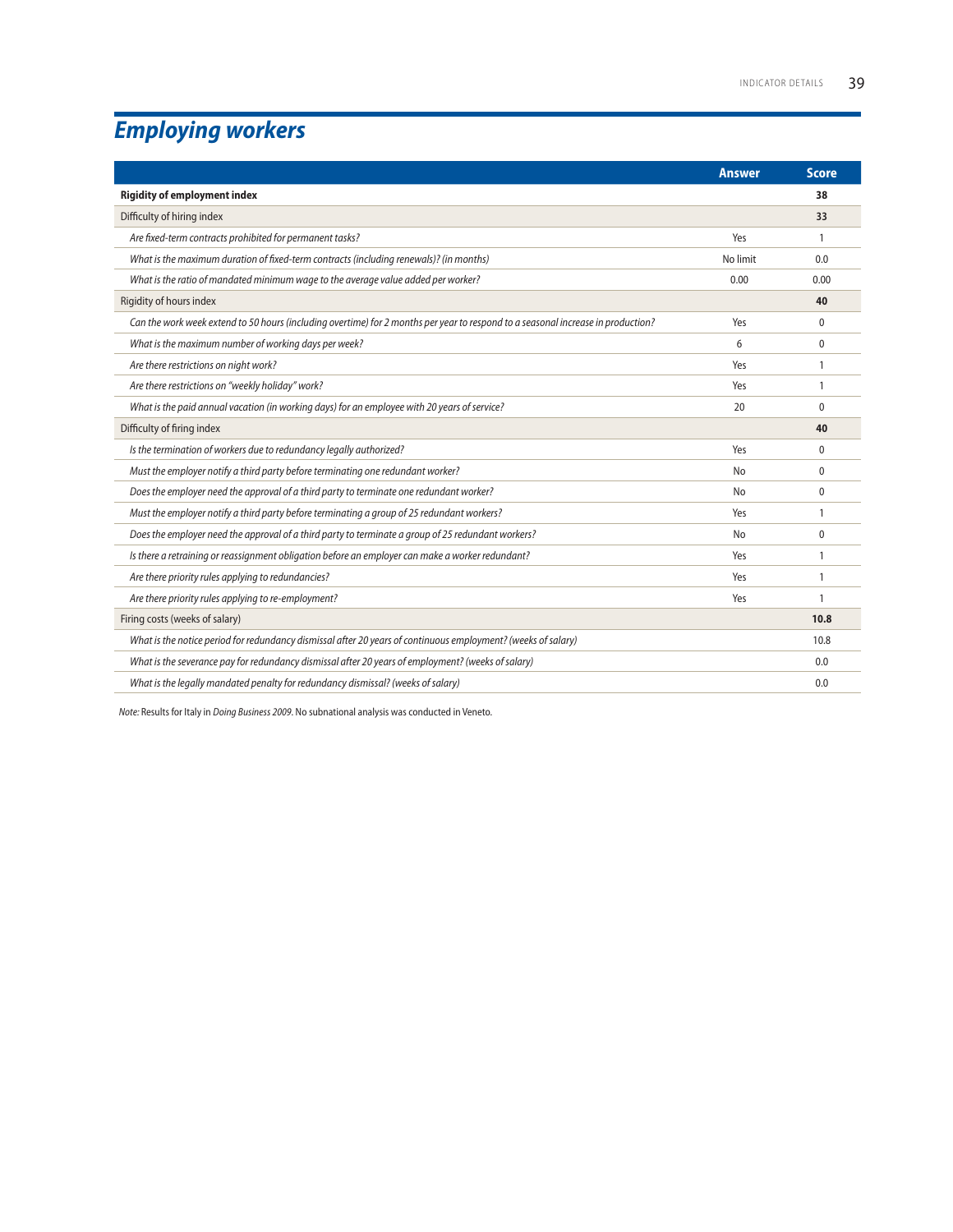### *Registering property*

City: Padua Property value: € 1,293,152

#### **Procedure 1.\* Obtain copies of building and occupancy permits from the Municipality**

**Time:** 9 days (simultaneous with procedures 2, 3, 4 and 5)

**Cost:** € 181.24 (€ 14.62 stamp duty for each survey +  $\epsilon$ 1 administrative fee  $+$   $\in$  150 surveyor's fee)

**Comments:** The notary obtains a copy of the Building Permit, Occupancy Permit and of application(s) for Building Amnesty, if any, from the Municipality. Otherwise, the seller might provide them. Should those documents not be available the seller requests copies from the Municipality. This can be done by an instructed surveyor normally appointed and paid by the seller. It is not necessary to produce the Building Permit for buildings erected prior to the year 1967. Should a copy of such document not be available for buildings erected after that year it is sufficient that the seller mentions in the deed of conveyance the data of the relevant Building Permit, as long as the notary warns of the criminal sanctions which apply in case of false and reticent statements.

#### **Procedure 2.\* Obtain necessary surveys from Land Registry**

**Time:** 5 days (simultaneous with procedures 1, 3, 4 and 5)

**Cost:** € 325 (cost of examination of surveys at the Land Registry), notary fees included in procedure 6

**Comments:** The notary public obtains a report from the Land Registry stating:

(i) the ownership situation of the property in the last twenty years, and

(ii) that the property is free from any encumbrances. The notary needs to verify the Land Registry files (usually by means of an instructed surveyor) and extract the relevant information, that are then included in the report and are certified as truthful by the notary, since the issuance of an actual certificate from the Land Registry would require an extremely long time.

#### **Procedure 3.\* Obtain necessary surveys from the Cadastre**

**Time:** 3 days (simultaneous with procedures 1, 2, 4, and 5)

**Cost:** € 50 for cadastral certificate, other documents are free

**Comments:** The notary public obtains from the Cadastre:

- (i) historical cadastral situation and Cadastral Certificate (€ 50, normally requested online)
- (ii) Cadastral Maps of the premises and maps of the land (general map including the land)

Since the cadastral data are available online it is possible to obtain a cadastral situation immediately, while the maps need to be requested to the Cadastral Offices.

#### **Procedure 4.\* Notary verifies the powers of relevant signatories**

**Time:** 1 day (simultaneous with procedures 1, 2, 3, and 5)

**Cost:** € 17.50 (the fees can range from € 10 to € 30) **Comments:** The notary public checks the Registry of Enterprises regarding the selling and purchasing companies and verifies the powers of the relevant signatories. Should it be required, according to the bylaws of the selling or purchasing company, that a resolution be adopted by the administrative body or by the shareholders' meeting to authorize the transaction, an extract of the minutes of said resolution, certified by a notary public, shall be provided. The Chamber of Commerce's certificate can be requested online.

#### **Procedure 5.\* Authentication of seller's documents**

**Time:** 3 days (simultaneous with procedures 1, 2, 3, and 4)

#### **Cost:** € 10

**Comments:** The seller must provide the buyer with: (i) an authenticated copy of the seller's purchase documents and

(ii) an authenticated copy of the Transcription Note The documents are authenticated by a notary public, at a cost of about € 10. As of July 2006, all payments must be made with check or bank transfer, and the notary must indicate these details (check number, bank account, etc.) in the deed; in the same way in the final deed parties have to indicate all amounts paid to real estate agents. This increases slightly the time needed to complete this procedure.

#### **Procedure 6. A notary public drafts and executes the deed of sale**

#### **Time:** 8 days

**Cost:** € 4,646 (€ 3,610 notary fees + 20% VAT +  $€$ 230 for stamps +  $\in$  84 for archive stamp +  $\in$  90 for transcription tax)

**Comments:** The notary public prepares and executes the deed of sale.

The Ministerial Decree of 21 November 2001 established the minimum fees for notary services at national level.

#### **Procedure 7.\* Registration of the deed at the Revenue Office (***Agenzia delle Entrate***)**

#### **Time:** 2 days

**Cost:** € 168 (registration tax)

**Comments:** The notary public files on line the deed of sale and the transcription note (the file is called "Modello Unico"), with the Revenue Office corresponding to the location of the property, within the 30th day after the signature of the contract.

The notary will receive immediately a receipt with the date of registration, while the number of registration will be given after approximately 2 days. The notary then delivers a copy of the deed of sale and transcription note to the parties.

The Revenue Office has the purpose of granting deeds a certified date (data certa) and collecting the relative taxes. The "VAT Alternative Principle" states that either a property deed is subject to VAT (therefore having to pay the fixed registration tax) or to proportional Deed Registration Tax. As the envisaged deed is subject to 20% VAT, upon registration in the Revenue Office, only a fixed tax is due. Otherwise, a proportional Deed Registration Tax would be due (the ordinary rate is 7% of the consideration, which, in specific cases, can be reduced up to 1%).

#### **Procedure 8.\* Registration of the deed at the Cadastre and Land Registry (***Agenzia del Territorio***)**

**Time:** 1 day (simultaneous with procedure 7) **Cost:** € 51,726, including € 12,932 (3% of property value) for transcription tax and € 38,795 (1% of property value) for cadastral tax

**Comments:** The notary public files the deed of sale and the transcription note with the Land Registry. The copy of the deed with the registration date from the Revenue Office (procedure 7) is sufficient to deposit the deed in the Land Registry.

The Land Registry delivers immediately a receipt with the date and registration numbers. The Land Registry has the purpose of rendering deeds enforceable towards all third parties. Until a deed has been registered in the Land Registry, it is only enforceable between the parties thereto. The Italian Land Registry system is based on the principle of continuity of the registrations (continuità delle trascrizioni). This means that an individual or an entity may sell a property only if the relative deed of purchase has been registered beforehand in the Land Registry.

 Registration at the cadastral office takes place automatically after registering the deed at the Land Registry, which the notary public does.

 The notary also collects all due taxes from the parties and pays them through a bank transfer to the various public administration offices. In the case of a warehouse used for commercial purposes, sold by a company that is not in the construction business the cadastral tax is equal to 1% of sale price, and the transcription tax is equal to 3% of sale price. The notary then delivers a copy of the deed of sale and transcription note to the parties.

\* This procedure can be completed simultaneously with previous procedures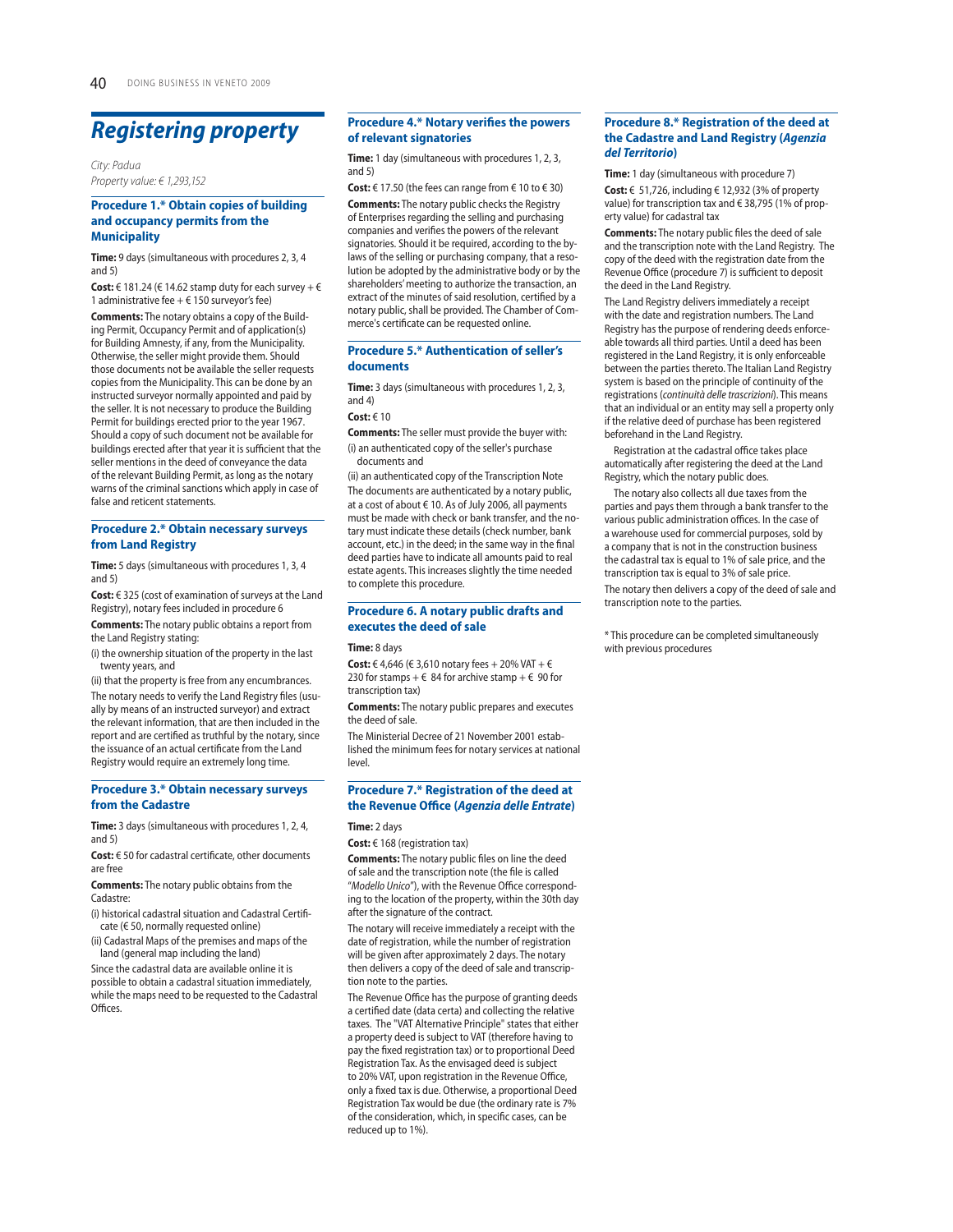## *Getting credit*

|                                                                                                                                                                                                                                   | Private credit bureau | Public credit registry | <b>Score</b> |  |
|-----------------------------------------------------------------------------------------------------------------------------------------------------------------------------------------------------------------------------------|-----------------------|------------------------|--------------|--|
| <b>Credit information index</b>                                                                                                                                                                                                   |                       |                        | 5            |  |
| Are data on both firms and individuals distributed?                                                                                                                                                                               | Yes                   | Yes                    | 1            |  |
| Are both positive and negative data distributed?                                                                                                                                                                                  | Yes                   | Yes                    | 1            |  |
| Does the registry distribute credit information from retailers, trade creditors or utility companies as well as<br>financial institutions?                                                                                        | No                    | No                     | $\Omega$     |  |
| Are more than 2 years of historical credit information distributed?                                                                                                                                                               | Yes                   | Yes                    | 1            |  |
| Are data on all loans below 1% of income per capita distributed?                                                                                                                                                                  | Yes                   | Yes                    | 1            |  |
| Is it quaranteed by law that borrowers can inspect their data in the largest credit registry?                                                                                                                                     | Yes                   | Yes                    | 1            |  |
| Coverage                                                                                                                                                                                                                          | 74.9                  | 11.8                   |              |  |
| Number of individuals                                                                                                                                                                                                             |                       | 4,732,260              |              |  |
| Number of firms                                                                                                                                                                                                                   |                       | 1,280,170              |              |  |
| Legal rights index                                                                                                                                                                                                                |                       |                        | 3            |  |
| Can any business use movable assets as collateral while keeping possession of the assets; and any financial institution accept such assets as collateral?                                                                         |                       |                        |              |  |
| Does the law allow businesses to grant a non possessory security right in a single category of revolving movable assets, without requiring a specific description of<br>the secured assets?                                       |                       |                        |              |  |
| Does the law allow businesses to grant a non possessory security right in substantially all of its assets, without requiring a specific description of the secured assets?                                                        |                       |                        | No           |  |
| May a security right extend to future or after-acquired assets, and may it extend automatically to the products, proceeds or replacements of the original assets?                                                                 |                       |                        | Yes          |  |
| Is a general description of debts and obligations permitted in collateral agreements, so that all types of obligations and debts can be secured by stating a maximum<br>amount rather than a specific amount between the parties? |                       |                        | Yes          |  |
| Is a collateral registry in operation, that is unified geographically and by asset type, as well as indexed by the grantor's name of a security right?                                                                            |                       |                        | No           |  |
| Do secured creditors have absolute priority to their collateral outside bankruptcy procedures?                                                                                                                                    |                       |                        | No           |  |
| Do secured creditors have absolute priority to their collateral in bankruptcy procedures?                                                                                                                                         |                       |                        | No           |  |
| During reorganization, are secured creditors' claims exempt from an automatic stay on enforcement?                                                                                                                                |                       |                        | No           |  |
| Does the law authorize parties to agree on out of court enforcement?                                                                                                                                                              |                       |                        | No           |  |

Note: Results for Italy in Doing Business 2009. No subnational analysis was conducted in Veneto.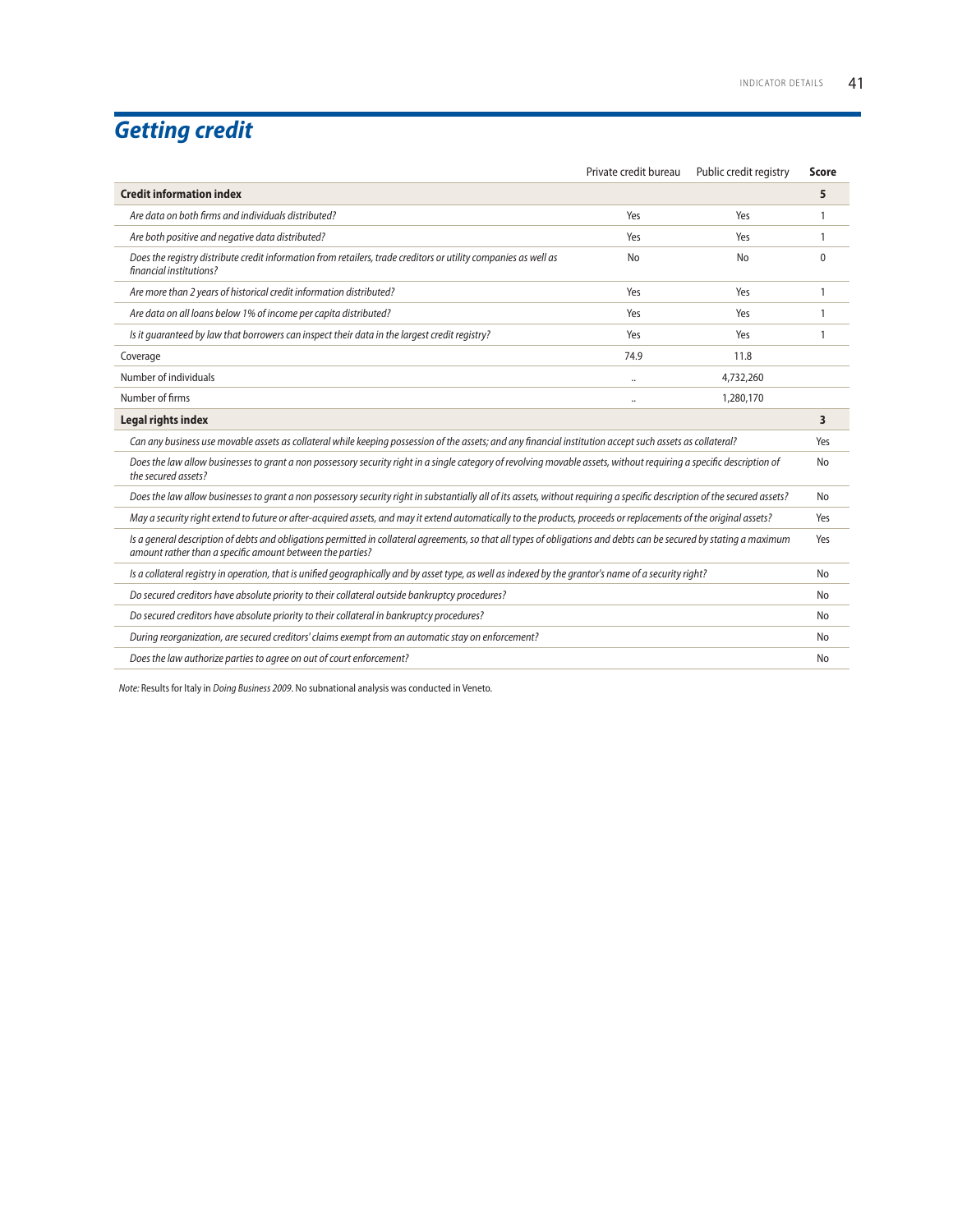## *Protecting investors*

| <b>Disclosure index</b>                                                                                                              | $\overline{7}$ |
|--------------------------------------------------------------------------------------------------------------------------------------|----------------|
| What corporate body provides legally sufficient approval for the transaction? (0-3)                                                  | 1              |
| Immediate disclosure to the public and/or shareholders (0-2)                                                                         | 2              |
| Disclosures in published periodic filings (0-2)                                                                                      | 2              |
| Disclosures by Mr. James to board of directors (0-2)                                                                                 | 2              |
| Requirement that an external body review the transaction before it takes place (0=no, 1=yes)                                         | $\Omega$       |
| <b>Director liability index</b>                                                                                                      | 4              |
| Shareholder plaintiff's ability to hold Mr. James liable for damage the Buyer-Seller transaction causes to the company. (0-2)        |                |
| Shareholder plaintiff's ability to hold the approving body (the CEO or board of directors) liable for damage to the company. (0-2)   | $\mathbf{1}$   |
| Whether a court can void the transaction upon a successful claim by a shareholder plaintiff (0-2))                                   | 0              |
| Whether Mr. James pays damages for the harm caused to the company upon a successful claim by the shareholder plaintiff (0=no, 1=yes) |                |
| Whether Mr. James repays profits made from the transaction upon a successful claim by the shareholder plaintiff (0=no, 1=yes)        | $\Omega$       |
| Whether fines and imprisonment can be applied against Mr. James (0=no, 1=yes)                                                        | 0              |
| Shareholder plaintiff's ability to sue directly or derivatively for damage the transaction causes to the company (0-1)               |                |
| <b>Shareholder suits index</b>                                                                                                       | 6              |
| Documents available to the plaintiff from the defendant and witnesses during trial (0-4)                                             | 4              |
| Ability of plaintiffs to directly question the defendant and witnesses during trial (0-2)                                            | 1              |
| Plaintiff can request categories of documents from the defendant without identifying specific ones ( $0=$ no, $1=$ yes)              | 0              |
| Shareholders owning 10% or less of Buyer's shares can request an inspector investigate the transaction (0=no, 1=yes)                 | 1              |
| Level of proof required for civil suits is lower than that for criminal cases ( $0=$ no, $1=$ yes)                                   | $\Omega$       |
| Shareholders owning 10% or less of Buyer's shares can inspect transaction documents before filing suit (0=no, 1=yes)                 | $\Omega$       |
| <b>Investor protection index</b>                                                                                                     | 5.7            |

Note: Results for Italy in Doing Business 2009. No subnational analysis was conducted in Veneto.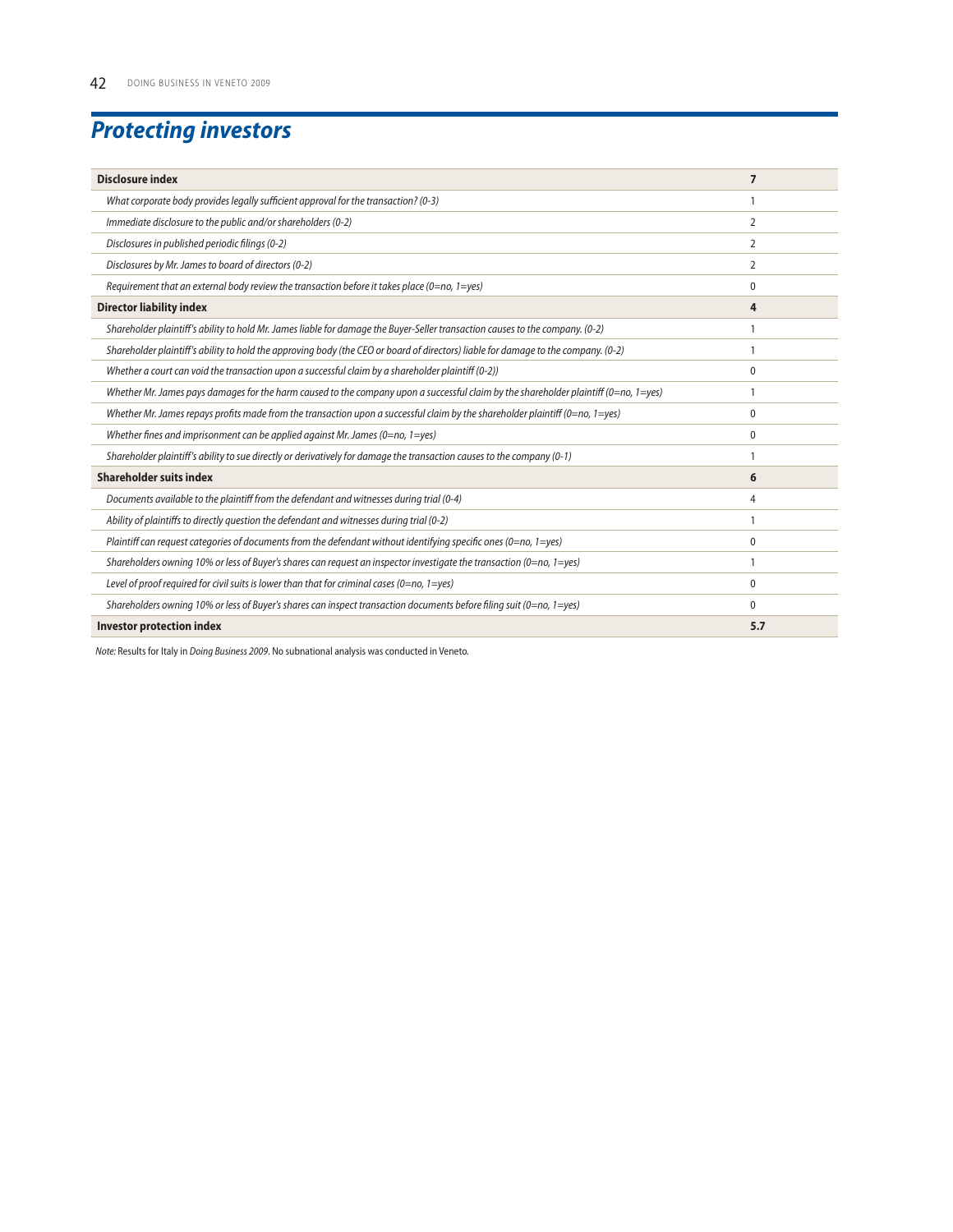### *Paying taxes*

City: Padua

| Tax or mandatory<br>contribution                | Payments<br>(number) | Notes on<br>Payments | Time<br>(hours) | Statutory<br>tax rate                    | Tax<br>base                                                    | Total tax rate<br>(% profit) | Notes on<br><b>TTR</b> |
|-------------------------------------------------|----------------------|----------------------|-----------------|------------------------------------------|----------------------------------------------------------------|------------------------------|------------------------|
| Social security contributions                   | $\mathbf{1}$         | online filing        | 266             | 34.19-39.3%                              | gross salaries                                                 | 43.2                         |                        |
| Corporate income tax (IRES)                     | 1                    | online filing        | 37              | 33.0%                                    | taxable profit                                                 | 20.1                         |                        |
| Regional tax on productive activities<br>(IRAP) | 1                    | online filing        | ٠               | 4.3%                                     | Difference between<br>taxable revenues and<br>deductible costs |                              |                        |
| Fuel tax                                        | $\mathbf{1}$         |                      | $\sim$          | various rates                            | per liter                                                      | 1.1                          |                        |
| Property tax (ICI)                              | $\mathbf{1}$         | online filing        | $\sim$          | 0.7%                                     | cadastral value of property                                    | 1.2                          |                        |
| Tax on interest                                 | $\mathbf{0}$         | withheld             |                 | 27.0%                                    | interest income                                                | 0.7                          | not<br>included        |
| <b>Business license</b>                         | $\mathbf{1}$         |                      |                 | $€ 373 + % of previous$<br>year turnover | previous year turnover                                         | 0.1                          |                        |
| Fixed tax on legal and fiscal registries        | $\mathbf{1}$         |                      | ٠               | <b>EUR 516</b>                           | fixed fee                                                      | 0                            |                        |
| Stamp duty on property transfer                 | $\mathbf{1}$         |                      |                 |                                          | fixed fee                                                      | $\mathbf 0$                  |                        |
| Tax on check transactions                       | 1                    |                      |                 | €74                                      | per account held at an<br>Italian Bank                         | $\mathbf 0$                  |                        |
| Stamp duty on contracts                         | $\mathbf{1}$         |                      |                 | various rates                            | pages of contracts                                             |                              | small<br>amount        |
| Value added tax (VAT)                           | $\mathbf{1}$         | online filing        | 48              | 20.0%                                    | value added and land                                           |                              | not<br>included        |
| Vehicle tax                                     | $\mathbf{1}$         | online filing        | $\sim$          | various rates                            | vehicle KW                                                     |                              | small<br>amount        |
| Tax on insurance contracts                      | $\mathbf{1}$         |                      |                 | various rates                            | insurance premium                                              |                              | small<br>amount        |
| Advertising tax                                 | $\mathbf{1}$         |                      |                 | various rates                            | type of advertising                                            |                              | small<br>amount        |
| Environmental tax                               | $\mathbf{1}$         |                      |                 | various rates                            |                                                                |                              | small<br>amount        |
| Totals:                                         | 15                   |                      | 351             |                                          |                                                                | 73.6                         |                        |

### *Trading across borders*

Padua trading through the Port of Venice

| <b>Exporting</b>                        | Time<br>$(days)*$ | Cost<br>(US\$ per container) |
|-----------------------------------------|-------------------|------------------------------|
| Documents preparation                   | 9                 | 363                          |
| Customs clearance and technical control |                   | 80                           |
| Ports and terminal handling             | 4                 | 240                          |
| Inland transportation and handling      | 2                 | 521                          |
| <b>Export total</b>                     | 16                | 1,204                        |
| <b>Importing</b>                        |                   |                              |
| Documents preparation                   | 9                 | 375                          |
| Customs clearance and technical control | 2                 | 105                          |
| Ports and terminal handling             | 2                 | 200                          |
| Inland transportation and handling      | 2                 | 521                          |
| <b>Import total</b>                     | 15                | 1,201                        |

#### **Export documents**

- of lading
- rtificate of origin
- mmercial invoice
- stoms declaration
- oort license

### **Import documents**

- of lading rtificate of origin
- 
- mmercial invoice
- stoms declaration
- port license

\*for comparison reasons, the figures may be rounded up or down.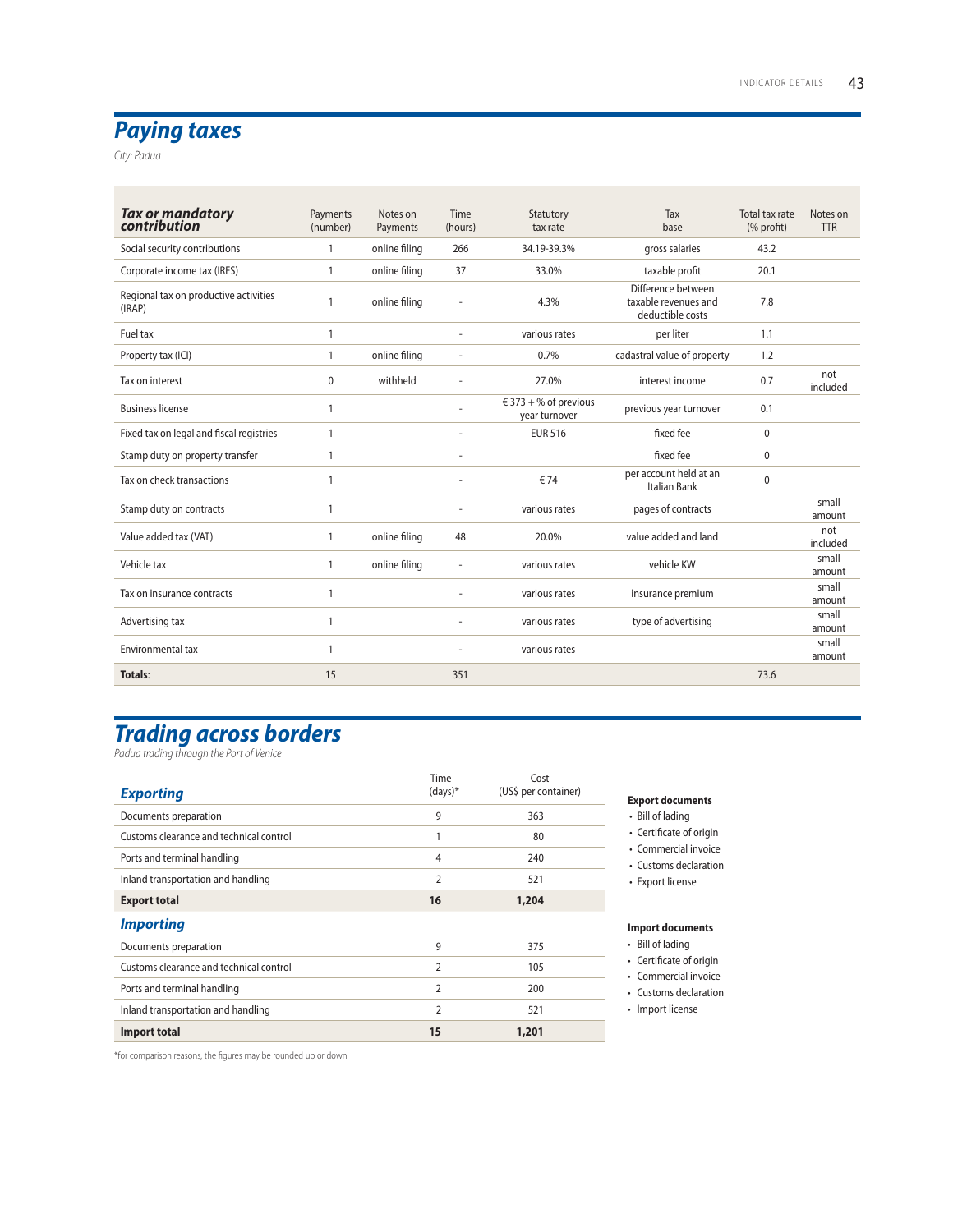# *Enforcing contracts*

÷

Court information: Tribunale Civile di Padova Value of claim: EUR 51,726

| Procedures (number)            | 41    |
|--------------------------------|-------|
| Time (days)                    | 1,808 |
| Filing and service             | 30    |
| Trial and judgment             | 1,406 |
| <b>Enforcement of judgment</b> | 372   |
| Cost (% of claim)              | 27.3  |
| Attorney cost                  | 17.7  |
| Court cost                     | 72    |
| <b>Enforcement cost</b>        | 2.5   |

## *Closing a business*

| City: Padua                         |      |  |
|-------------------------------------|------|--|
| Time (years)                        |      |  |
| Cost (% of estate)                  | 14.5 |  |
| Recovery rate (cents on the dollar) | 60.9 |  |
|                                     |      |  |

Note: For details on the methodology please see the Data Notes.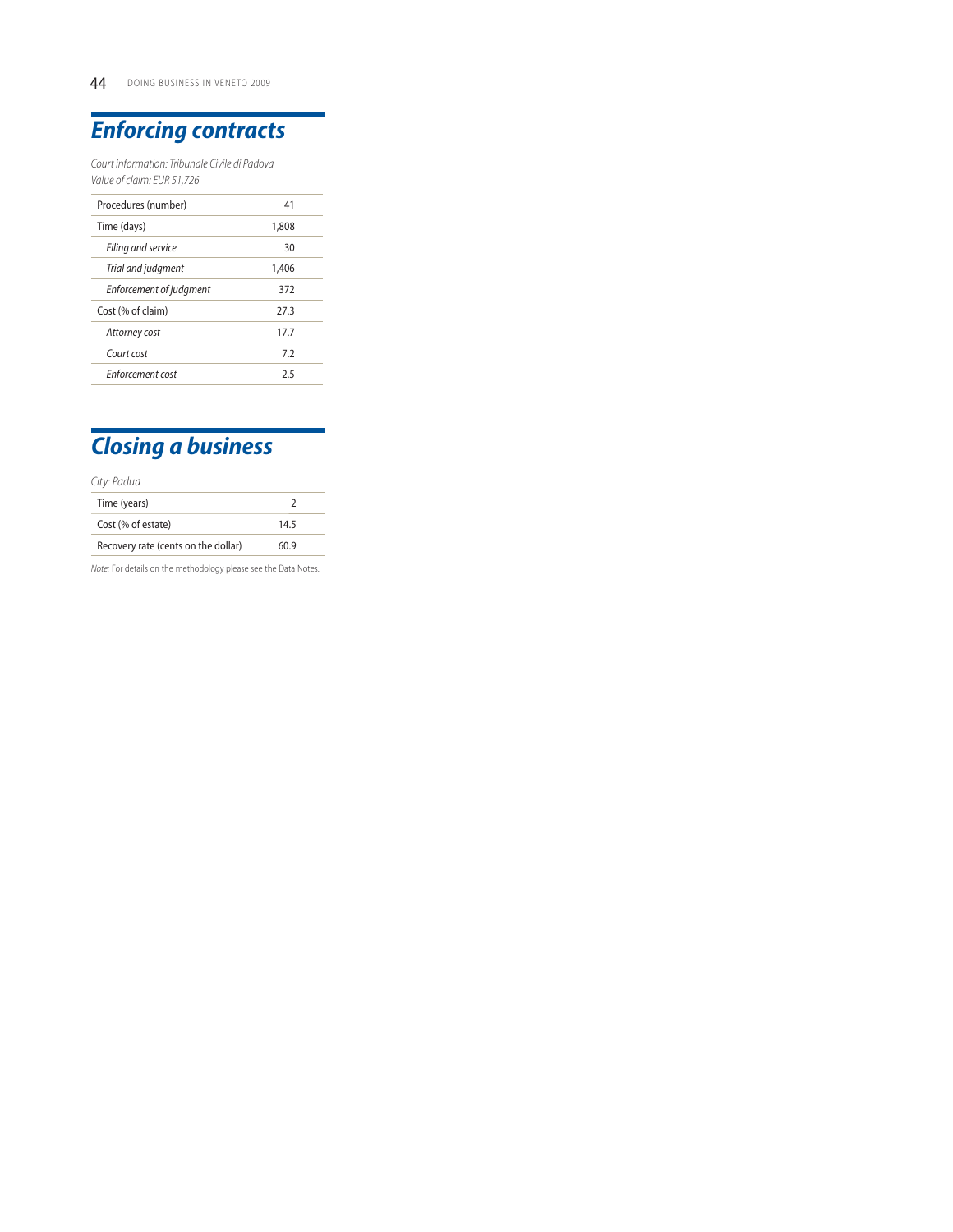### **Acknowledgements**

*Doing Business in Veneto 2009* was prepared by Zenaida Hernandez Uriz and Joanna Kata-Blackman. Jacqueline den Otter led the trading across borders indicator. Marialisa Motta, Alessio Zanelli and Christian Sottana reviewed the full text. Valuable comments were received from Rajul Awasthi, Frederic Bustelo, César Chaparro Yedro, Roger Coma Cunill, Alejandro Espinosa-Wang, Andrés Federico Martínez, Ankur Huria, Jean Michel Lobet, Oliver Lorenz, Joanna Nasr, Dana Omran, Caroline Otonglo, Rita Ramalho, Yara Salem, Uma Subramanian, Tea Trumbic, Justin Yap and Lior Ziv. Valuable assistance was received from Diego Borrero Magaña, Claudia Contreras, Aikaterini Leris and Brice Richard. The report was copy-edited by Cintra Scott and designed by Tom McCarthy and Gerry Quinn. Desktop publishing services were provided by Alexandra Quinn.

The report was requested by the Government of the Veneto Region and coordinated by Christian Sottana, Private Sector Liaison Officer to the World Bank Group for Italy – Informest. Technical and organizational support was provided by the Research Centre of *Unioncamere del Veneto*, the union of Veneto's Chambers of Commerce, in particular Gian Angelo Bellati, Sergio Donin, Serafino Pitingaro, Grazia Sartor, Laura Speranza and Alessio Zanelli.

The team wishes to express its special gratitude to the 80 lawyers, notaries, accountants, architects, engineers, freight forwarders, judges and public officials who generously participated in this project. The names of those contributors who have agreed to be publicly acknowledged are listed on the following page.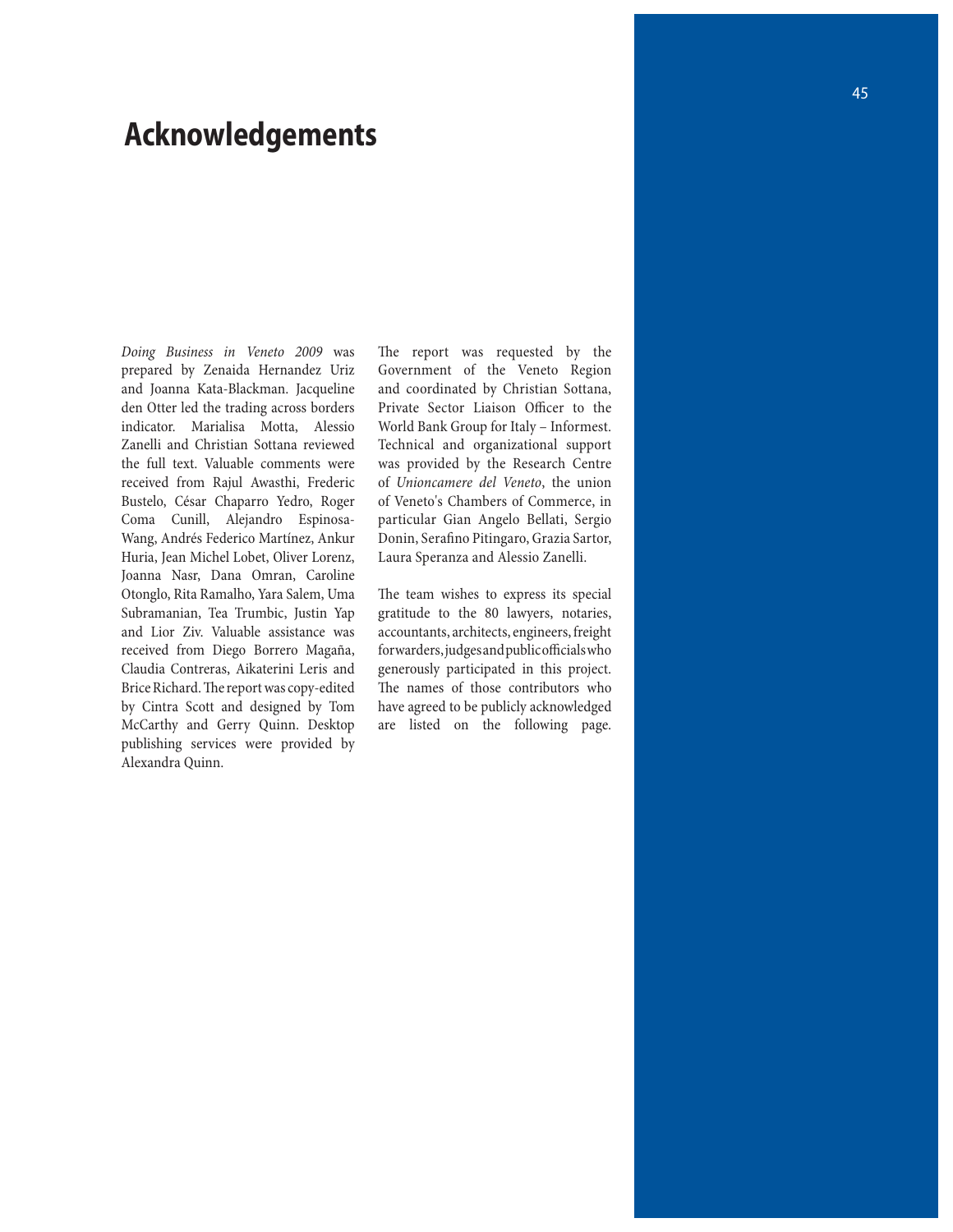#### **PUBLIC OFFICIALS AND BUSINESS ASSOCIATIONS**

### Paolo Di Roma

Direttore Regionale (Veneto) Michele Ventriglia

Direttore Ufficio di Padova Giuseppe Velleca

AUDIT INTERNO - DIREZIONE<br>REGIONALE VENETO regionale veneto Pasquale Marotta

AUDIT INTERNO - DIREZIONE<br>REGIONALE VENETO

AGENZIA DEL TERRITORIO AGENZIA DEL TERRITORIO Enrico Silvestri DIRETTORE PROVINCIALE (PADOVA)

#### **PRIVATE PROFESSIONALS**

#### APL ITALIA AGENCIES S.R.L.

**BAGGIO S.P.A.** Paolo Tagnin

CASSA DI RISPARMIO DI SANPAOLO GROUP Marino Scalco Fabio Gislon

### CBA - STUDIO LEGALE E

ndia di Francia<br>1995 - Mattia Dalla Costa Alessandro Grassetto Silvia Frigo Lucia Comisso Nicola Baù Tommaso Tamburino Hannes Spinell Michael Erschbaumer

Roberto Ceccon Simeone Travagnin Paola Alfonsi Cristian Lorenzin Silvia Gagno

CORTELLAZZO & SOATTO -<br>ASSOCIAZIONE PROFESSIONALE DI DOTTORI COMMERCIALISTI E AVVOCATI ranco Peracin<br>Gianfranco Peracin

Luisa Savio Elena Baliello

Paolo Cera

### CHAMBER OF COMMERCE OF<br>PADUA

Alessandro Selmin Segretario Generale Roberta Tonellato Dirigente Area Anagrafica - Conservatore del Registro Imprese Liana Benedetti

#### **COMUNE DI PADOVA**

Luigi Mariani Assessore all'Urbanistica e all'Edilizia Privata Roberto Cruciato<br>RESPONSABILE SUAP

**GEFCO ITALIA S.P.A.** 

Elena Zanellato

Elisa Bertazzo

**BERNARDI** BERNARDI Giorgio Spanio Lavinia F. Fanan Davide Rubino Leonardo Vannotti

no mare a cruzi.<br>Roberto Doria Bevilacqua Roberta

**NOTAIO DORIA** 

NET ENGINEERING<br>INTERNATIONAL S.P.A. INTERNATIONAL S.p.A. Patrizio Rigoni

**INDROESSE INFRASTRUTTURE** 

PIROLA PENNUTO ZEI &

Bernardo Agostinelli

Paolo Gnignati Paolo Brugnera Marco Malipiero Paolo Dominis Giovanna Murador Linda Ferraro Ernesto Sellitto

**SIMMONS & SIMMONS** 

 $S.P.A.$ Roberto Piccoli

### Manuela Romei Pasetti PRESIDENTE DELLA CORTE DI APPELLO<br>DI VENEZIA

ORDINE DEGLI INGEGNERI<br>DELLA PROVINCIA DI PADOVA Provincia di Papie di Papie di Papie di Papie di Papie di Papie di Papie di Papie di Papie di Papie di Papie d<br>Papie di Papie di Papie di Papie di Papie di Papie di Papie di Papie di Papie di Papie di Papie di Papie di Pa

PADOVA PROMEX - SPECIAL CHAMBER OF COMMERCE FOR INTERNATIONAL ACTIVITIES INTERNATIONAL ACTIVITIES Franco Conzato **DIRETTORE** 

**STUDIO BOGONI** STUDIO BOGONI Renato Bogoni Aldo Travain Inge Binella

### STUDIO DI ARCHITETTURA<br>LIONELLO Lionello Maurizia

Francesco Martini

Angelo Velo

### FRANCESCO MOSCHETTI Giovanni Moschetti Maurizio Castelli

### STUDIO NOTAIO NICOLA<br>CASSANO

Nicola Cassano Martina Menin

STUDIO TECNA Pieluigi Cristaldi Michela Zampiero Franco Noventa

Giovanni Marano Paola de Laurentiis

**U.P.A. SERVIZI S.P.A.** U.P.A. SERVIZI S.P.A. 2.

ZERO SOCIETÀ DI GESTIONE

Gianluca Peonessa Paolo Zanelli

Mario Fabiani Presidente del Tribunale di Padova Daniela Bruni

Umberto Nave Vanni Sartorato GIANNI, ORIGONI, GRIPPO & P. Stefano Beghi Stefania Sammartano

STUDIO LEGALE TRIBUTARIO<br>FRANCESCO MOSCHETTI

**STUDIO TECNA** 

TLS.

PRICEWATERHOUSECOOPERS

Domenico Coldani

#### **TONUCCI & PARTNERS**

Alessandro Vasta Carlo Scarpa Paola Elisabetta Pedretti Ivan Rigatti Gianni Solinas